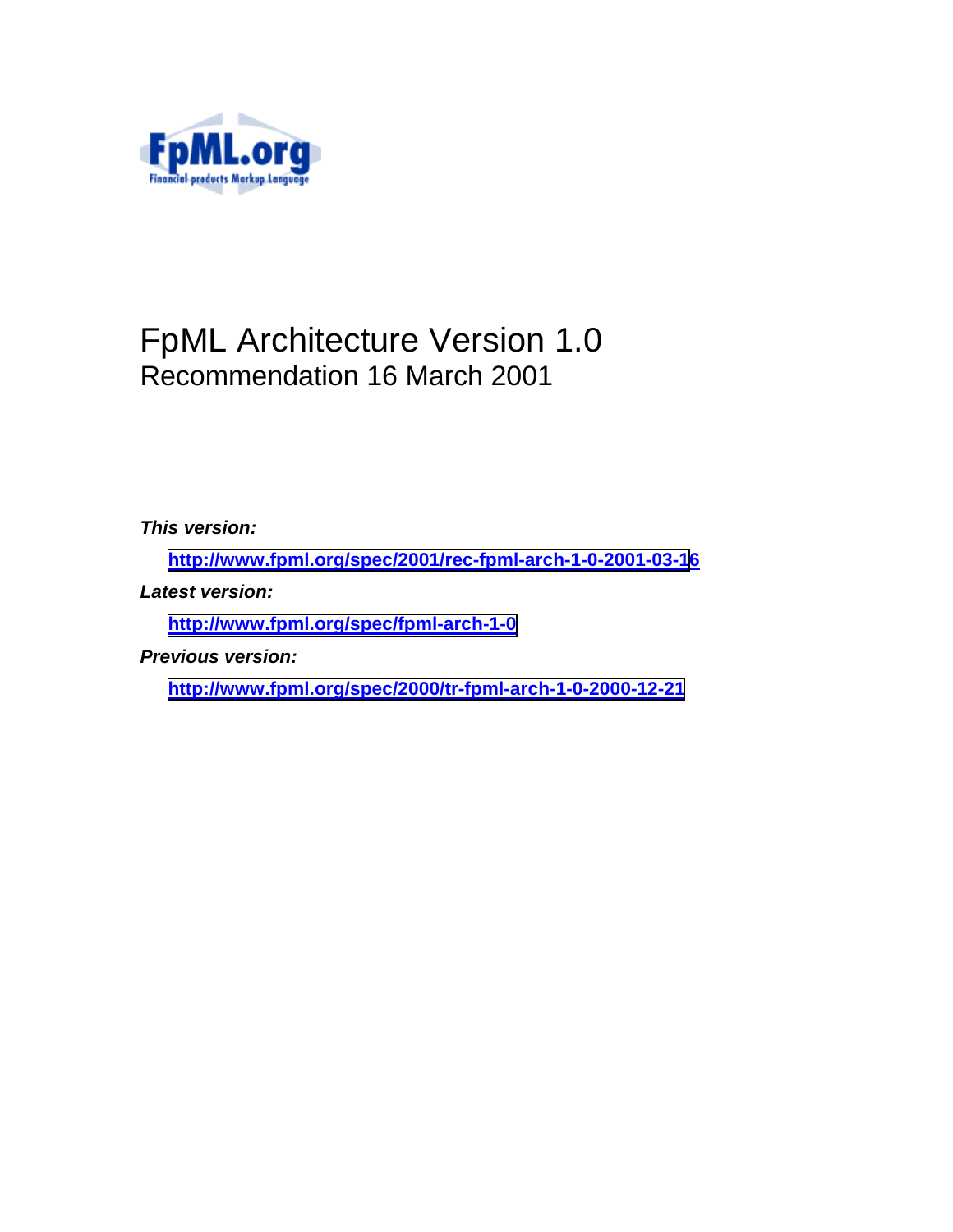Copyright © 1999, 2000, 2001. All rights reserved.

Financial Products Markup Language is subject to the Mozilla Public License Version 1.0.

A copy of this license is available at<http://www.fpml.org/documents/license>.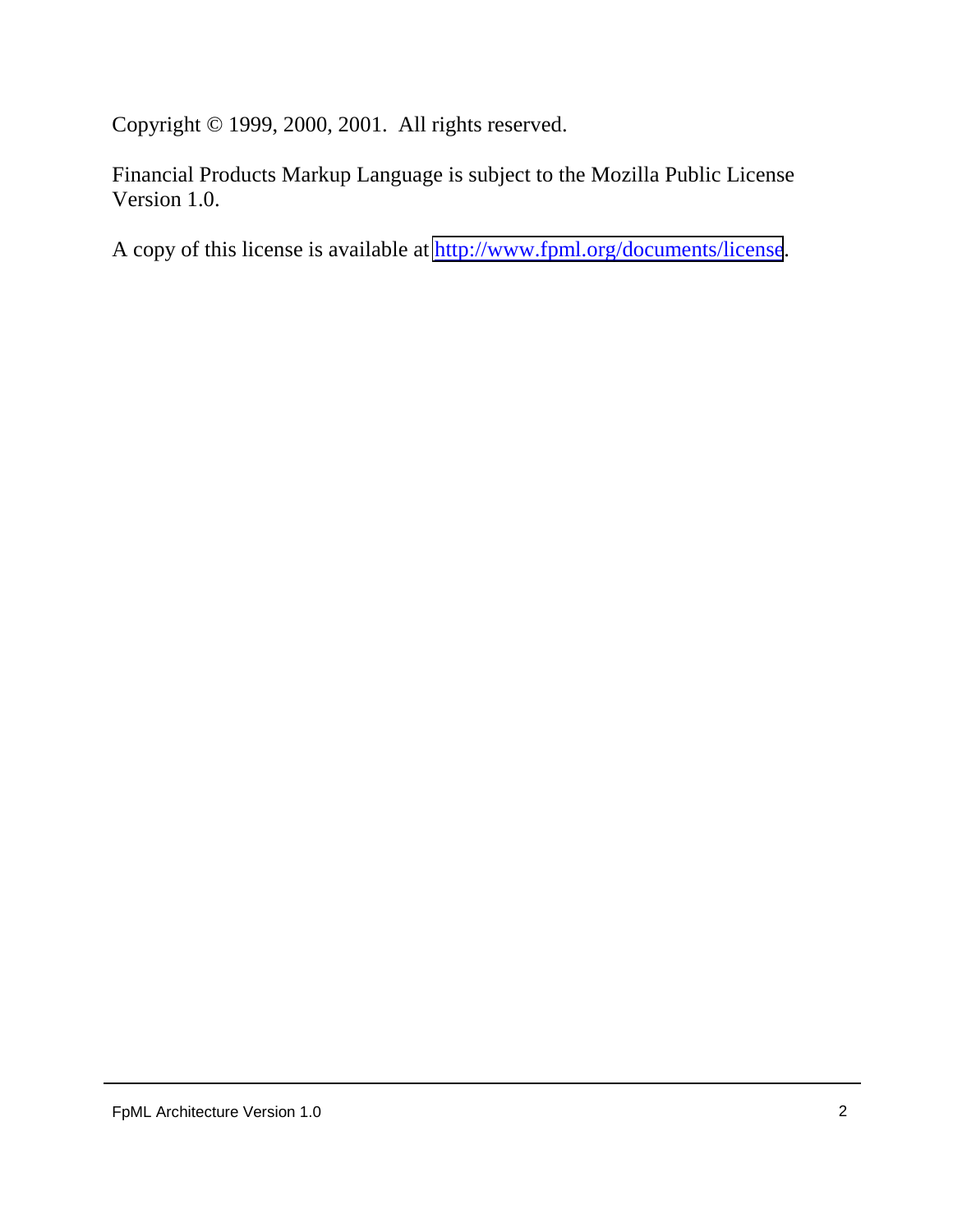# **Status of this Document:**

This is the FpML Architecture Version 1.0 Recommendation, and has been reviewed by FpML.org members and other interested parties and has been endorsed by the FpML Standards Committee as an FpML Recommendation. It is a stable document and may be used as reference material or cited as a normative reference from another document. FpML.org's role in making the Recommendation is to draw attention to the specification and to promote its widespread deployment.

Comments on this specification may be sent to fpml-issues@yahoogroups.com. An archive of the comments is available at [http://groups.yahoo.com/group/fpml-issues/messages.](http://groups.yahoo.com/group/fpml-issues/messages)

Public discussion of FpML takes place on the FpML Discussion List at [http://groups.yahoo.com/group/fpml-discuss.](http://groups.yahoo.com/group/fpml-discuss)

The errata list for this specification is available at [http://groups.yahoo.com/group/fpml](http://groups.yahoo.com/group/fpml-issues/files/rec-fpml-arch-1-0-2001-03-16-errata.html)[issues/files/rec-fpml-arch-1-0-2001-03-16-errata.html.](http://groups.yahoo.com/group/fpml-issues/files/rec-fpml-arch-1-0-2001-03-16-errata.html)

A list of current FpML Recommendations and other technical documents can be found at [http://www.fpml.org/spec.](http://www.fpml.org/spec)

This document was produced by the Architecture Working Group, with feedback from the Products Working Group, as part of the FpML Version 1.0 Activity. The FpML Board of Directors initiated this Activity in November 1999 to produce a limited scope standard covering trade content definitions for interest rate derivatives, and a more general architecture for FpML.

# **Authors**

- Nic Fulton **Reuters** Andrew Jacobs – IBM Robert Silver – Deutsche Bank Ashutosh Tripathi – J.P. Morgan
- -
	- Concordia Net
- John O'Sullivan Chase Manhattan Bank
	-
	-

# **Acknowledgements**

Tom Carroll **Figure 1** – UBS Warburg Marcus Rainbow – Finetix Shaun O'Kane – Bowmain Ltd.

- 
- Igor Dayen **Figure 1** Object Centric Solutions
	-
	-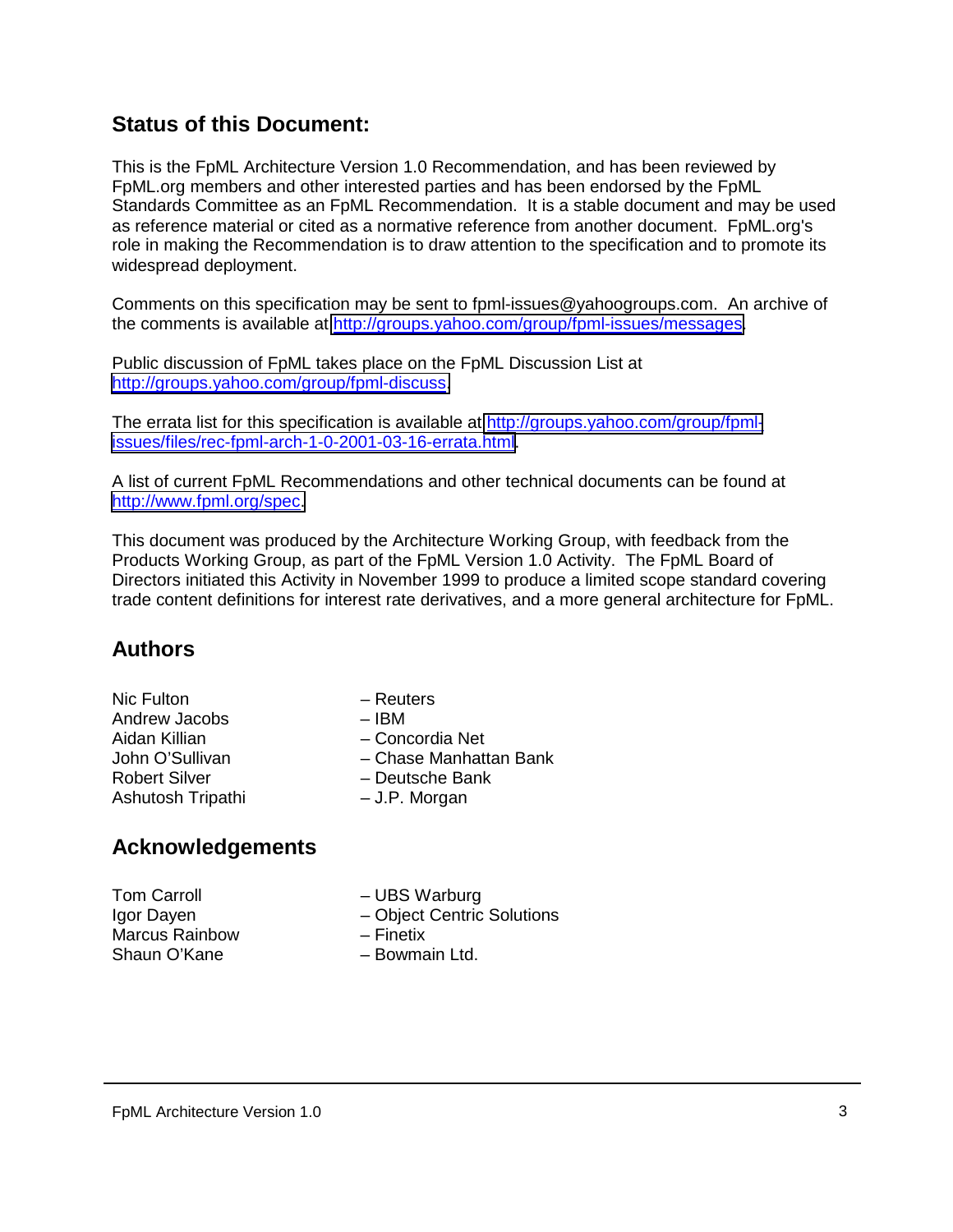# <span id="page-3-0"></span>**1 Summary**

This is the FpML Architecture Version 1.0 Recommendation.

This document defines the standard and provides some additional information about the reasoning behind the standard. In addition, this document highlights important changes since FpML v1.0 b2, and provides information on anticipated additions and changes for the future.

The FpML 1.0 Products Working Group is the first of many working groups that will use this Architectural Standard.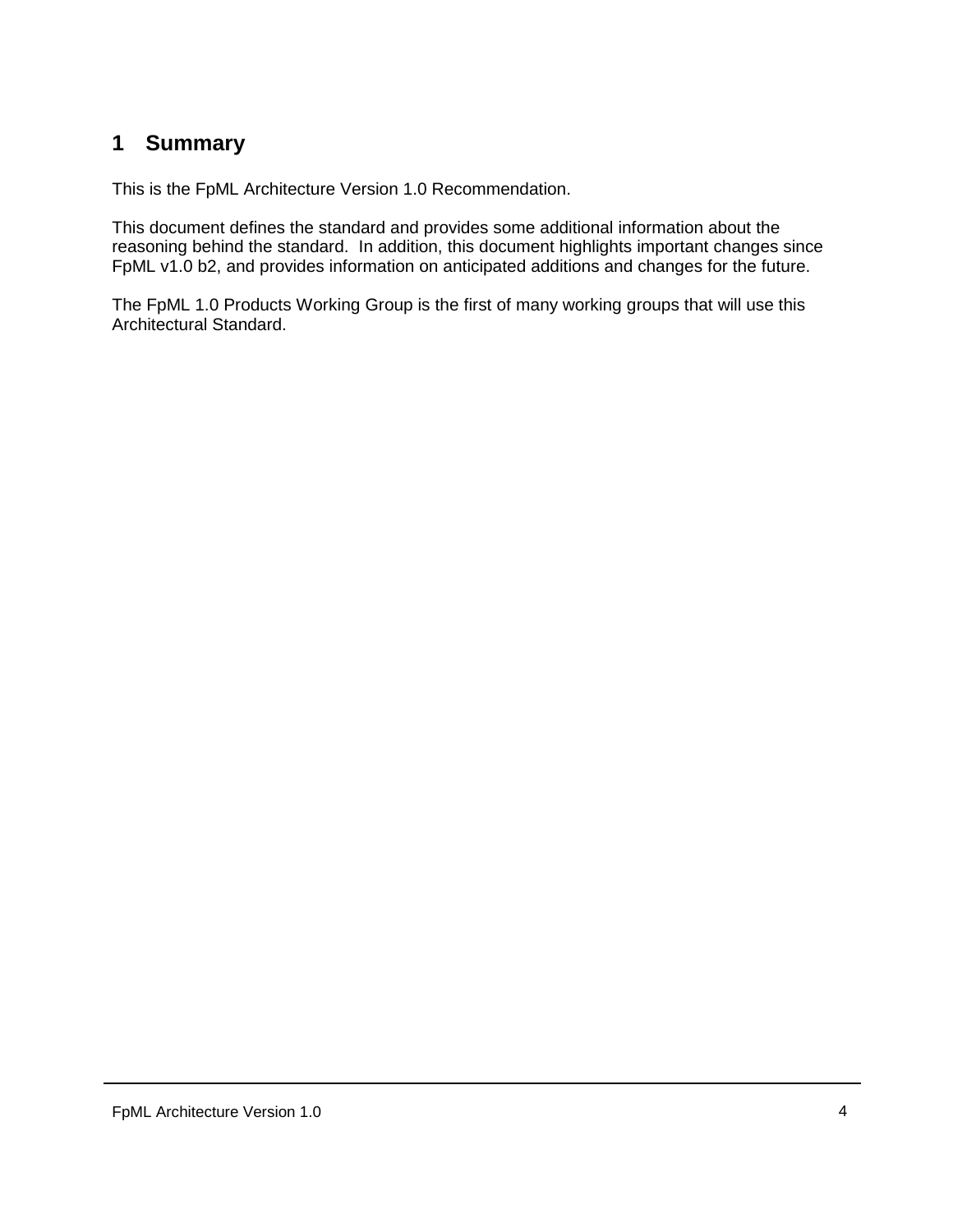# 2 Table of Contents

| $\mathbf{1}$   |      |  |  |  |  |
|----------------|------|--|--|--|--|
| $\overline{2}$ |      |  |  |  |  |
| 3              |      |  |  |  |  |
|                | 3.1  |  |  |  |  |
|                | 3.2  |  |  |  |  |
|                | 3.3  |  |  |  |  |
| $\overline{4}$ |      |  |  |  |  |
|                | 4.1  |  |  |  |  |
|                | 4.2  |  |  |  |  |
|                | 4.3  |  |  |  |  |
|                | 4.4  |  |  |  |  |
|                | 4.5  |  |  |  |  |
|                | 4.6  |  |  |  |  |
|                | 4.7  |  |  |  |  |
|                | 4.8  |  |  |  |  |
|                | 4.9  |  |  |  |  |
|                | 4.10 |  |  |  |  |
|                | 4.11 |  |  |  |  |
|                |      |  |  |  |  |
|                |      |  |  |  |  |
| 5              |      |  |  |  |  |
|                | 5.1  |  |  |  |  |
|                | 5.2  |  |  |  |  |
|                | 5.3  |  |  |  |  |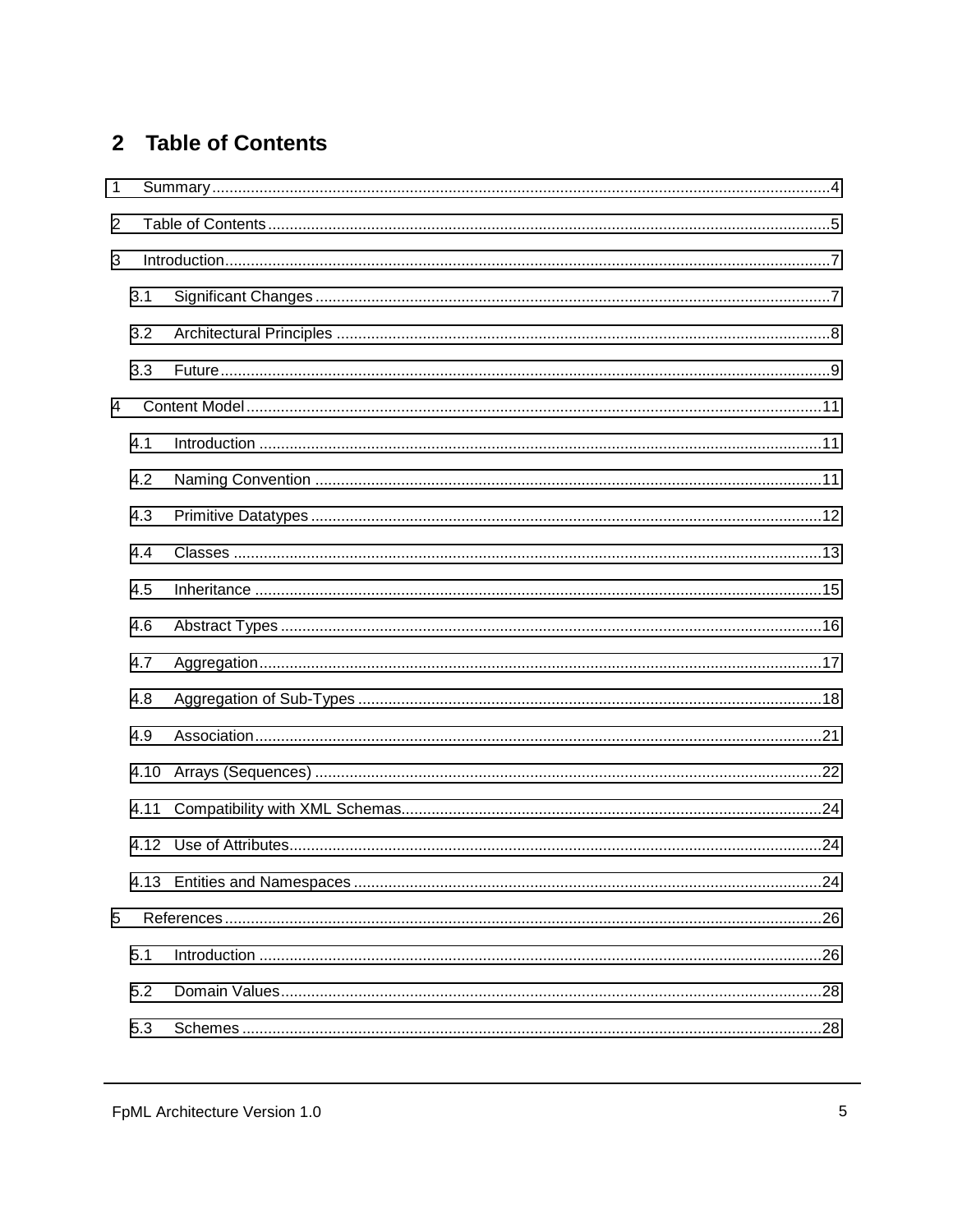|                | 5.4  |  |  |  |
|----------------|------|--|--|--|
| 6              |      |  |  |  |
|                | 6.1  |  |  |  |
|                | 6.2  |  |  |  |
|                | 6.3  |  |  |  |
|                | 6.4  |  |  |  |
|                | 6.5  |  |  |  |
|                | 6.6  |  |  |  |
|                | 6.7  |  |  |  |
| $\overline{7}$ |      |  |  |  |
|                | 7.1  |  |  |  |
|                | 7.2  |  |  |  |
|                | 7.3  |  |  |  |
|                | 7.4  |  |  |  |
|                | 7.5  |  |  |  |
|                | 7.6  |  |  |  |
|                | 7.7  |  |  |  |
|                | 7.8  |  |  |  |
|                | 7.9  |  |  |  |
|                | 7.10 |  |  |  |
|                | 7.11 |  |  |  |
|                |      |  |  |  |
|                |      |  |  |  |
|                |      |  |  |  |
|                |      |  |  |  |
|                |      |  |  |  |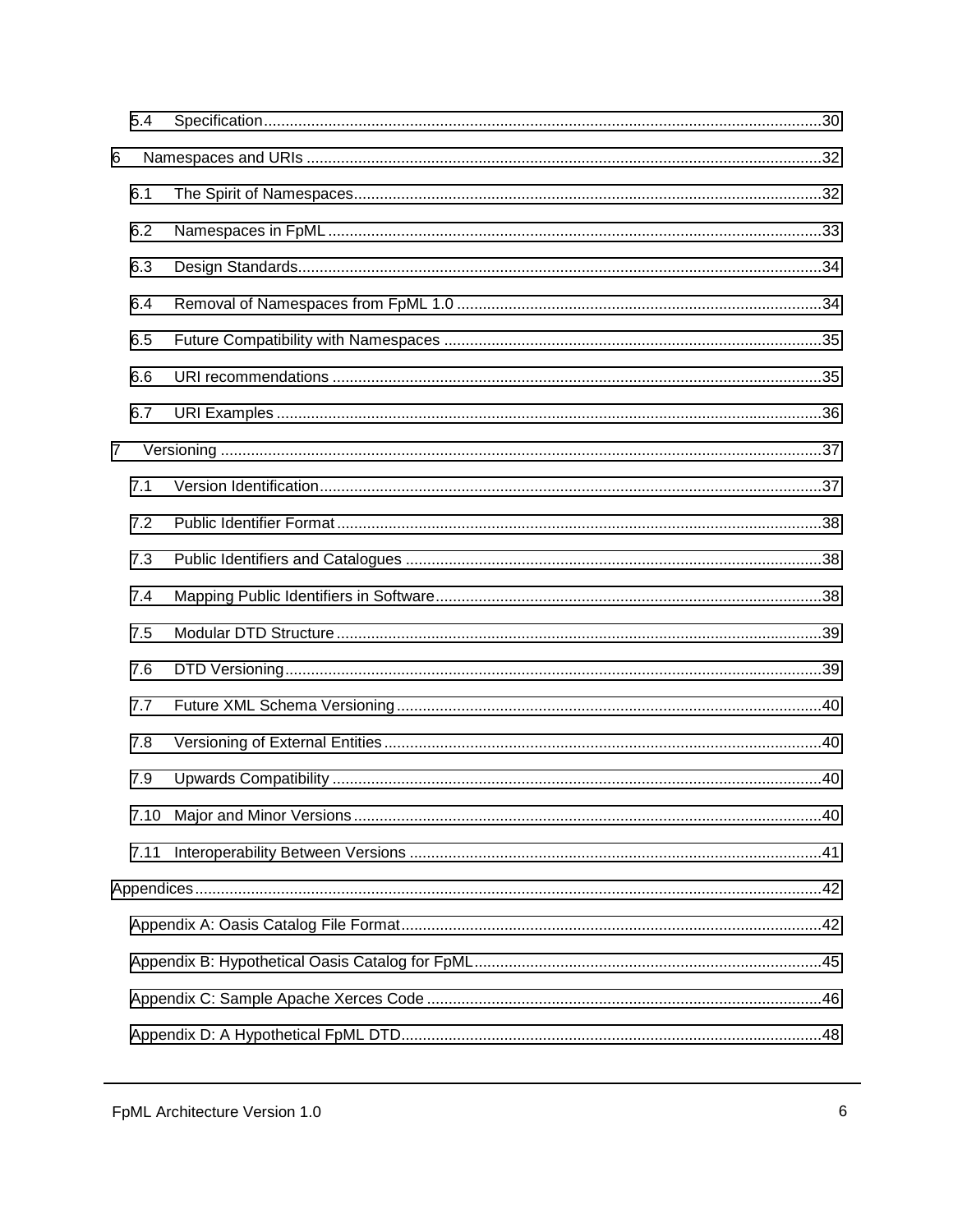# <span id="page-6-0"></span>**3 Introduction**

This is the FpML Architecture Version 1.0 Recommendation. In addition to defining the standard, this document outlines the principles responsible for the architecture.

The FpML 1.0 Architecture builds upon the earlier FpML v1.0b2 standard. Similarly, the FpML 1.0 Architecture will evolve in response to availability of new standards, the evolution of XML, and new requirements as the scope of FpML expands.

FpML v1.0b2 had a distinctive look and feel. However, the corresponding architecture documentation did not explicitly document the architecture that results in the look and feel. In contrast, this document explicitly defines the FpML 1.0 architecture.

A clear goal was to build upon the FpML v1.0b2 architecture. Despite this goal, there are several significant changes from the FpML v1.0b2 to the FpML 1.0 Architecture. In each case there were specific reasons for the changes. For example, removal of namespaces due to a contradiction between namespace aware and namespace unaware DTD based parsers.

Finally, the current Architecture answers several important questions posed in section 3.3.1 of the v1.0b2 documentation, that is:

*What is missing in v1.0b2?* 

*4) References within the FpML* 

*Exactly how references will be represented and used needs to be decided. Questions such as, should xptr be used? Should the use of forward references be restricted? Currently we represent references by name, but a more formalized approach needs to be defined.* 

*5) Reference Data* 

*Exactly how reference data will be utilized needs to be made explicit. For instance, referring to ISO codes that are accessible to everyone by name should be acceptable. However, other cases, for instance counterparty names, are not so straightforward.* 

*9) Versioning of DTDs* 

*As FpML is extended, and later versions are produced, some mechanism for doing source control for the DTDs and a process whereby various parties can ensure that they are using compatible versions needs to be established.* 

### *3.1 Significant Changes*

This section highlights the significant changes between the current Architecture Standard and the FpML v1.0b2.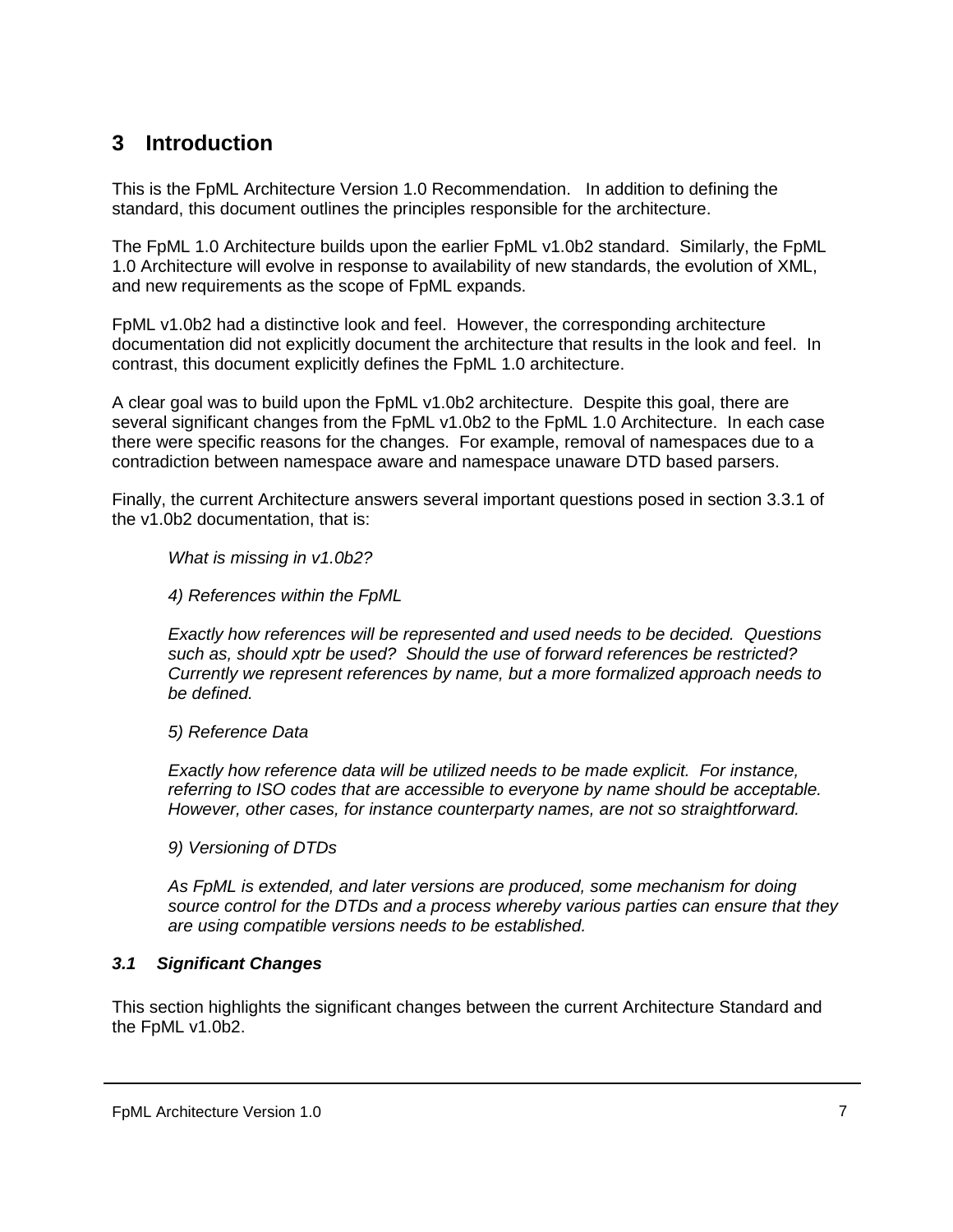- <span id="page-7-0"></span>• Introduction of an explicit Content Model. The model:
	- moves the representation of the FpML object model from the XML to the DTD (or Schema in the future). The instantiation of the model remains in the XML.
	- − improves re-use through Entities within DTD. Again, equivalent functionality will be provided in the future for Schemas.
	- − defines the representation of inheritance, containers, arrays, etc.
	- − improves the *signal to noise ratio*. That is, the same information content generally requires fewer XML elements.
- Introduction of version identification, with a specific mechanism to identify the version. Software can inspect FpML 1.0, or any future versions, and unambiguously determine the version.
- Elimination of Namespaces. Here, specific technical problems required the removal of namespaces. Future versions of FpML may re-introduce namespaces.
- Introduction of Schemes as a general mechanism for identification of external standards.
- Changes to both internal and external references. The FpML v1.0b2 mechanism for internal referencing was replaced with a XLink/XPointer compatible mechanism.
- Restructuring of the FpML DTD into significantly fewer separate files.

### *3.2 Architectural Principles*

The Overview to the FpML Working Draft v1.0b2 documentation has two sections devoted to architecture:

- *Section 2.2 Architectural goals*
- *Section 4 Architecture*

The documents are available at:

<http://www.fpml.org/documents/standard/FpML-10b2/FpML-10b2.html>

and remain highly applicable today.

In addition, the following principles helped shape FpML 1.0's Architecture.

• It must be feasible to implement FpML 1.0 with current technology and standards. As an example, FpML 1.0 is a DTD based and not Schema based standard.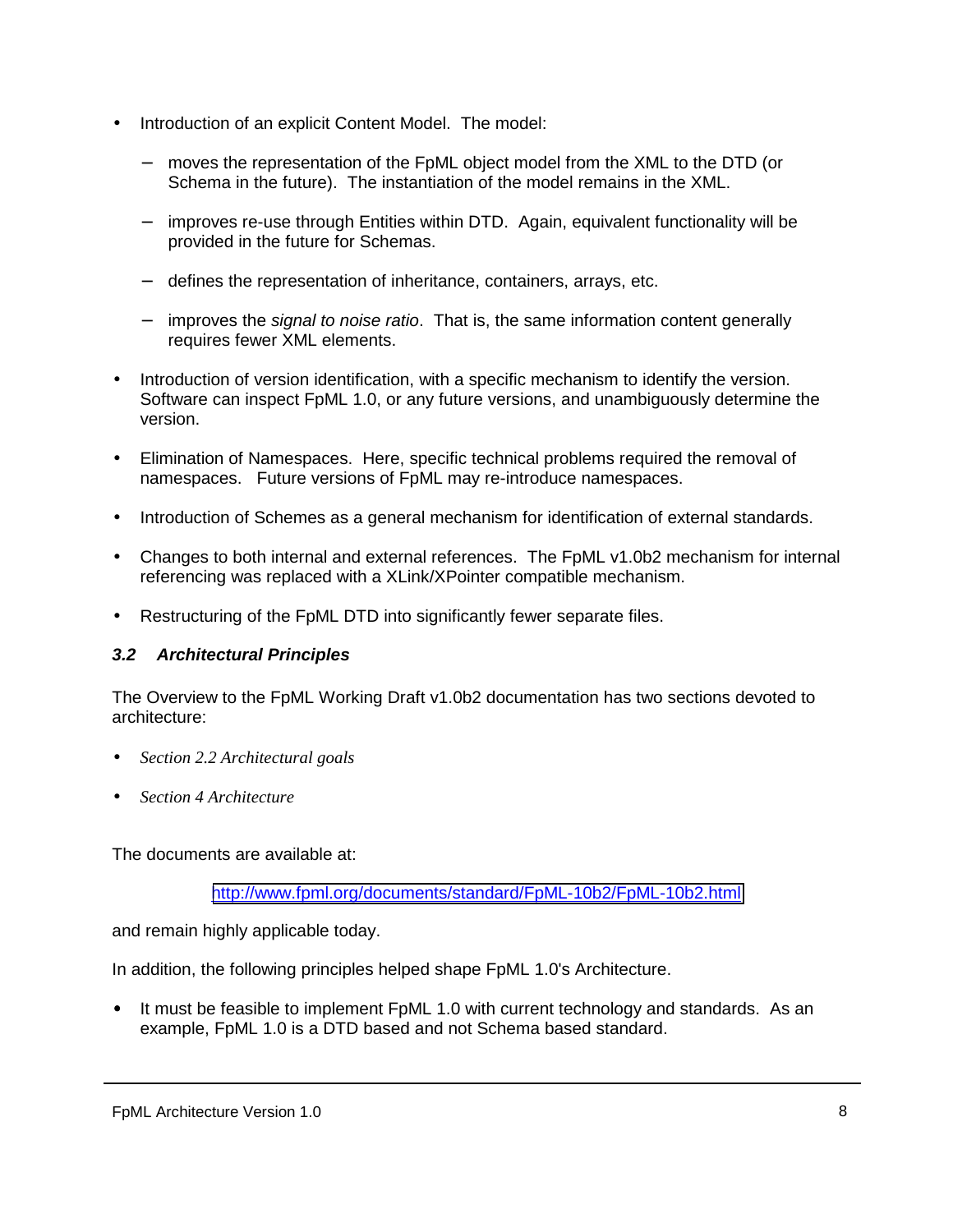<span id="page-8-0"></span>• Industry standards should prevail over FpML specific solutions. Thus, the internal referencing mechanism of FpML v1.0b2 was retired and replaced with a mechanism that is more closely aligned with XLink/XPointer.

In contrast, the FpML versioning standard is an FpML specific solution, because no existing external standard could be identified.

• FpML 1.0 represents a unique opportunity to make substantial changes to FpML should they be necessary.

The Content Model results in changes to the Look and Feel of FpML. Changes of similar magnitude will be much more difficult in the future.

• Going forwards, the goal should be to preserve FpML's XML representation. In contrast, we expect to make significant changes to DTDs and ultimately drop them, while minimizing the impact on the XML.

There is a general reduction in the verbosity of FpML (i.e., compared to FpML v1.0b2, the same information content generally requires fewer XML elements). It is significant to note that this reduction is not due to a specific goal of reducing the verbosity of FpML. Instead, it is due to the introduction of the Content Model, as detailed in Section 4.

The following specifically address comments in the FpML v1.0b2 documentation:

- The FpML v1.0b2 description of design tradeoffs regarding validation, remain applicable for FpML 1.0. Specifically, FpML is DTD based and cannot use the more sophisticated features provided by Schemas.
- The FpML v1.0b2 documentation describes the advantages of re-use. The FpML architecture introduces a DTD based mechanism for such code re-use.
- No work has been done to build on FpML v1.0b2's concept of views, because there was no identified need for views for the trade content focus of FpML 1.0. The current Architecture document does not preclude the introduction of views in the future. However, views should only be introduced if there is a specific need for the functionality.

### *3.3 Future*

In the future, we expect to see additions and changes to the FpML Architecture, including:

- expansion of Versioning beyond its current role of identifying the FpML version. This includes standards for what changes are permissible between versions, and standards for interoperability between versions. It is important to allow FpML to evolve over time, and these standards need to be in place prior to the introduction of the FpML version that supersedes FpML 1.0.
- architectural support for equivalence.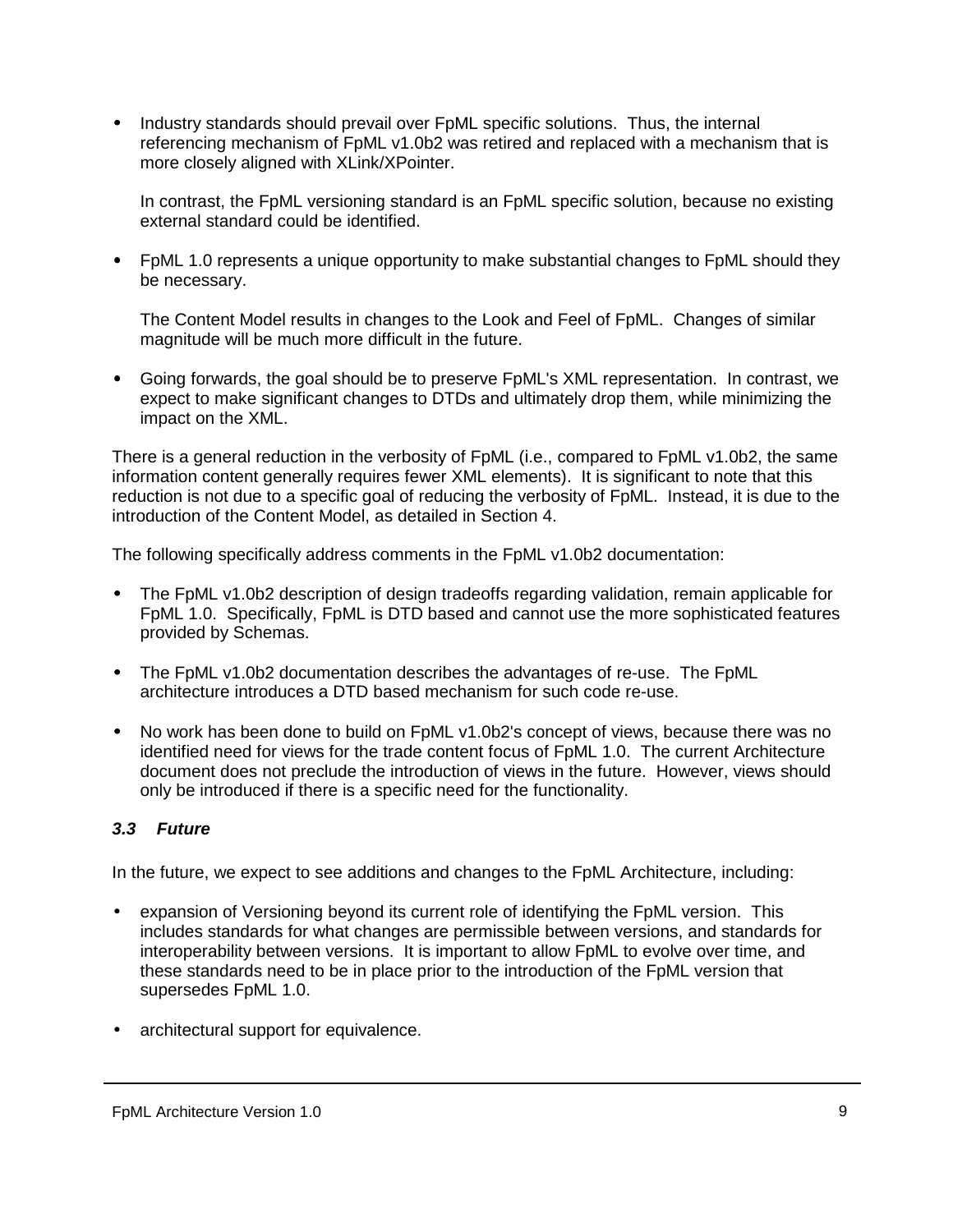- architectural support for extensions.
- changes to keep up with XML developments, in particular introduction of Schemas.
- changes to keep up with external standards. In turn, potentially retiring FpML specific features in favor of standards (as was done with references).
- additional features needed to support specific Working Groups that are tasked with expanding the product scope, or overall functionality of FpML.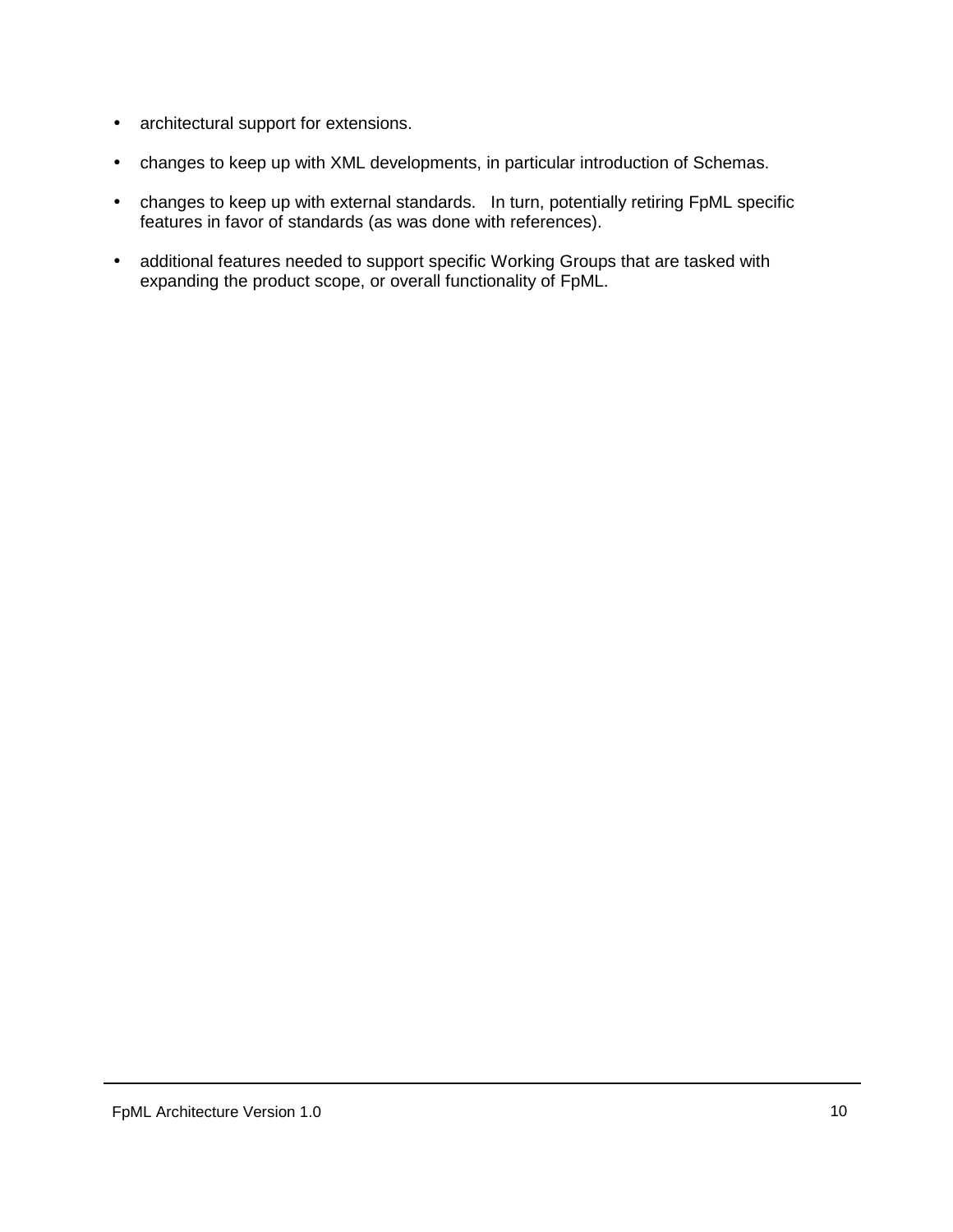# <span id="page-10-0"></span>**4 Content Model**

This section defines the FpML 1.0 style for structuring DTDs. The approach defines how the basic elements of object oriented design would be mapped to XML DTD entities and elements. A simple example is given for each transformation.

In addition, the mappings result in XML documents that are consistent with the future use of XML Schemas. Examples of the equivalent Schema definition for each mapping have been provided.

### *4.1 Introduction*

Broadly speaking, FpML v1.0b2 used an object-oriented approach for data modeling. The resulting model was subsequently converted to an XML DTD definition by a relatively simple and direct content mapping.

This section defines a new model for this transformation which results in less verbose XML messages at the cost of a slightly more complex set of DTD definitions. It must be stressed that the content model described in this section can not be fully utilized without the use of a validating parser that provides access to element attributes and their default values.

The rules in this section have been based on the following XML Schema Candidate Recommendations:

• XML Schema Part 0: Primer

<http://www.w3.org/TR/2000/CR-xmlschema-0-20001024/>

• XML Schema Part 1: Structures

<http://www.w3.org/TR/2000/CR-xmlschema-1-20001024/>

• XML Schema Part 2: Datatypes

<http://www.w3.org/TR/2000/CR-xmlschema-2-20001024/>

#### *4.2 Naming Convention*

With the exception of Entities, names must not use any name scoping mechanism that is inconsistent with the XML Namespaces Recommendation. See Section 4.13 for additional details. For technical reasons, XML Namespaces cannot be used in FpML 1.0. Overall, scoping mechanisms cannot be used for elements and similar names. Section 7, Namespaces, provides additional details.

The XML Namespaces Recommendation can be located at:

FpML Architecture Version 1.0 11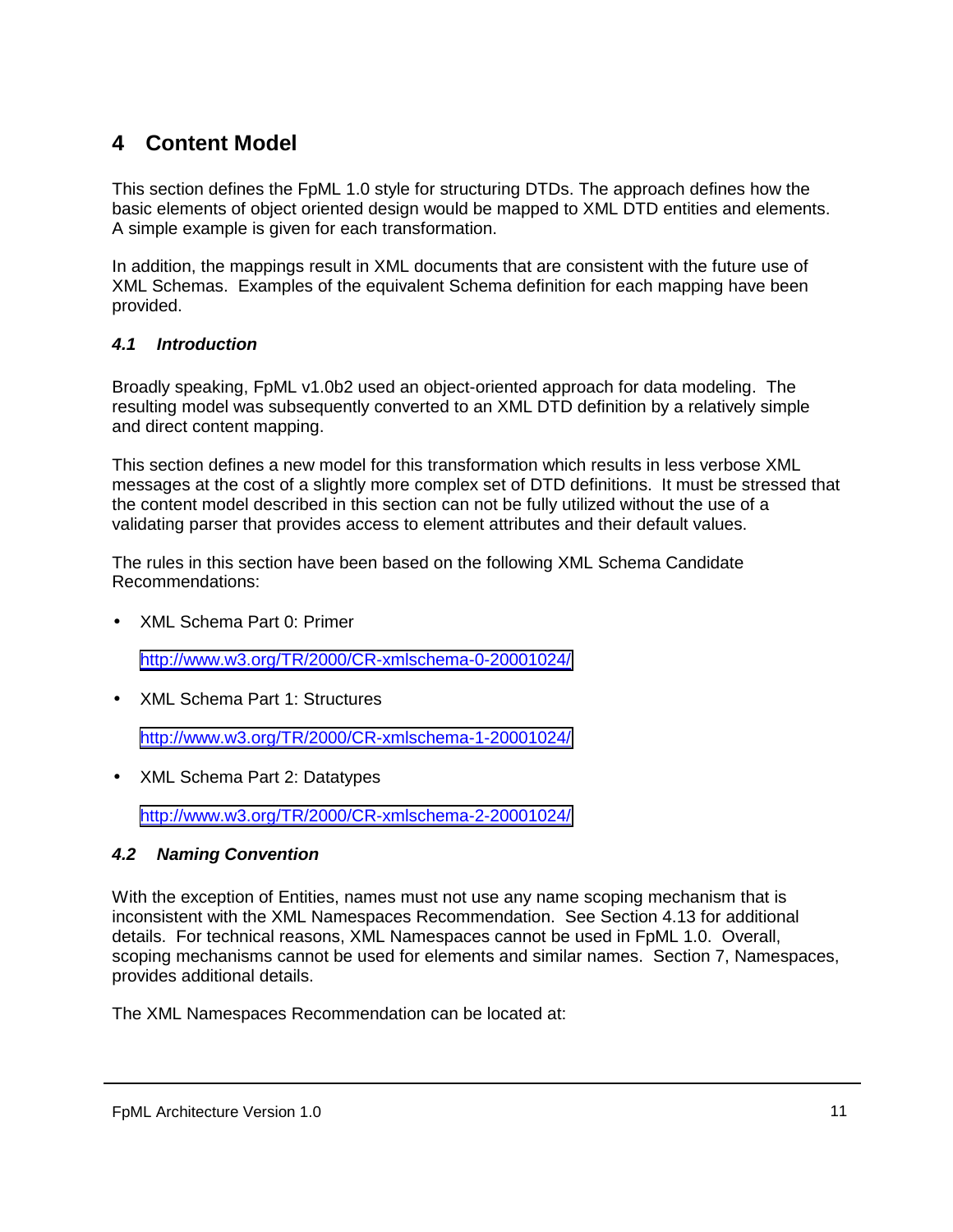<span id="page-11-0"></span><http://www.w3.org/TR/REC-xml-names/>

All established or well-known acronyms will be named as defined e.g., FpML. All other acronyms will be named according to the rules below.

All element and attribute names in FpML Schemata must follow the convention of:

- First word or acronym in lower case.
- All following words or acronyms with upper case first letter.
- All other characters are lower case, including the remaining characters or acronyms.

For example:

- currency
- tradeId
- currencyScheme

In contrast, all entities in FpML will use all upper CamelCase. For example:

<!ENTITY % Shape "x, y">

As noted above, entities can use a name scoping mechanism. The reason for this are explained in section 4.13, Entities and Namespaces, below.

All type or class names should follow the convention of:

- All primitive data types as specified by the XML Schema Part 2: Datatypes W3C Candidate Recommendation 24 October 2000
- For all other types:
	- − First letter of each word or acronym in upper case.
	- − All other characters in lower case, including the remaining characters or acronyms.

### *4.3 Primitive Datatypes*

FpML uses the built-in data types as defined in XML Schema Part 2: Datatypes W3C Candidate Recommendation 24 October 2000.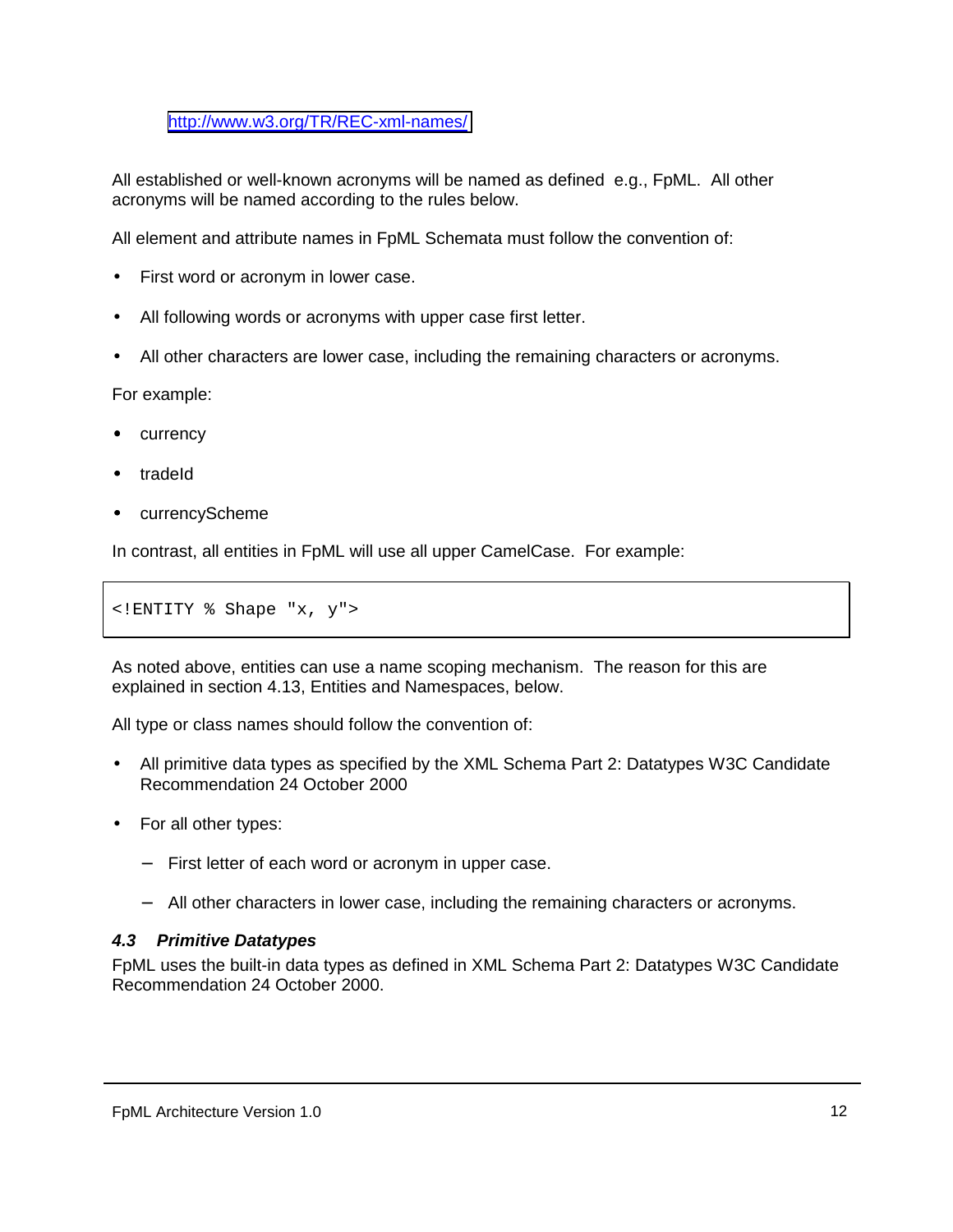<span id="page-12-0"></span>The built-in data types are described at:

<http://www.w3.org/TR/2000/CR-xmlschema-2-20001024/#built-in-datatypes>

The size and other properties of these data types are specified using the constraining facets for them described in the Candidate Recommendation above.

Examples are:

<http://www.w3.org/TR/2000/CR-xmlschema-2-20001024/#dt-length> <http://www.w3.org/TR/2000/CR-xmlschema-2-20001024/#dt-precision> <http://www.w3.org/TR/2000/CR-xmlschema-2-20001024/#dt-scale>

#### *4.4 Classes*

In object-oriented design, a class defines a common set of data attributes and functionality that will be present in any instance of the class. Because XML is not procedural, only the data attributes of a class are mapped to XML.

| Money                             |  |
|-----------------------------------|--|
| currency:string<br>amount:decimal |  |

Note that the original FpML content model would have mapped this class to three XML elements, one for the class as a whole and two for the member attributes. The new content model represents this somewhat differently, namely:

- An XML entity is created to hold this list of members of the class. The entity name is derived from the class name rendered in CamelCase (e.g., Money, BusinessCenters, etc.).
- Elements are defined for each member attribute with appropriate meta-data attributes (e.g., type).
- An element is also created to expand the member list entity for the class.

The complete XML definition for this simple class would therefore be as follows: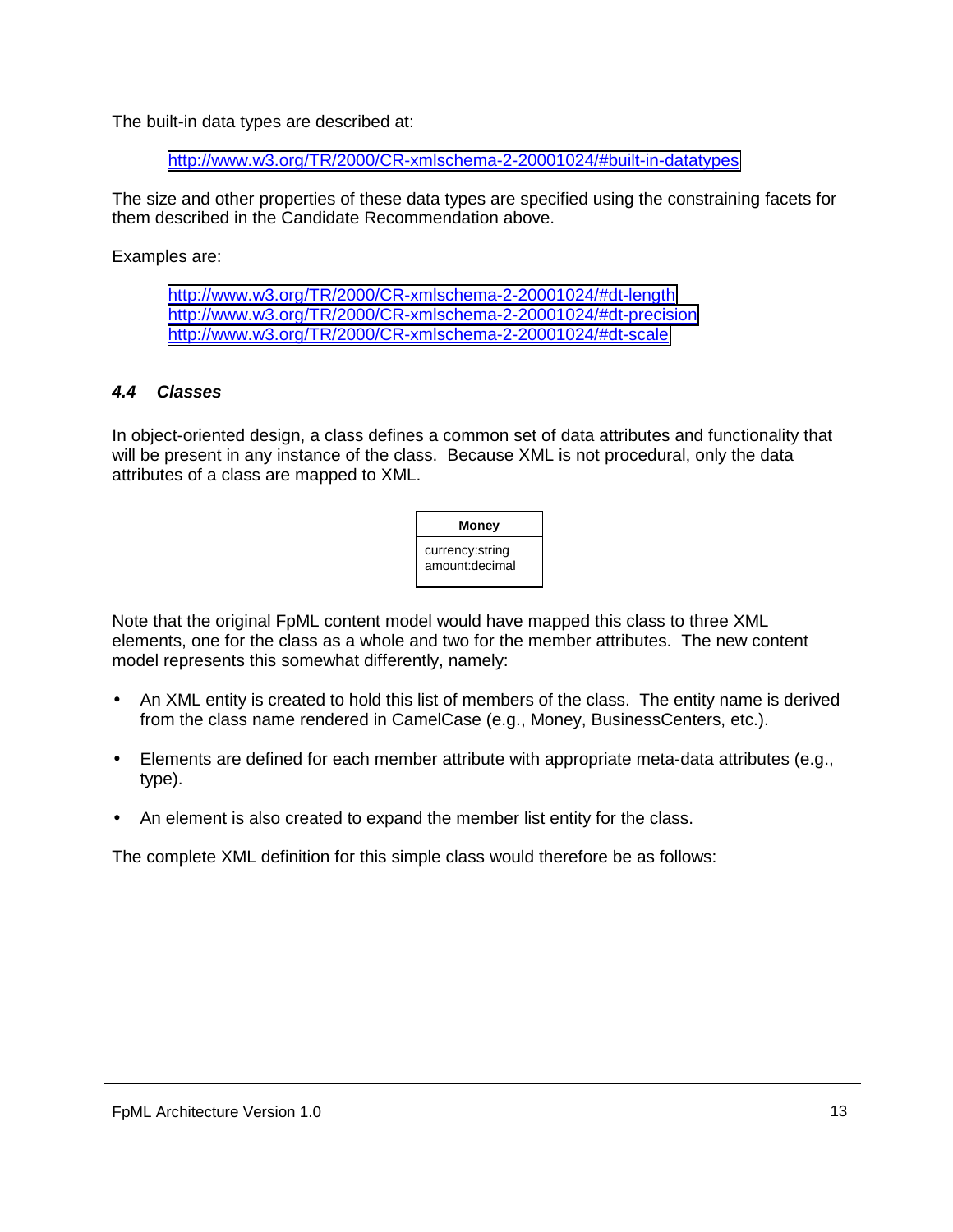```
<!-- Member list entity (used for inheritance and instantiation) -->
<!ENTITY % Money "currency, amount">
<!-- Member declarations -->
<!ELEMENT currency (#PCDATA)>
<!ATTLIST currency type NMTOKEN #FIXED "string">
<!ELEMENT amount (#PCDATA)>
<!ATTLIST amount type NMTOKEN #FIXED "decimal">
```
The following XML is used to create an appropriate element and define its type, where the 'Money' class needs to be instantiated:

```
<!-- Class type element -->
<!ELEMENT premium (%Money;)>
<!ATTLIST premium type NMTOKEN #FIXED "Money">
```
These rules avoid the use of class name tags.

XML Schemas support the notion of type directly and will allow for a far simpler mapping in the future. For example, the equivalent XML Schema for the DTD above is:

```
<xsd:schema xmlns:xsd="http://www.w3.org/2000/10/XMLSchema">
<xsd:element name="currency" type="xsd:string"/>
<xsd:element name="amount" type="xsd:decimal"/>
<xsd:complexType name="Money">
    <xsd:sequence>
        <xsd:element ref="currency"/>
        <xsd:element ref="amount"/>
    </xsd:sequence>
</xsd:complexType>
<!-- Matching example element -->
<xsd:element name="premium" type="Money"/>
</xsd:schema>
```
Both the DTD and Schema definitions allow the following XML instance to be valid.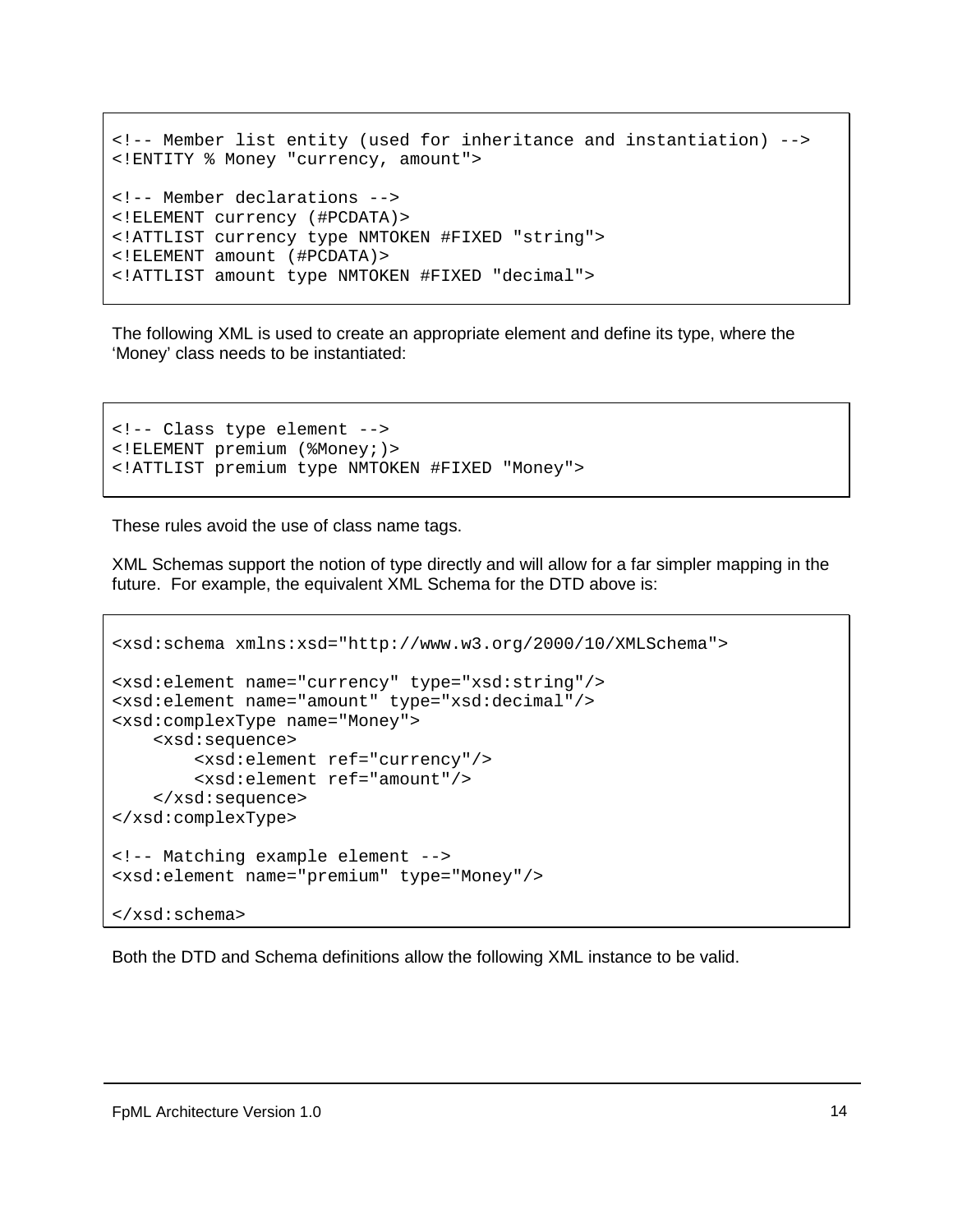```
<premium>
    <currency>GBP</currency>
    <amount>1000000.00</amount>
</premium>
```
The semantics of the type attribute are those of the attribute 'type' as defined in:

<http://www.w3.org/TR/2000/CR-xmlschema-1-20001024/>

The namespace is defined in:

xmlns:xsd="[http://www.w3.org/2000/10/XMLSchema"](http://www.w3.org/2000/10/XMLSchema)

as seen in the example above. When FpML moves to XML Schema, this attribute is expected to move into this namespace.

#### *4.5 Inheritance*

Inheritance allows for extending the definition of a base class by providing it with additional members. For future compatibility with Schemas, only single inheritance is permitted.



In order to represent the sub-types, the XML definitions should create new member list entities (derived from the parent classes member lists) for each new class.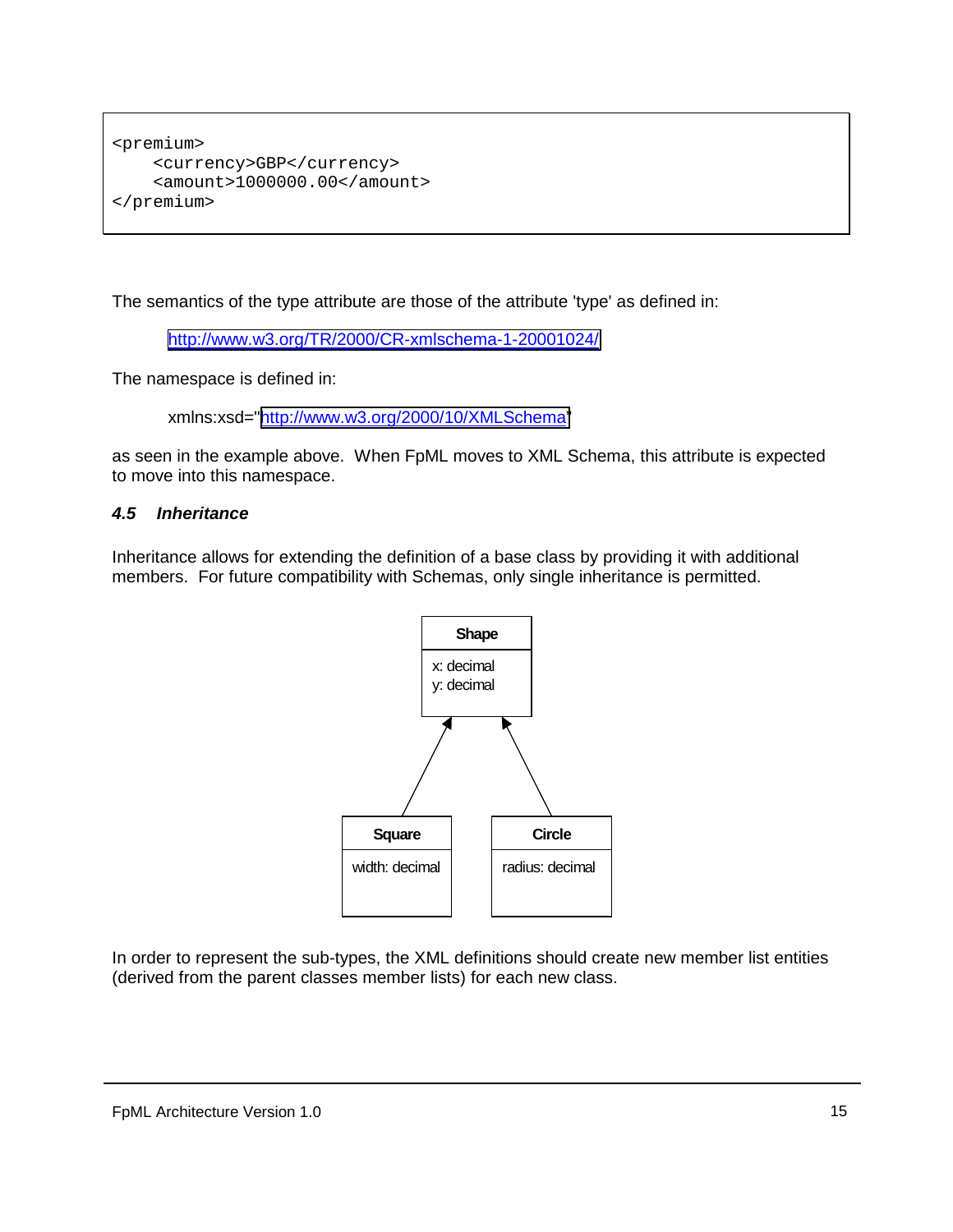```
<!-- Member list entities -->
<!ENTITY % Shape "x, y">
<!ENTITY % Circle "(%Shape;), radius">
<!ENTITY % Square "(%Shape;), width">
<!-- Member declarations -->
<!ELEMENT x (#PCDATA)>
<!ATTLIST x type NMTOKEN #FIXED "decimal">
<!ELEMENT y (#PCDATA)>
<!ATTLIST y type NMTOKEN #FIXED "decimal">
<!ELEMENT radius (#PCDATA)>
<!ATTLIST radius type NMTOKEN #FIXED "decimal">
<!ELEMENT width (#PCDATA)>
<!ATTLIST width type NMTOKEN #FIXED "decimal">
```
#### *4.6 Abstract Types*

An abstract type is a type that can not be instantiated. There is no mechanism for representing an abstract type in an XML DTD. Therefore, the only indication of an abstract type is an entity containing a member list that is not referenced by any element.

A subtype of an abstract type must also be declared as an element with one attribute to declare its type or class name, and another attribute to declare its base type. Note that XML Schemas have a mechanism to derive a base type by extension or restriction. This model only allows derivation by extension of the base type.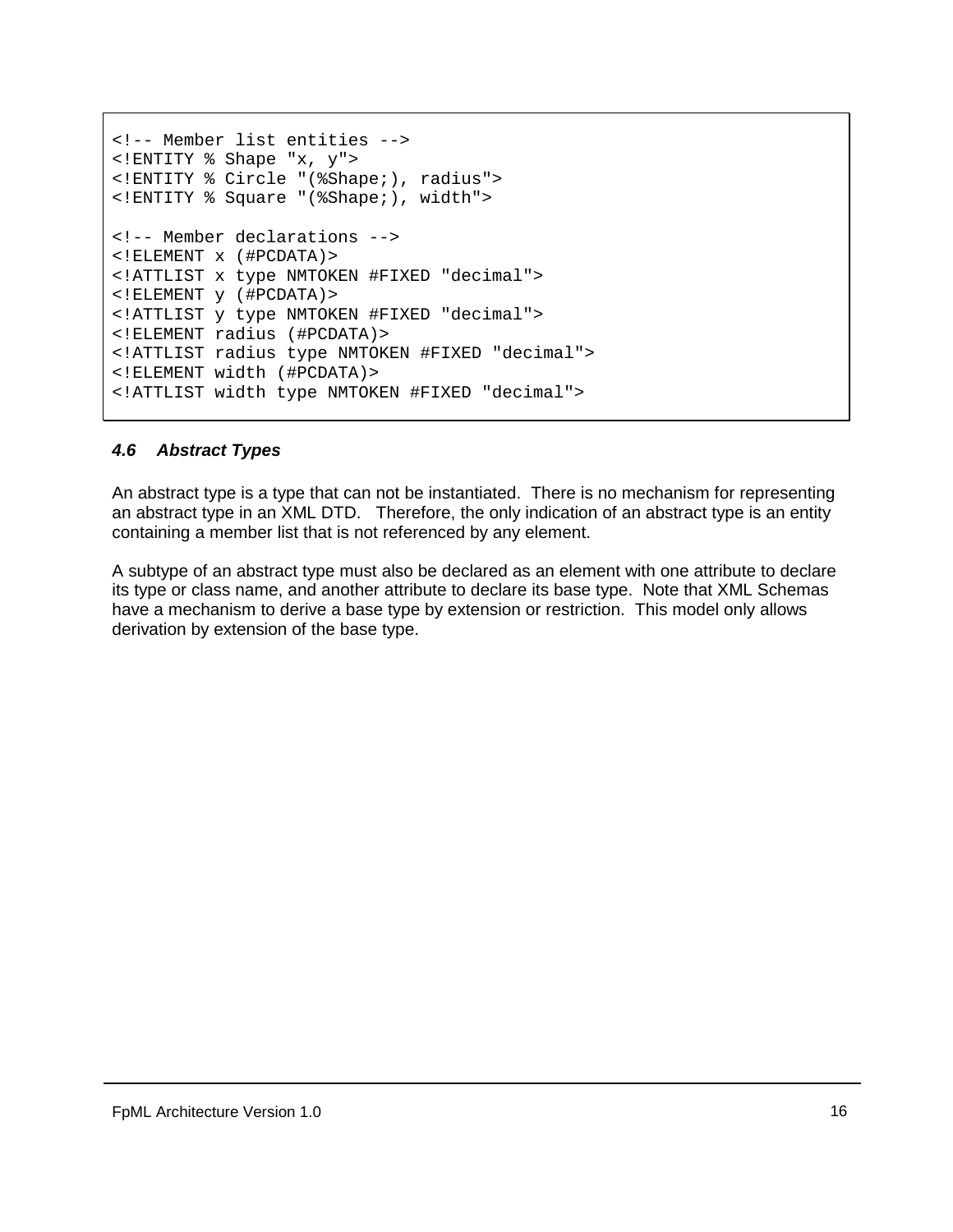```
<!ELEMENT circle (%Circle;)>
<!ATTLIST circle type NMTOKEN #FIXED "Circle"
                base NMTOKEN #FIXED "Shape">
<!ELEMENT square (%Square;)>
<!ATTLIST square type NMTOKEN #FIXED "Square"
                 base NMTOKEN #FIXED "Shape">
<!ENTITY % Rhombus "(%Square;), skew">
<!ELEMENT rhombus (%Rhombus;)>
<!ATTLIST rhombus type NMTOKEN #FIXED "Rhombus"
                  base NMTOKEN #FIXED "Square">
```
#### *4.7 Aggregation*

Like association, aggregation is a relationship between two objects. However, unlike association, the aggregated object does not have an independent existence. In the following example the squareFrame is represented as an aggregation based on the Square and Shape classes.



Within the DTD aggregation is modeled by expanding the member list of the aggregated class within an element representing its role in the containing object.

Applying this transformation to the example diagram shown produces the following XML DTD fragment:

```
<!-- Example square instantiation –->
<!ELEMENT squareFrame (%Square;)>
<!ATTLIST squareFrame type NMTOKEN #FIXED "Square">
```
If multiple instances can be aggregated, then the tags can be repeated. The role can be used to differentiate aggregations of the same underlying class into the container.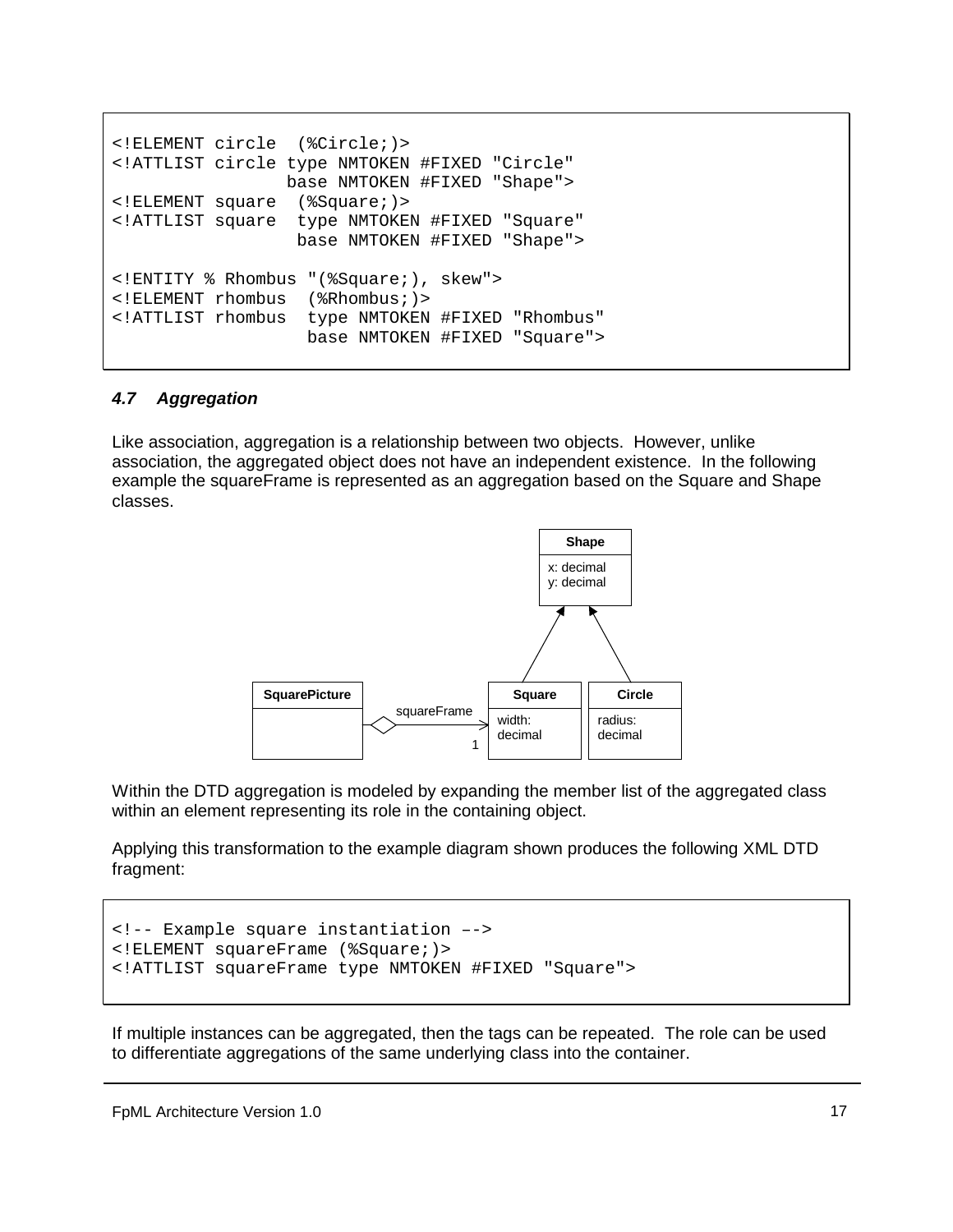### <span id="page-17-0"></span>*4.8 Aggregation of Sub-Types*

Combining the definitions seen so far allows us to manage the case when the aggregated instances are subtypes of a common base type.



A further entity is provided to list all valid instantiable subtypes in the form of a list of elements describing those subtypes. Any element that accepts any subtype of a base type must be declared using this entity.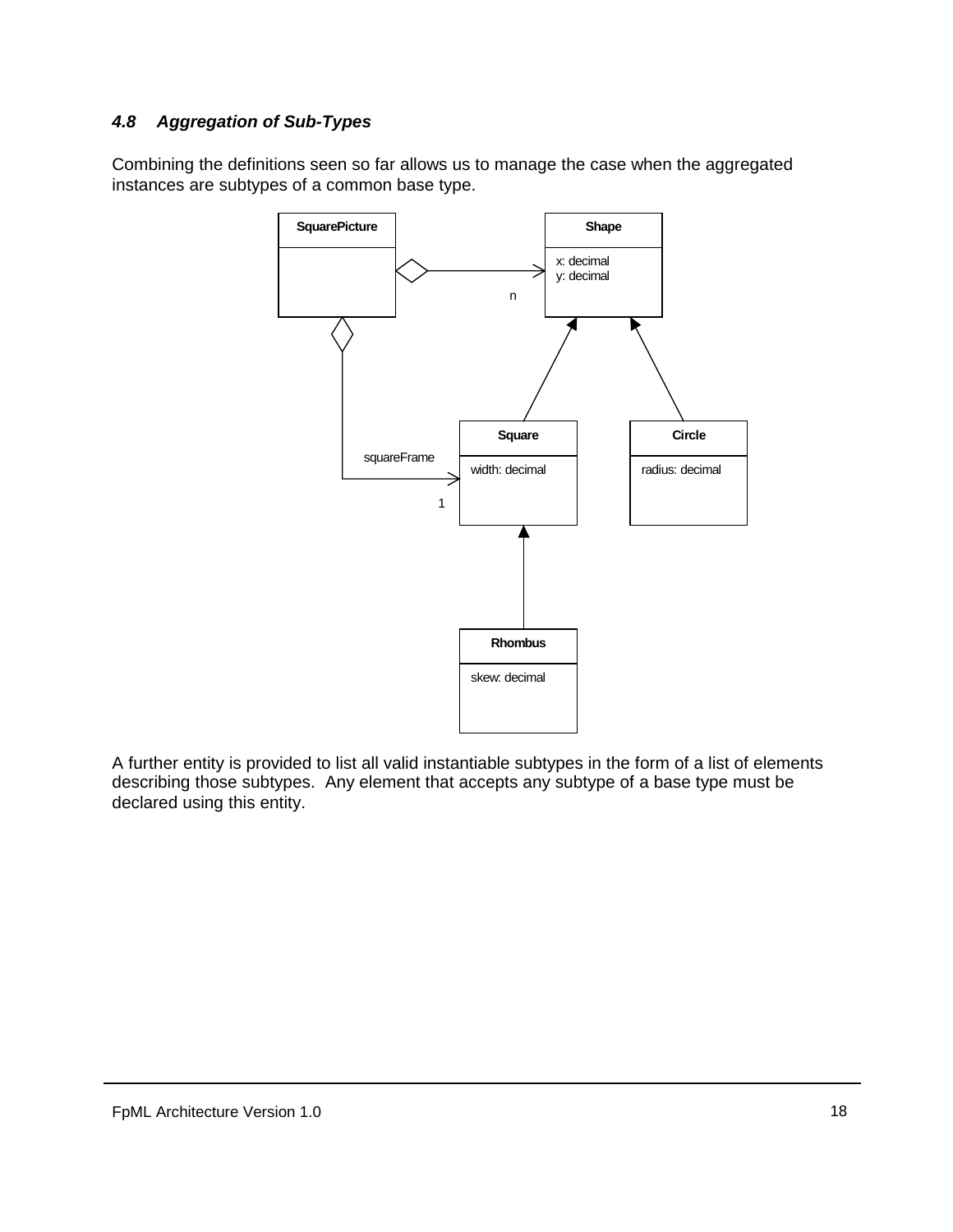This entity can only include instantiable types in the type hierarchy and must not include any abstract base type.

```
<!-- Instantiable types -->
<!ENTITY % ShapeType "circle | square | rhombus">
<!-- Example shape instantiation –->
<!ELEMENT squarePicture (squareFrame, (%ShapeType;)+)>
```
The following XML fragment illustrates how this would appear when, apart from the square frame, there are a number of shapes in this square picture.

```
<squarePicture>
    <squareFrame>
        <x>1.0</x><y>2.0 </y>
        <width>3.0</width>
    </squareFrame>
    <circle>
        <x>1.0</x><y>2.0 </y>
        <radius>3.0</radius>
    </circle>
    <square>
        <x>1.0</x> < x><y>2.0 </y>
        <width>3.0</width>
    </square>
    <rhombus>
        <x>1.0</x> < x><y>2.0</y>
        <width>3.0</width>
        <skew>4.0</skew>
    </rhombus>
</squarePicture>
```
The following is the equivalent Schema example: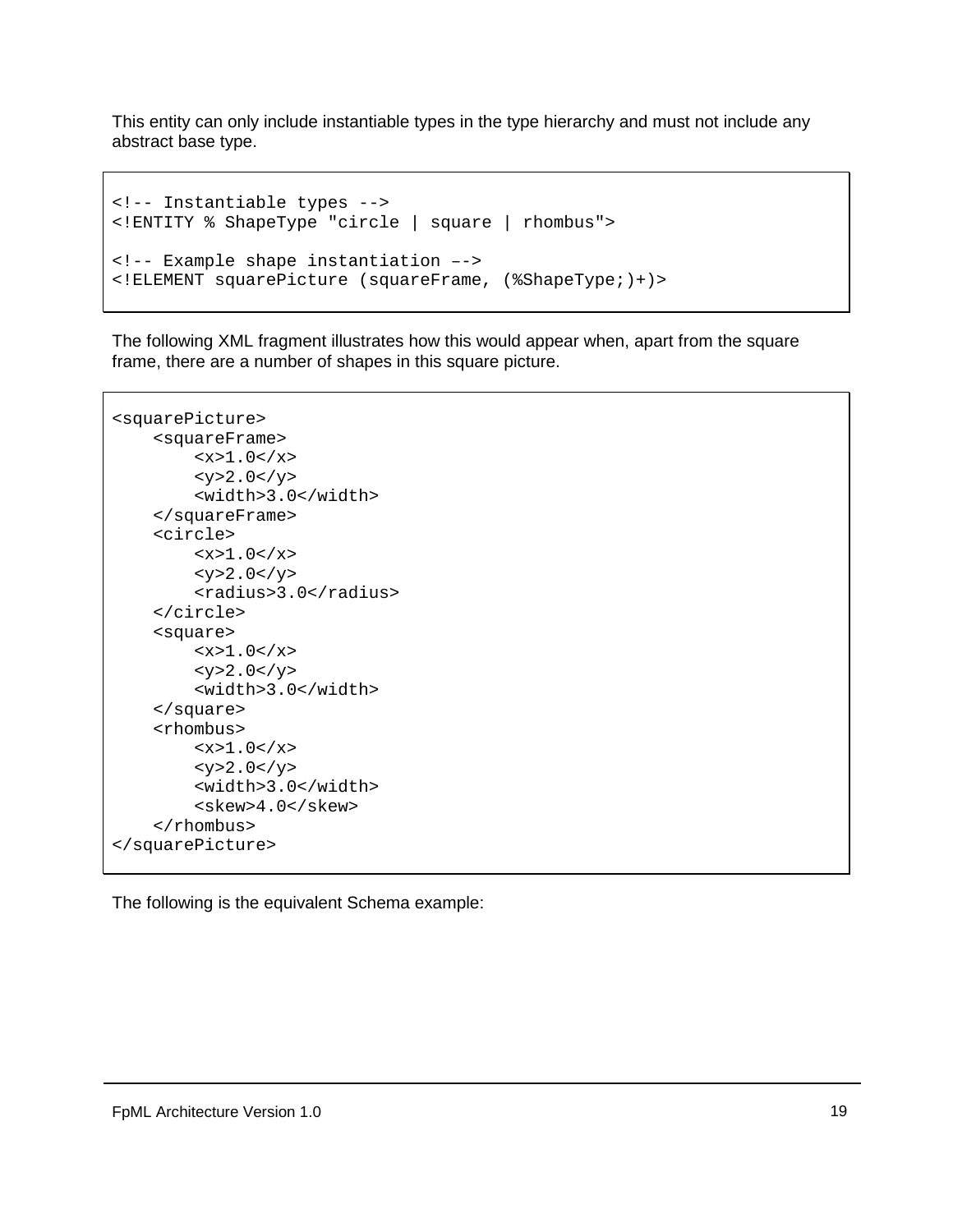```
<xsd:schema xmlns:xsd="http://www.w3.org/2000/10/XMLSchema">
<xsd:element name="x" type="xsd:decimal"/>
<xsd:element name="y" type="xsd:decimal"/>
<xsd:complexType name="Shape">
    <xsd:sequence>
        <xsd:element ref="x"/>
        <xsd:element ref="y"/>
    </xsd:sequence>
</xsd:complexType>
<xsd:element name="shape" type="Shape" abstract="true"/>
<xsd:element name="radius" type="xsd:decimal"/>
<xsd:complexType name="Circle">
    <xsd:complexContent>
        <xsd:extension base="Shape">
            <xsd:element ref="radius"/>
        </xsd:extension>
    </xsd:complexContent>
</xsd:complexType>
<xsd:element name="circle" type="Circle" substitutionGroup="shape"/>
<xsd:element name="width" type="xsd:decimal"/>
<xsd:complexType name="Square">
    <xsd:complexContent>
        <xsd:extension base="Shape">
            <xsd:element ref="width"/>
        </xsd:extension>
    </xsd:complexContent>
</xsd:complexType>
<xsd:element name="square" type="Square" substitutionGroup="shape"/>
<xsd:element name="skew" type="xsd:decimal"/>
<xsd:complexType name="Rhombus">
    <xsd:complexContent>
        <xsd:extension base="Square">
            <xsd:element ref="skew"/>
        </xsd:extension>
    </xsd:complexContent>
</xsd:complexType>
<xsd:element name="rhombus" type="Rhombus" substitutionGroup="shape"/>
<xsd:complexType name="SquarePicture">
    <xsd:sequence>
        <xsd:element name="squareFrame" type="Square"/>
        <xsd:element ref="shape" minOccurs="1" maxOccurs="unbounded"/>
    </xsd:sequence>
</xsd:complexType>
<xsd:element name="squarePicture" type="SquarePicture"/>
</xsd:schema>
```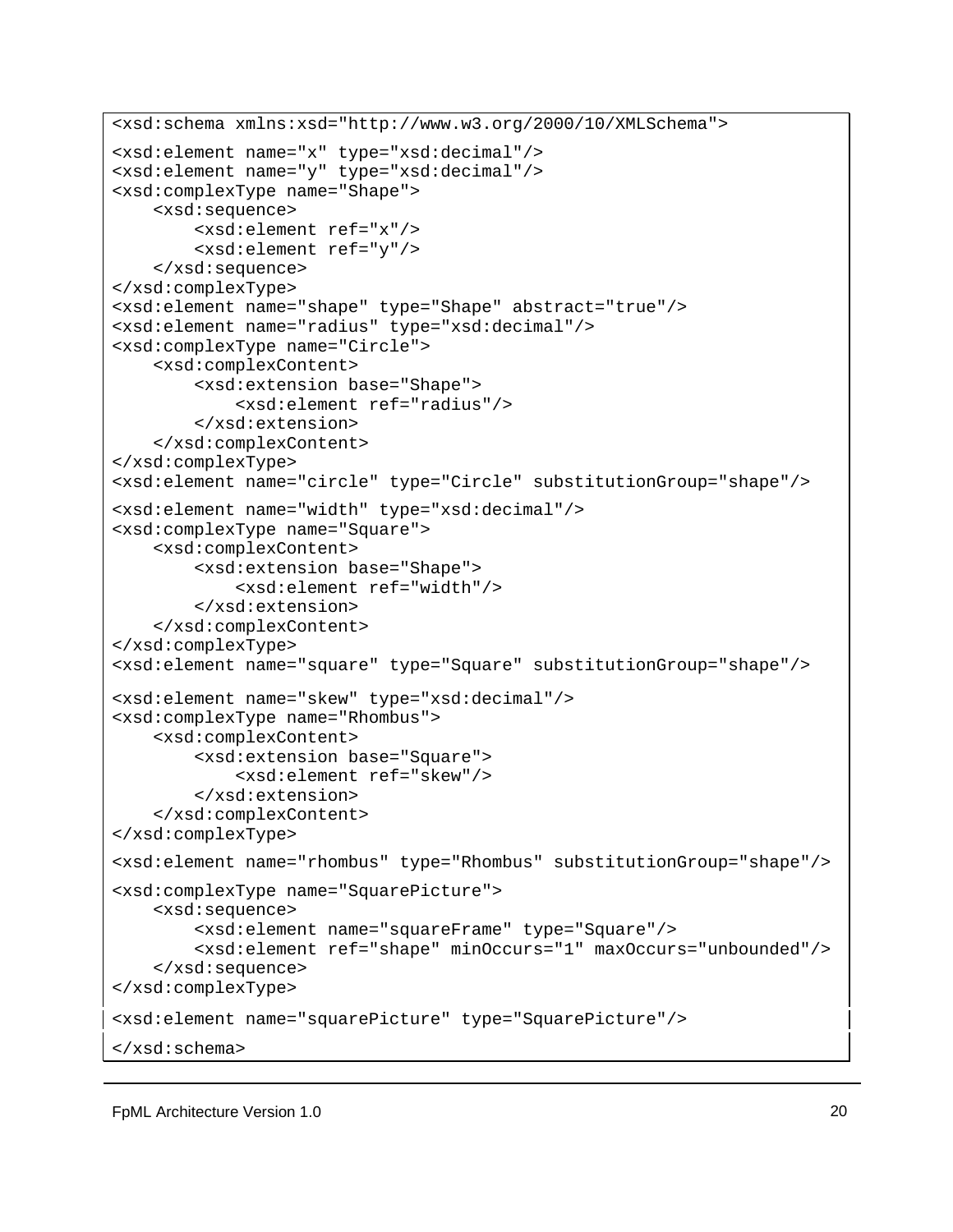<span id="page-20-0"></span>In this example we have deliberately chosen to define the shape element to be abstract instead of setting it as a characteristic of the underlying type. This makes the mapping to XML Schemas simpler and avoids the need to use a choice group that would otherwise be required.

#### *4.9 Association*

An association represents a relationship between two independent objects. The relationship normally has a 'role' that identifies the purpose to which the associated object is put.



Within the DTD, the 'owns' association is mapped to an element which references the required Car object. In this example, a simple string URI holds the reference. However, in the FpML Schema an XLink should be used.

Both Person and Car in the above model are 'top level' classes. They have been mapped to elements in the following DTD fragment:

```
<!-- Member list entities -->
<!ENTITY % Person "name, owns*">
<!ENTITY % Car "make, model">
<!-- Class elements (as person and car are top level classes) -->
<!ELEMENT person (%Person;)>
<!ATTLIST person type NMTOKEN #FIXED "Person">
<!ELEMENT car (%Car;)>
<!ATTLIST car type NMTOKEN #FIXED "Car">
<!-- Member declarations -->
<!ELEMENT name (#PCDATA)>
<!ATTLIST name type NMTOKEN #FIXED "string">
<!ELEMENT owns EMPTY>
<!ATTLIST owns href CDATA #REQUIRED>
<!ELEMENT make (#PCDATA)>
<!ATTLIST make type NMTOKEN #FIXED "string">
<!ELEMENT model (#PCDATA)>
<!ATTLIST model type NMTOKEN #FIXED "string">
```
The XML will contain repeating tags when an association allows multiple instances to be associated. Note that the following XML fragment assumes that the referenced cars are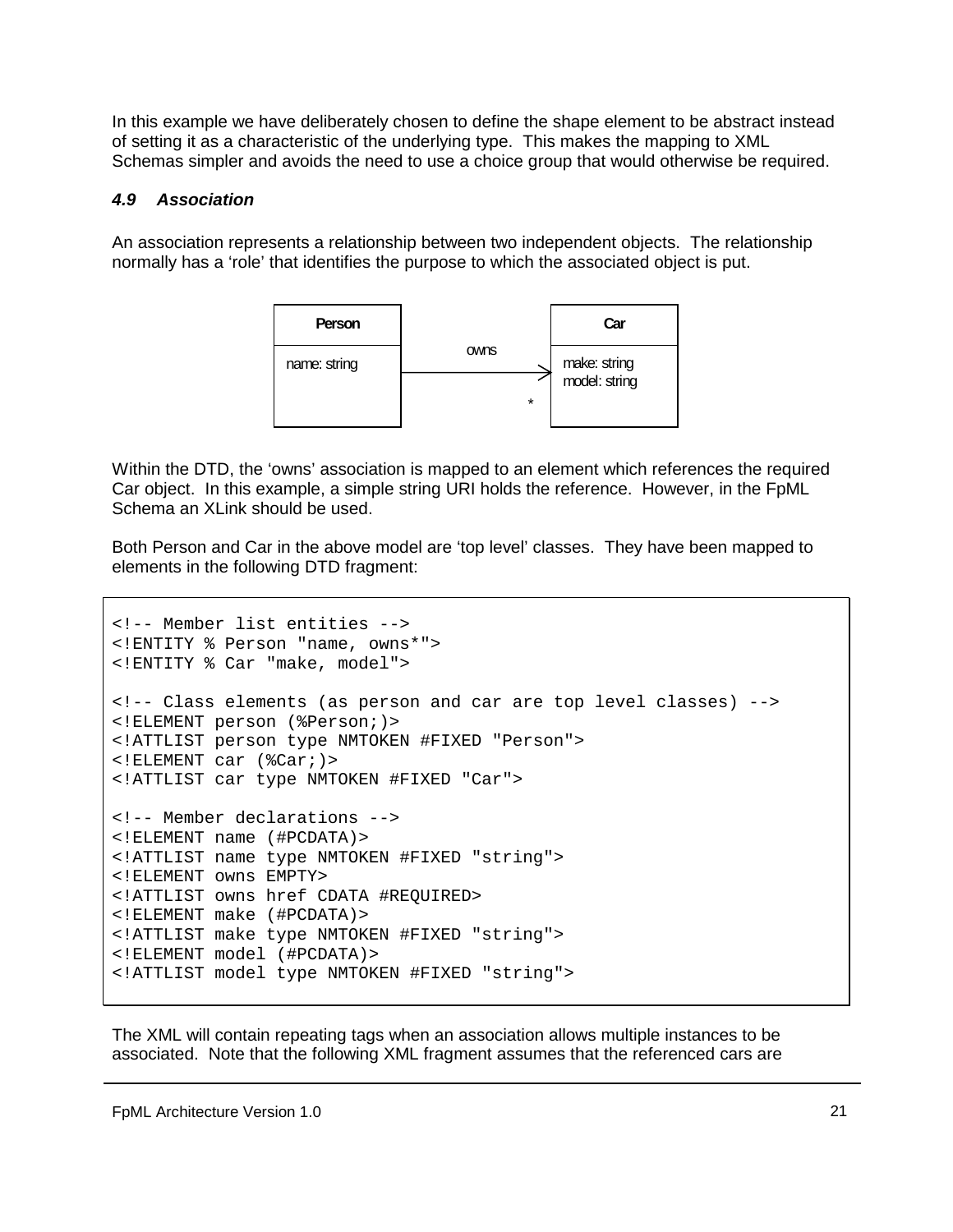<span id="page-21-0"></span>described in the document "cars.xml".

```
<?xml version="1.0"?>
<!DOCTYPE Person SYSTEM "…">
<person>
    <name>John Smith</name>
    <owns href="cars.xml#XYZ1234"/>
    <owns href="cars.xml#ABC5678"/>
</person>
```
The following is the equivalent Schema example:

```
<xsd:schema xmlns:xsd="http://www.w3.org/2000/10/XMLSchema">
<xsd:complexType name="Person">
    <xsd:sequence>
        <xsd:element name="name" type="xsd:string"/>
        <xsd:element name="owns" minOccurs="0" maxOccurs="unbounded">
           <xsd:complexType>
               <xsd:attribute name="href" use="required"
                              type="xsd:uriReference"/>
           </xsd:complexType>
       </xsd:element>
    </xsd:sequence>
</xsd:complexType>
<xsd:complexType name="Car">
    <xsd:sequence>
        <xsd:element name="make" type="xsd:string"/>
        <xsd:element name="model" type="xsd:string"/>
    </xsd:sequence>
</xsd:complexType>
<xsd:element name="person" type="Person"/>
<xsd:element name="car" type="Car"/>
</xsd:schema>
```
### *4.10 Arrays (Sequences)*

There are two basic approaches for the handling of arrays or sequences of repeating elements in XML. Outside of FpML, the two basic approaches are subject to an ongoing debate. The approaches are: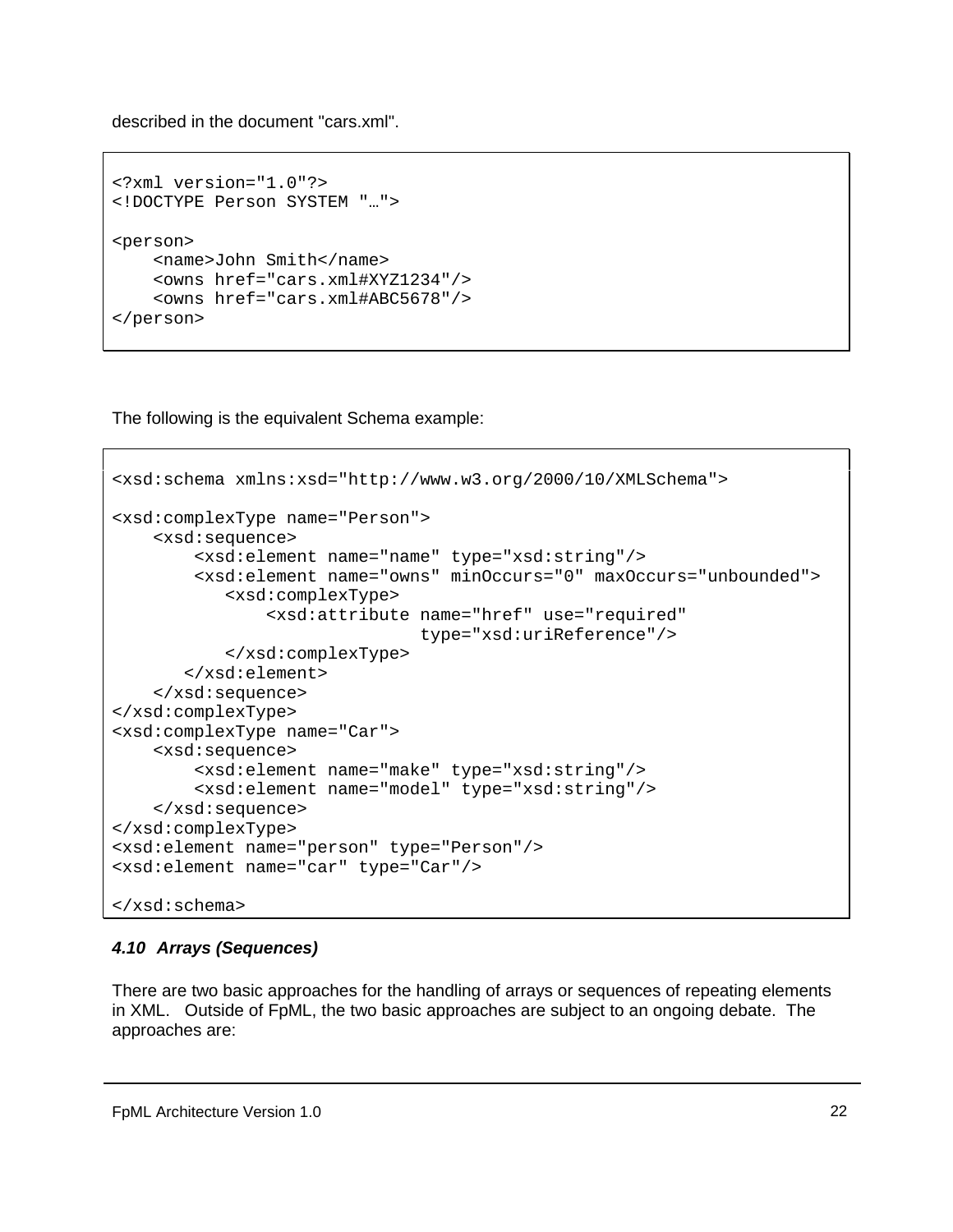- Simply repeat the required element as many times as necessary between its sibling elements. This leads to the simplest XML definitions.
- Define a container to hold the repeating element and use the container in the parent element. This assists in message building and parsing.

Unfortunately most XML book and paper authors use both styles interchangeably in their texts and hence are unreliable references.

The examples in this section so far have treated arrays as a simple repeating element within the containing master element. This is the simplest and most direct manner in which to represent association or aggregation within XML and accurately represents the following model.



Prior to FpML 1.0, the FpML DTD files defined a number of container elements that were used to group the detail elements together. A similar approach is used by the published XML DTDs ( e.g., SOAP, FixML, and BizTalk.). However, in all these cases the container not only provides grouping, but also carries attributes or elements of its own describing the collection as a whole ( e.g., in SOAP arrays must have a xsd:type attribute; in FixML an OrderList has a ListNoOrders attribute). Currently the FpML containers do not have additional attributes for the array as a whole.

The introduction of collection related information means that we should model the container explicitly within the object model. For example, if the container explicitly holds a count of the number of detail items present then the model becomes as follows:



Using the rules established so far, this would yield a model that accepts the following XML: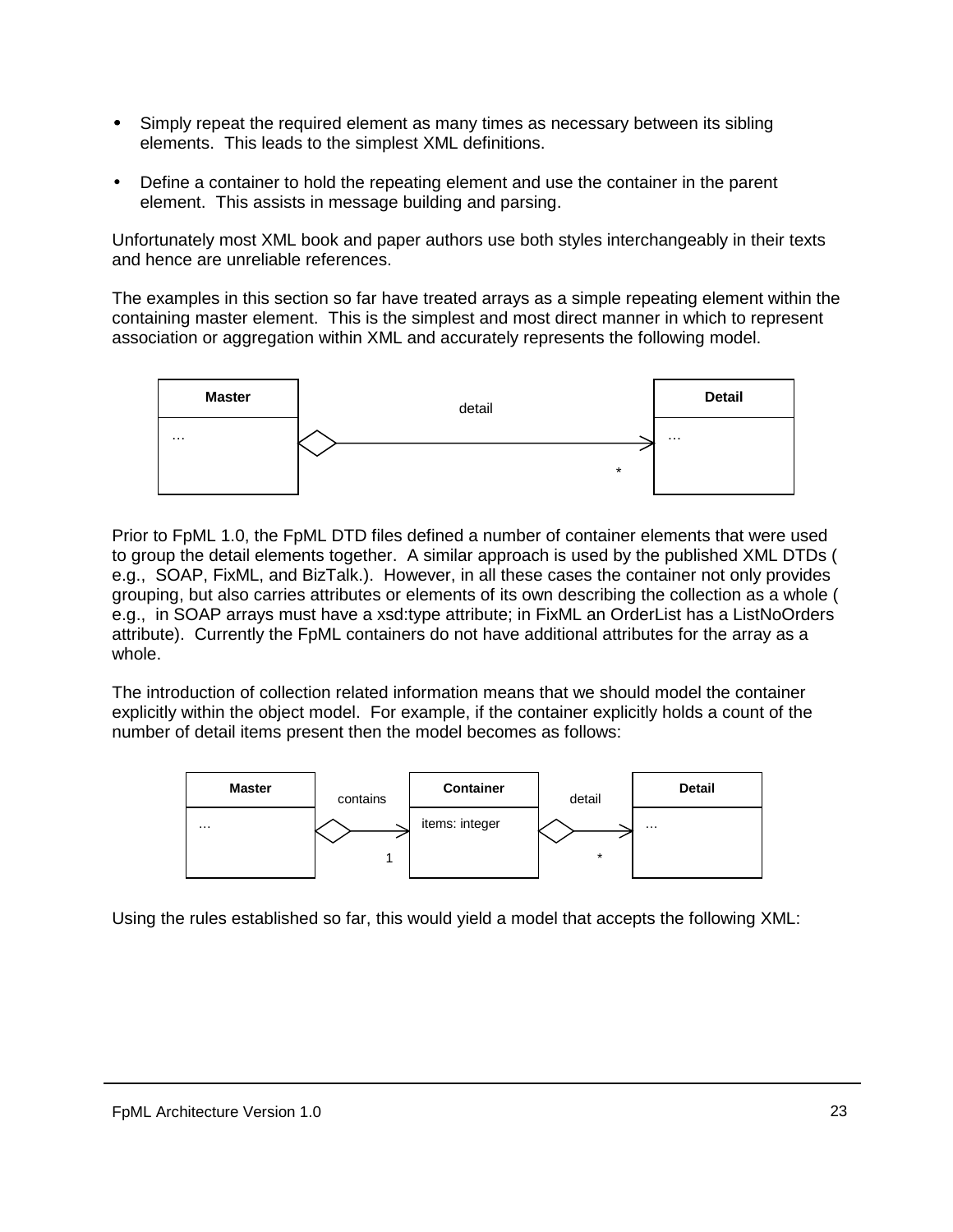```
<master>
    …
    <contains>
        <items>2</items>
        <detail>…</detail>
        <detail>…</detail>
    </contains>
    …
</master>
```
We expect the simpler mapping to be appropriate in most cases. FpML XML designers should start with this hypothesis, and should use a container only if the container must be explicitly modeled because either:

- data analysis shows that it has attributes of its own, independent of the business object that owns it and the objects it contains, or
- the collection as a whole can be referenced from elsewhere and must be given an identification attribute, independent of the actual data model, to facilitate the reference.

### *4.11 Compatibility with XML Schemas*

The mappings described in this FpML Standard produce XML documents that are consistent with those describable by XML Schemas.

Parts of the Content Model are DTD specific ( e.g., the use of entities). XML Schemas directly support the features required to produce a content mapping (e.g., types and inheritance) without resorting to entities.

Any modeling issues which have not been addressed explicitly in this section, should be resolved by referring to the XML Schema concepts. If issues need to be resolved for DTDs, then the resolution should be done in a manner consistent with XML Schema.

### *4.12 Use of Attributes*

This specification follows the FpML v1.0b2 guideline of using elements to contain message data. Attributes are only used to define meta-data for elements.

Elements provide powerful grammatical construction capabilities. These features outweigh the advantages of attributes. That is, defaults and validation of enumerated values and defaults.

### *4.13 Entities and Namespaces*

FpML v1.0b2 used namespaces to identify related definitions. In XML, entity definitions are not scoped in the same way as elements in the presence of namespaces. This effectively means that entity names must be unique within the whole Schema, rather than just being unique within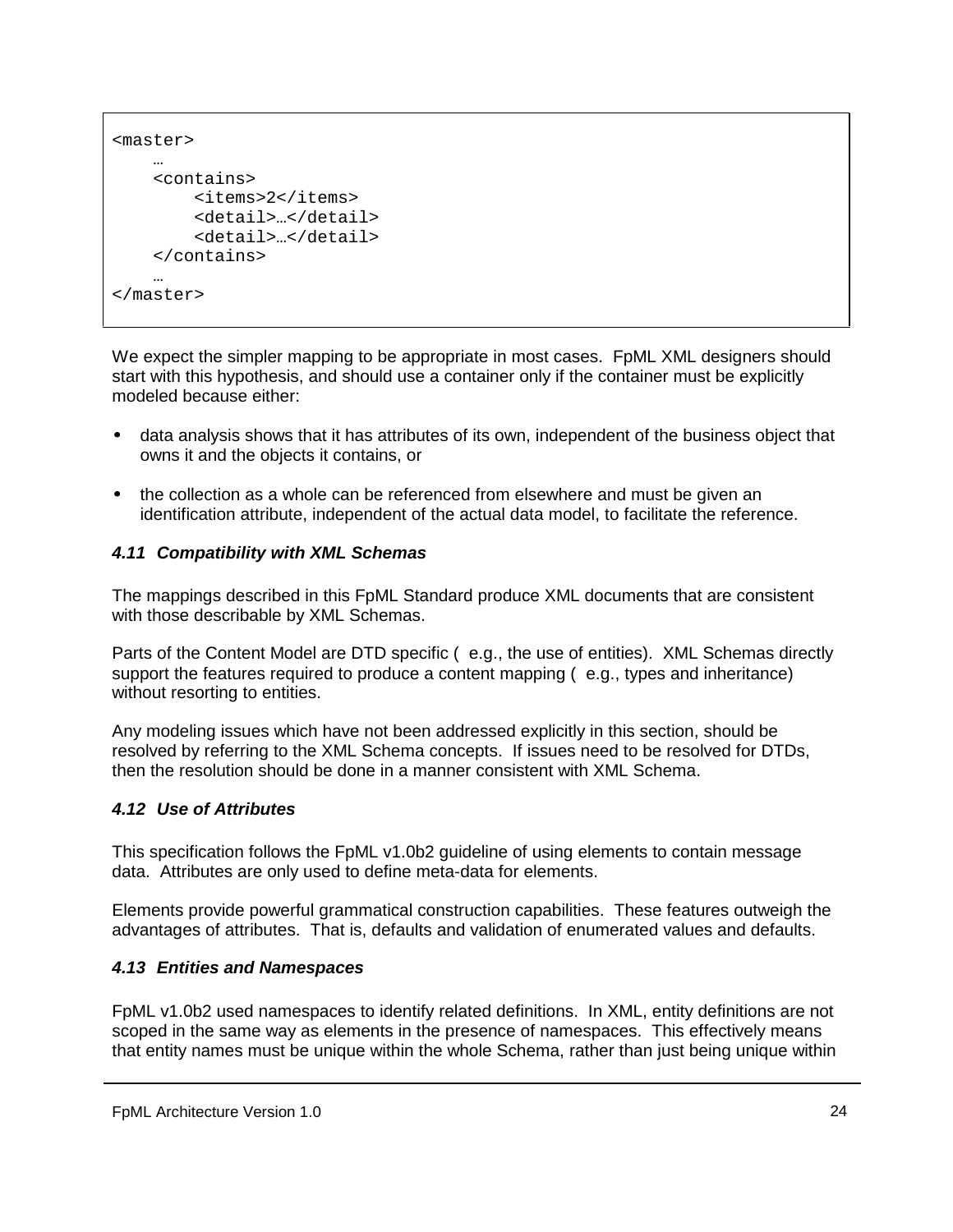a namespace. One simple workaround would be to include the namespace as a prefix to the entity name.

```
<!ENTITY % FpML_Money "currency, amount">
```
This mechanism should be used in naming entities defined by FpML, in order to limit the potential for name clashes.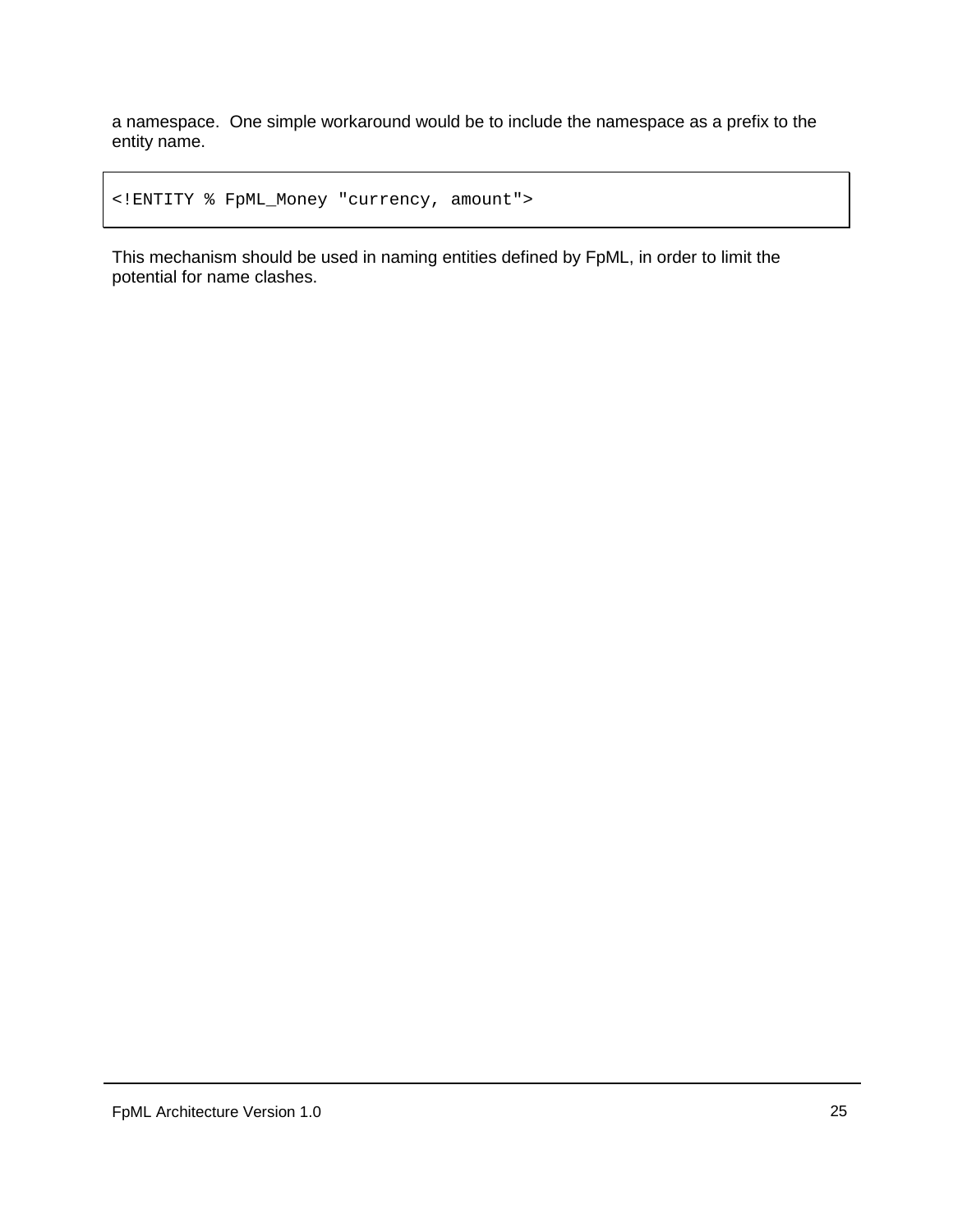# <span id="page-25-0"></span>**5 References**

This section defines two mechanisms for referencing data and domain values within FpML compliant documents.

- XLink/XPointer is the standard technique for creating references between objects residing either in the same document or different documents.
- A standardized Scheme/vocabulary approach is proposed for simple domain values including day count conventions, and currency codes.

### *5.1 Introduction*

An FpML message, such as a swap trade confirmation, comprises product and reference data in a single message. At various points within the product definition for such a message, nonproduct data objects (e.g., counter-parties, contacts, etc.) are needed to place the product data in the correct context.

Often the same non-product data object is required several times within the message. Two basic strategies can be applied to address this repetition, namely:

- Repeat the whole of the data object every time it is required.
- Include the data object definition once and use references subsequently.

Simple repetition can lead to large XML documents, if the data object is either frequently repeated or if it requires a large number of tags to define. Additionally, the application processing the XML must compare each repeated instance to ensure that they are identical.

A reference requires less XML code than object repetition and ensures consistency between references because there is only one instance definition.

XML 1.0 provides a basic reference mechanism based on the use of ID and IDREF attributes. Elements that may be referenced must be defined with an optional ID attribute, while a referencing element uses an IDREF attribute.

The W3C XLink and XPointer standards define an abstract language for defining the location of XML fragments within a document than can be used wherever a URI reference is required. The XLink standard supports the use of an href attribute to implement HTML style pointers into a document. Its adoption provides compatibility with existing HTML linking practice, and with the XLink standard going forward.

Within an XML DTD the option to select between an object instance or reference can be defined by an appropriate grammatical construction. The following DTD fragment for example shows how this could be modeled for business day adjustments (using the proposed content model mapping style). Note that the enumerated possible values for businessCenter and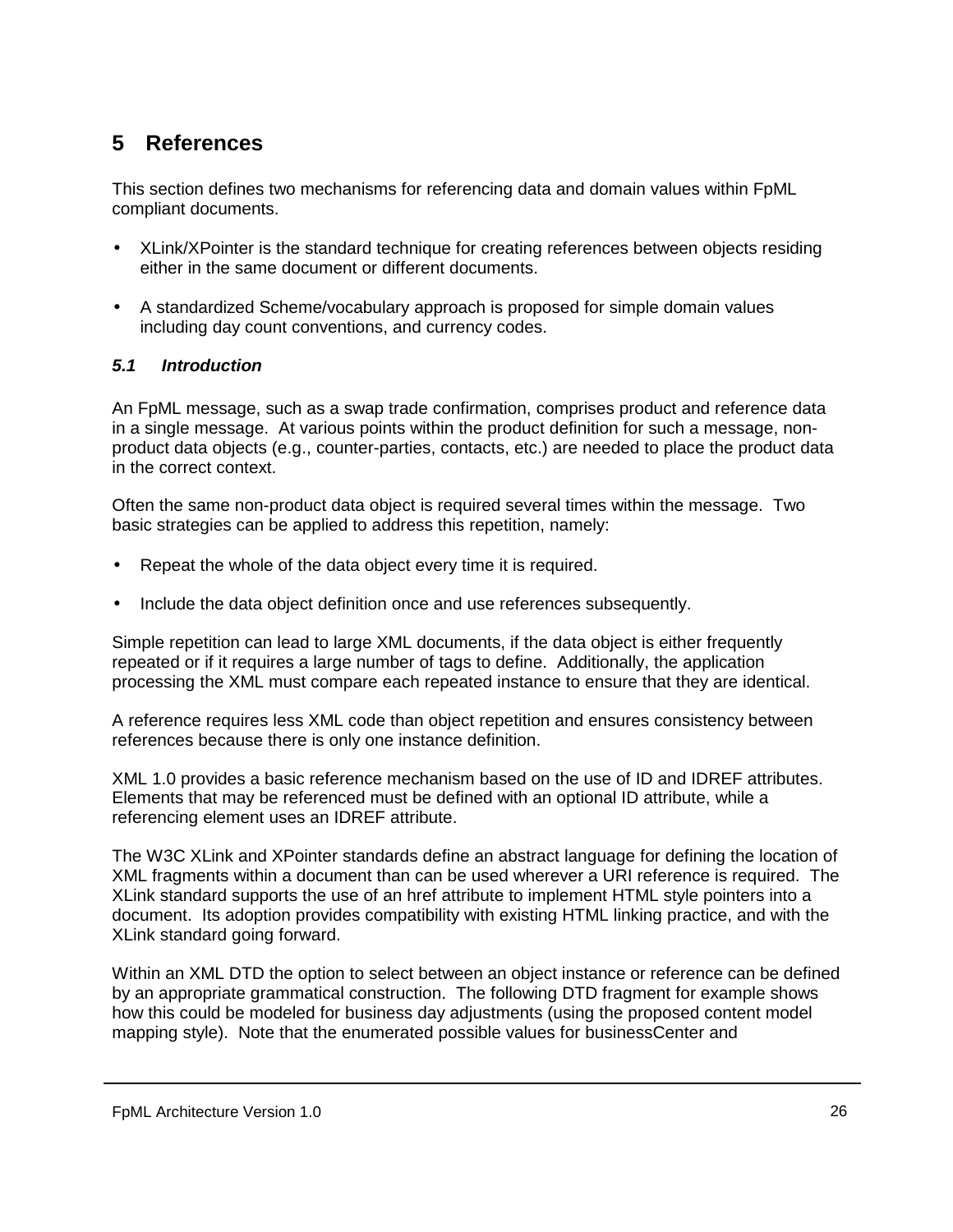businessDayConvention have been removed in favor of the "Schemes" solution to the Domain Values issue detailed below.

Note that the href attribute should have a type of CDATA, to parallel W3C's Xlink, and allow a '#' in the href.

```
<!ELEMENT businessCenter (#PCDATA)>
<!ATTLIST businessCenter type NMTOKEN #FIXED "string"
          businessCenterScheme CDATA #IMPLIED
"http://www.fpml.org/spec/2000/business-center-1-0">
<!ELEMENT businessCenters (businessCenter+)>
<!ATTLIST businessCenters id ID #IMPLIED>
<!ELEMENT businessDayConvention (#PCDATA)>
<!ATTLIST businessDayConvention type NMTOKEN #FIXED "string"
         businessDayConventionScheme CDATA #IMPLIED
"http://www.fpml.org/spec/2000/business-day-convention-1-0">
<!ELEMENT businessCentersReference EMPTY>
<!ATTLIST businessCentersReference href CDATA #REQUIRED>
<!ENTITY % BusinessDayAdjustments "businessDayConvention,
businessCentersReference | businessCenters">
<!ELEMENT businessDayAdjustments (%BusinessDayAdjustments;)>
<!ATTLIST businessDayAdjustments type NMTOKEN #FIXED
"BusinessDayAdjustments">
```
A fragment of an instance document using this DTD follows: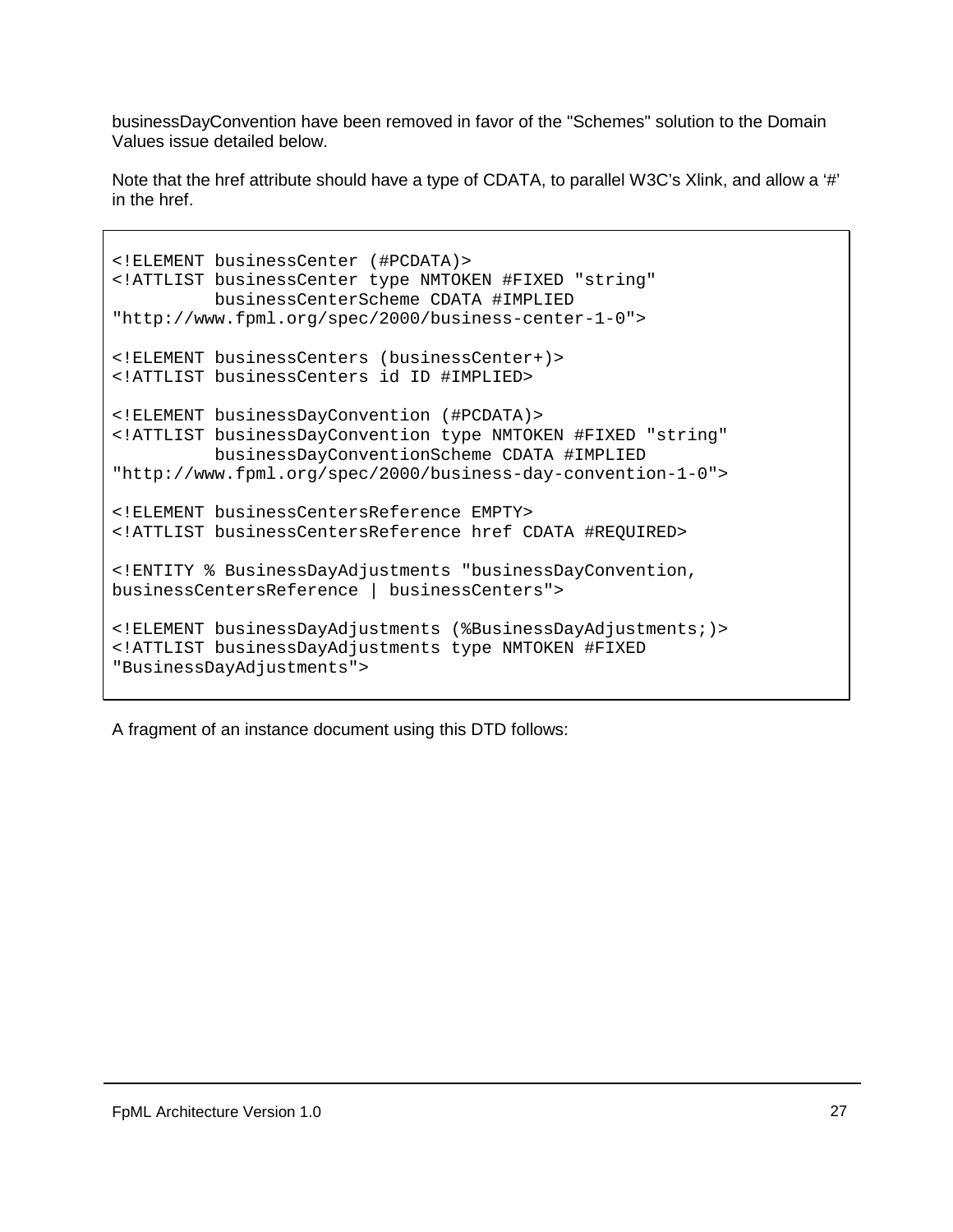```
<businessCenters id="primaryBusinessCenters">
   <businessCenter>GBLO</businessCenter>
    <businessCenter>USNY</businessCenter>
</businessCenters>
<businessDayAdjustments>
   <businessDayConvention>none</businessDayConvention>
    <businessCentersReference href="#primaryBusinessCenters"/>
</businessDayAdjustments>
```
#### *5.2 Domain Values*

Many data elements defined in the FpML DTDs are restricted to holding a limited set of possible values. For example, day count convention, option type, or currency code are all examples of data elements which have a finite set of "legal" values. Such restricted sets of values are frequently referred to as domains, and an individual value in this set is a "domain value".

XML 1.0 has some limited support for the concept of domains through the use of enumerated attributes. For example:

```
<!ELEMENT option (…)>
<!ATTLIST option type (PUT | CALL) #REQUIRED>
```
FpML has adopted the principle of not using attributes to hold business data. As a consequence XML enumerations are not used and an alternative strategy is required.

The alternative strategy is Schemes, that are defined in the section that follows. Schemes allow:

- enumerations to be revised without requiring a re-issue of the FpML DTDs.
- alternate Schemes, without requiring changes to the FpML DTDs.

#### *5.3 Schemes*

In the case of an element whose "legal" values are restricted to those of a specific domain, values in that domain should be handled as follows:

- Elements containing domain values should be of string type and will hold a single valid domain value identifier.
- A defaulted attribute, '<schemeName>SchemeDefault', will be provided on the FpML document's root element to define the default Scheme URI. This will be used if no overriding URI is provided.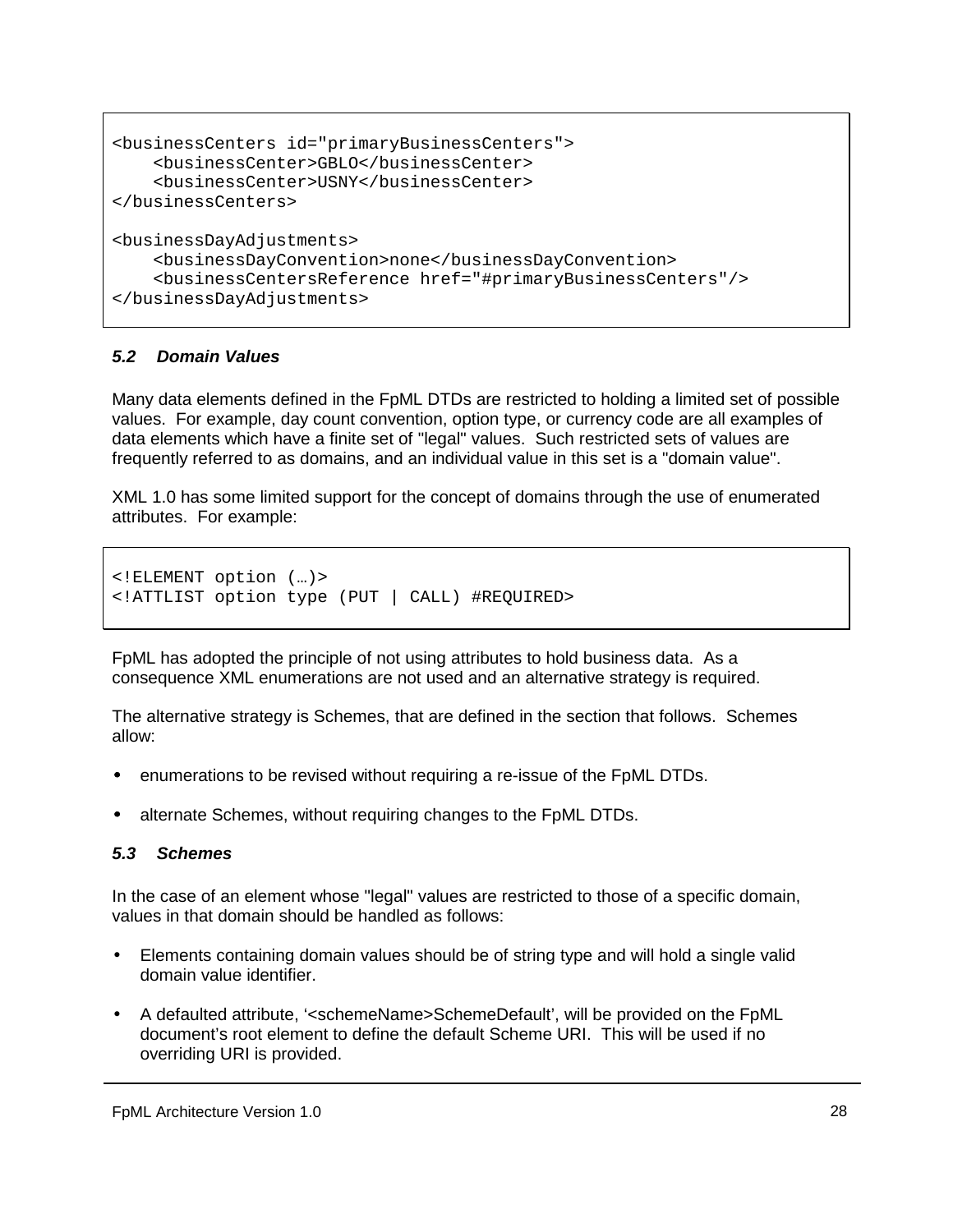• An optional attribute, '<schemeName>Scheme', will be provided on each domain valued element to override the URI reference for the domain.

The URI for a Scheme can be categorized as one of the following:

- An external coding Scheme, which has a well-known URI. In this case the URI is assigned by an external body, and may or may not have its own versioning and date syntax and semantics. The external body may be an open standards organization, or it may be a market participant.
- An external coding Scheme, which does not have a well-known URI. In this case FpML assigns a URI as a proxy to refer to the concept of the external Scheme, but this URI will not be versioned or dated.
- An FpML-defined coding Scheme. In this case the Scheme is fully under FpML control and the URI will change reflecting newer versions and revisions as the Scheme evolves and changes.

For the last two categories, the URI is FpML defined. Incorporating a date with the URI name allows for changes in the coding Scheme without having to release a new FpML model. The following XML fragment shows how Schemes will look within a financial message. In this example, the root node defines the Schemes in use by the values given to the attributes currencySchemeDefault and businessCenterSchemeDefault. The value of the currencySchemeDefault attribute is overridden on the currency2 element with a currencyScheme attribute.

```
<FpML currencySchemeDefault="http://www.fpml.org/ext/iso4217"
businessCenterSchemeDefault="http://www.fpml.org/spec/2000/business-
center-1-0" >
    <trade>
        <fxSwap>
            <nearLeg>
                <currency1>CHF</currency1>
                <currency2
currencyScheme="http://www.chase.com/ext/realmoney"
>UK_Pence</currency2>
                …
            </nearLeg>
        </fxSwap>
    </trade>
</FpML>
```
The following shows the ATTLIST declarations for the default Scheme and override Scheme attributes. No default values are supplied for either in the DTD. To do so would be to implicitly import a particular version of the Scheme into the DTD – which runs counter to the spirit of the whole Scheme mechanism. The intent of Schemes is to de-couple changes in Schemes from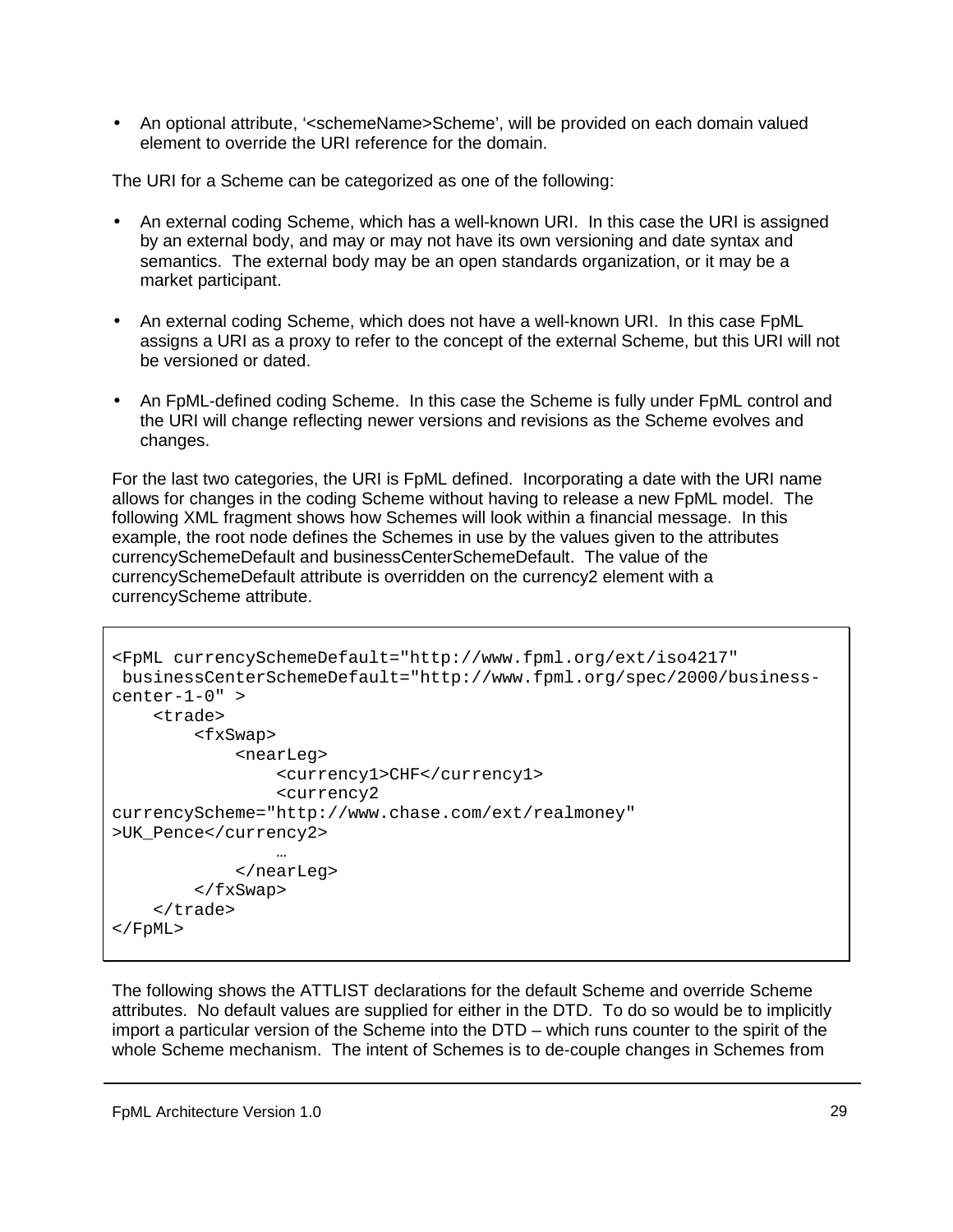<span id="page-29-0"></span>the versioned changes of the DTD. The default Schemes are #IMPLIED rather than #REQUIRED since not all products require all Schemes. The documentation for each product must specify which default Schemes are compulsory for which products.

```
<!ATTLIST FpML currencySchemeDefault CDATA #IMPLIED
              businessCenterSchemeDefault CDATA #IMPLIED>
<!ATTLIST currency currencyScheme CDATA #IMPLIED>
```
### *5.4 Specification*

XLink/XPointer is the standard for specifying intra and inter document references. For FpML 1.0, XLink/XPointer should be restricted to the simple *bare-name* syntax. Future releases of FpML may lift this restriction in whole, or in part, as the proposal becomes accepted and as XML parsers that implement the advanced features become available.

The XLink mechanism completely replaces the FpML v1.0b2 linking implementation based on matching element values.

Initially FpML will be used to address the exchange of data for confirmation. For this purpose the usage of XPointer must be restricted to being intra-document only to eliminate any ambiguity. That is, references must not be used to reference information not contained in the document itself. For example, a swap trade confirmation cannot reference a counterparty held within the sender's internal trading system.

Rules to prevent the misuse of XPointer in such circumstances cannot be defined within the XML grammar, instead they will have to be present as part of the semantic rules used for message validation and matching.

XPointer may be used in its more general form, if the scope of FpML is broadened to business processes other than confirmation. For example, a trading system might produce trade messages for internal risk management processing that reference counter-parties and securities rather than include them. It would be the responsibility of the receiving system to resolve the references and acquire any information that it needs to complete the trade processing.

The extent to which a reference is resolved depends on the receiver. For example, a pure market risk management system can ignore the counter-party reference entirely. An exposure management system will require some counter-party details and a full credit risk management system will want the entire organization hierarchy.

The current generation of XML parsers does not provide support for XPointer directly. In the short term, some additional coding is required to resolve these references. Some parsers have additional API functions however for using ID values that will greatly simplify the coding. Barename XPointer references should be no harder to handle than the FpML v1.0b2 linking Scheme, and in most cases should be far easier to implement.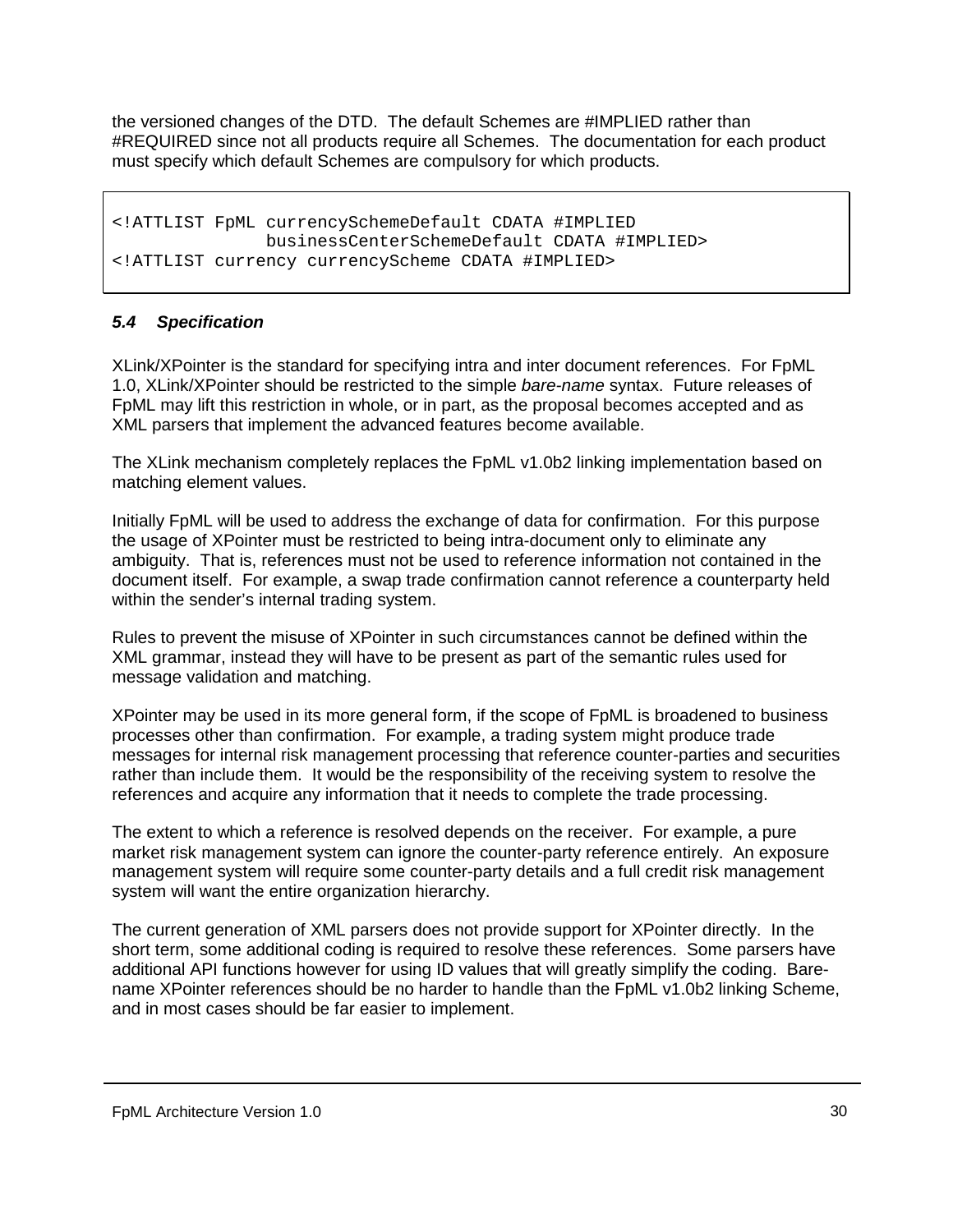Schemes should be the standard representation for domain values within FpML documents. Schemes do not provide any parser based validation capability and implementers will need to supply program code to achieve this. Again, this is no more complicated than the convention used in the FpML v1.0b2 version of the standard.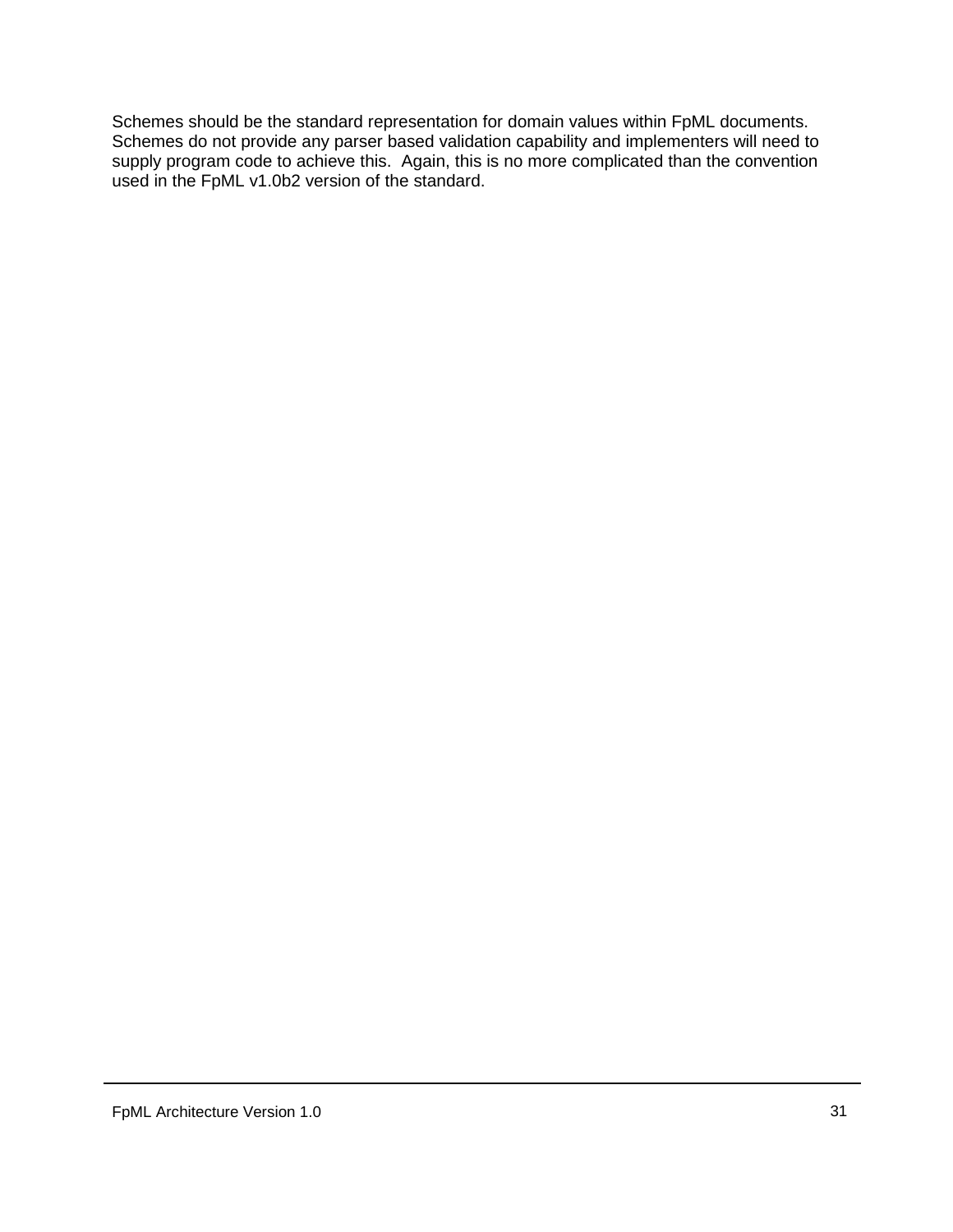# <span id="page-31-0"></span>**6 Namespaces and URIs**

This section specifies the FpML usage of namespaces, and provides design rules for ensuring the version 1.0 FpML specification is compatible with the spirit of namespaces.

### *6.1 The Spirit of Namespaces*

The spirit of namespaces is to avoid name collisions. By avoiding name collisions, elements and attributes from multiple DTDs or Schemata can be mixed in a single XML document instance. The namespace mechanism works by assigning a global identifier, known as the namespace URI, to specify the DTD or Schema, which is then associated with elements as they are used.

This association is done by an arbitrary namespace prefix that is chosen by the author of the XML document. This prefix enables the author to associate the URI with an element or attribute whenever the element or attribute is used. As the URI is in turn associated with a DTD or Schema, the author is, in effect, borrowing the semantics of that original element. By adding a notion of a default namespace, the XML can also remain relatively non-verbose; i.e., some prefixes can be removed.

However, this namespace prefix has no semantic purpose, and is merely a syntactic mechanism to reduce the need to explicitly state the namespace URI on all elements and attributes.

As an example consider the two DTDs below:

```
\leftarrow :-- ThingA -->
<!-- uri://www.nowhere.org/2000-04-05/DTD/ThingA -->
<!ELEMENT abc (#PCDATA )>
```
And:

```
\left\langle -1 - \text{ThingZ} \right\rangle<!-- uri://www.nowhere.org/2000-04-05/DTD/ThingZ -->
<!ELEMENT xyz (#PCDATA )>
```
Now consider a document, which is not DTD-valid, but is well formed, that uses elements in these two DTDs but mixes the elements up: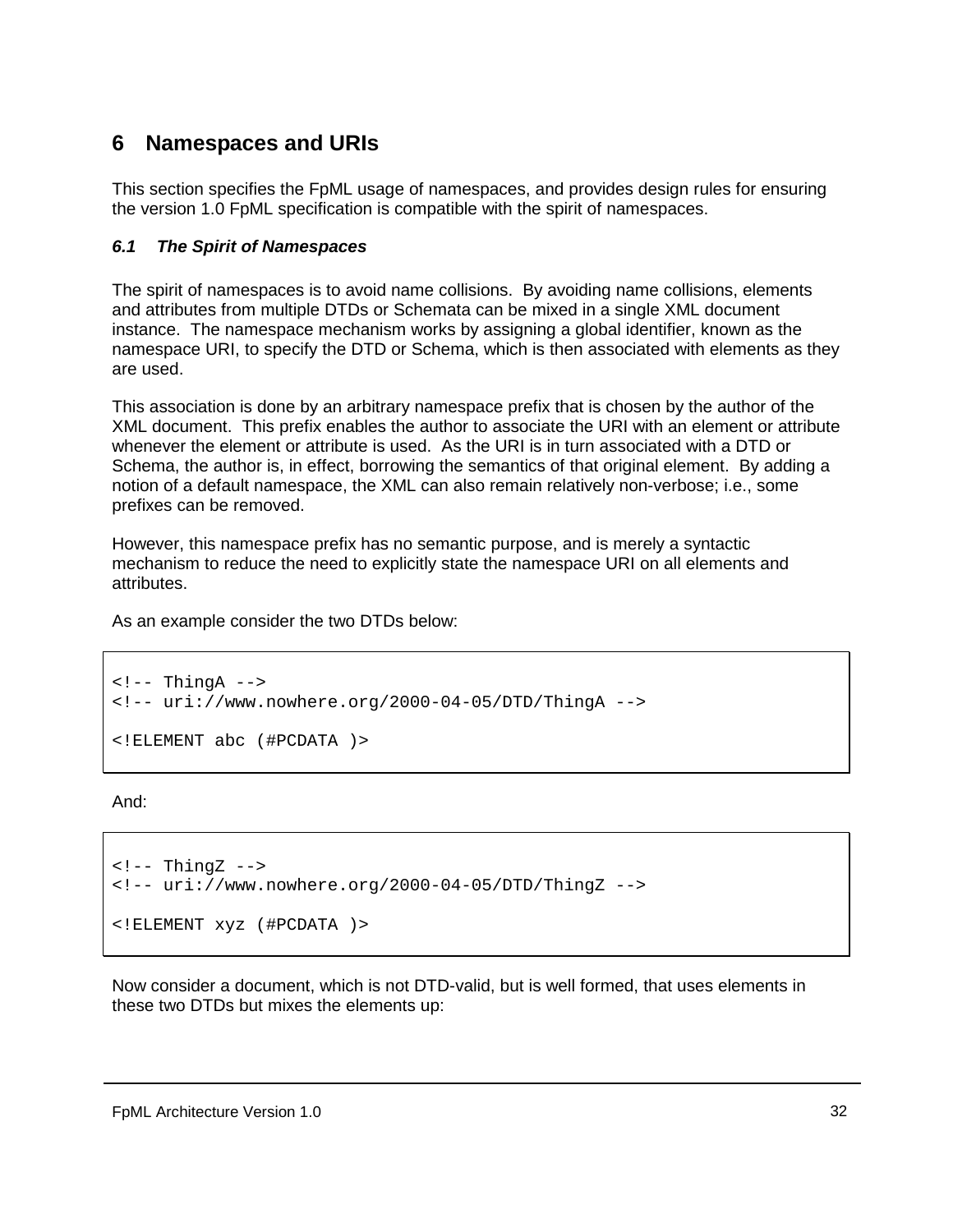```
<?xml version="1.0" encoding="UTF-8" ?>
<i:ijk xmlns:i="uri:nothing-much"
      xmlns:a="uri://www.nowhere.org/2000-04-05/DTD/ThingA"
       xmlns="uri://www.nowhere.org/2000-04-05/DTD/ThingZ">
   <i:lmn>Content1</i:lmn>
   <a:abc>Content2</a:abc>
    <xyz>Content3</xyz>
\langlei:ijk>
```
Note that there is a namespace prefix "i" used to associate with "uri:nothing-much" and a second prefix "a" used to associate with "uri://www.nowhere.org/2000-04-05/DTD/ThingA". There is also a default namespace of " uri://www.nowhere.org/2000-04-05/DTD/ThingZ" assigned in the outermost tag, which is applied to any elements that do not have a prefix.

The document could have been rendered differently, but with equivalent structure and content, where only the namespace prefixes and defaulting are different:

```
<?xml version="1.0" encoding="UTF-8" ?>
<ijk xmlns="uri:nothing-much"
       xmlns:giraffe="uri://www.nowhere.org/2000-04-05/DTD/ThingA"
       xmlns:banana="uri://www.nowhere.org/2000-04-05/DTD/ThingZ">
    <lmn>Content1</lmn>
    <giraffe:abc>Content2</giraffe:abc>
    <banana:xyz>Content3</banana:xyz>
\langleijk>
```
These two documents are canonically the same but note that the namespace prefixes are completely different, and appear to be meaningful. However, the prefix is completely arbitrary and could have been "dqkgucnqrstuv" or something in Japanese. It is important to realize that digital signature and content matching systems should sign the canonical version of the XML and not the raw version. [Note: the draft canonicalisation specification has recently undergone a revision and the question of namespace normalisation is still in flux. However, it is advisable to always assume the namespace prefix is arbitrary.]

### *6.2 Namespaces in FpML*

FpML 1.0 does not use namespaces. Additional information on namespaces is provided for future FpML versions. Section 6.4 provides the rationale for not using namespaces for FpML 1.0.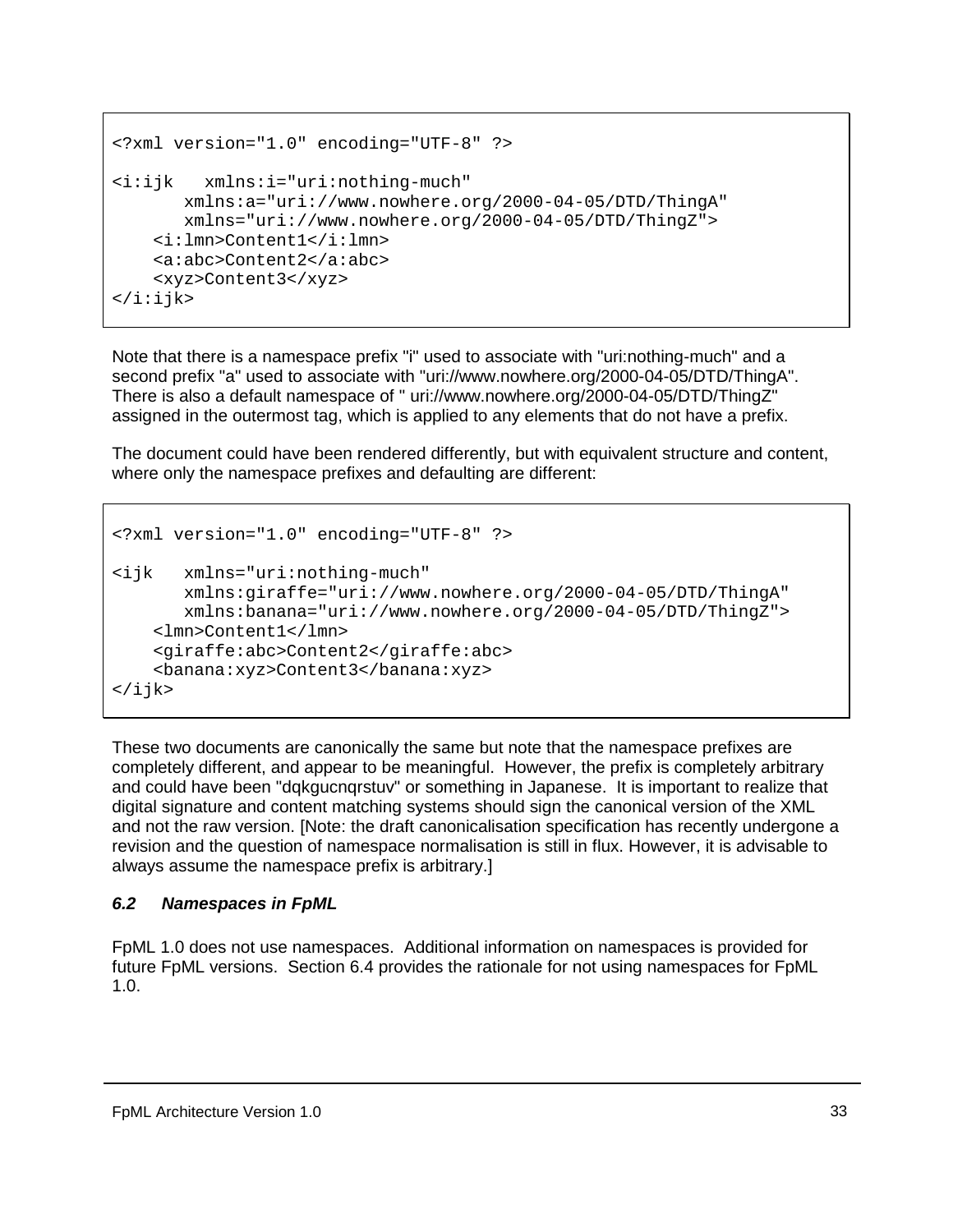### <span id="page-33-0"></span>*6.3 Design Standards*

FpML 1.0 Schemata and content should use the following standards related to the use of Namespaces and URIs:

- FpML elements and attributes shall not use colons.
- A URI shall be specified for groups of related elements and attributes.
- The first FpML version shall have only one specified URI hence all elements and attributes will be grouped together.
- DTDs should not have hard-coded namespace prefixes (as was done in FpML v1.0b2).
- All elements in all FpML 1.0 DTDs shall have unique names in order to avoid collisions.
- Attributes have a scope within elements and therefore do not need to be uniquely named.
- Entities in the DTDs must also have unique names. See section 4.13.
- Element and attribute names must NOT use an alternative namespace mechanism, such as fpml\_SwapStream, where *fpml\_* represents an alternative namespace mechanism.
- Elements with different meanings should have different names. If elements have the same meaning, then the element should be reused. The same rule applies to entities.
- The attribute xmlns should not be used in any element.
- Schemes, as defined in the previous section, shall be used when the content of an element or attribute contains a value that is based on a non-FpML defined Scheme or vocabulary.

### *6.4 Removal of Namespaces from FpML 1.0*

The FpML v1.0b2 specification made extensive use of XML namespaces. The DTDs worked with many XML parsers. However, when XML 1.0 was released, there was no namespace specification. In situations where the DTDs worked, the parsers treated the namespace prefix and the colon as part of the element name. FpML v1.0b2 had the appearance of being namespace ready. However, the behavior did not fully match the behavior of namespaces. It was not possible to change the namespace prefix, nor was it possible to use the xmlns attribute in a consistent manner.

The introduction of namespace aware parsers caused the contradiction that resulted in the removal of namespaces for FpML 1.0. Consider, for example, <a:thing>. For namespace unaware parsers, <a:thing> corresponds to an element such as <!ELEMENT a:thing (#PCDATA) > in the DTD. The element name is "a:thing". However, for namespace aware parsers, <a:thing> corresponds to an element such as <!ELEMENT thing (#PCDATA )>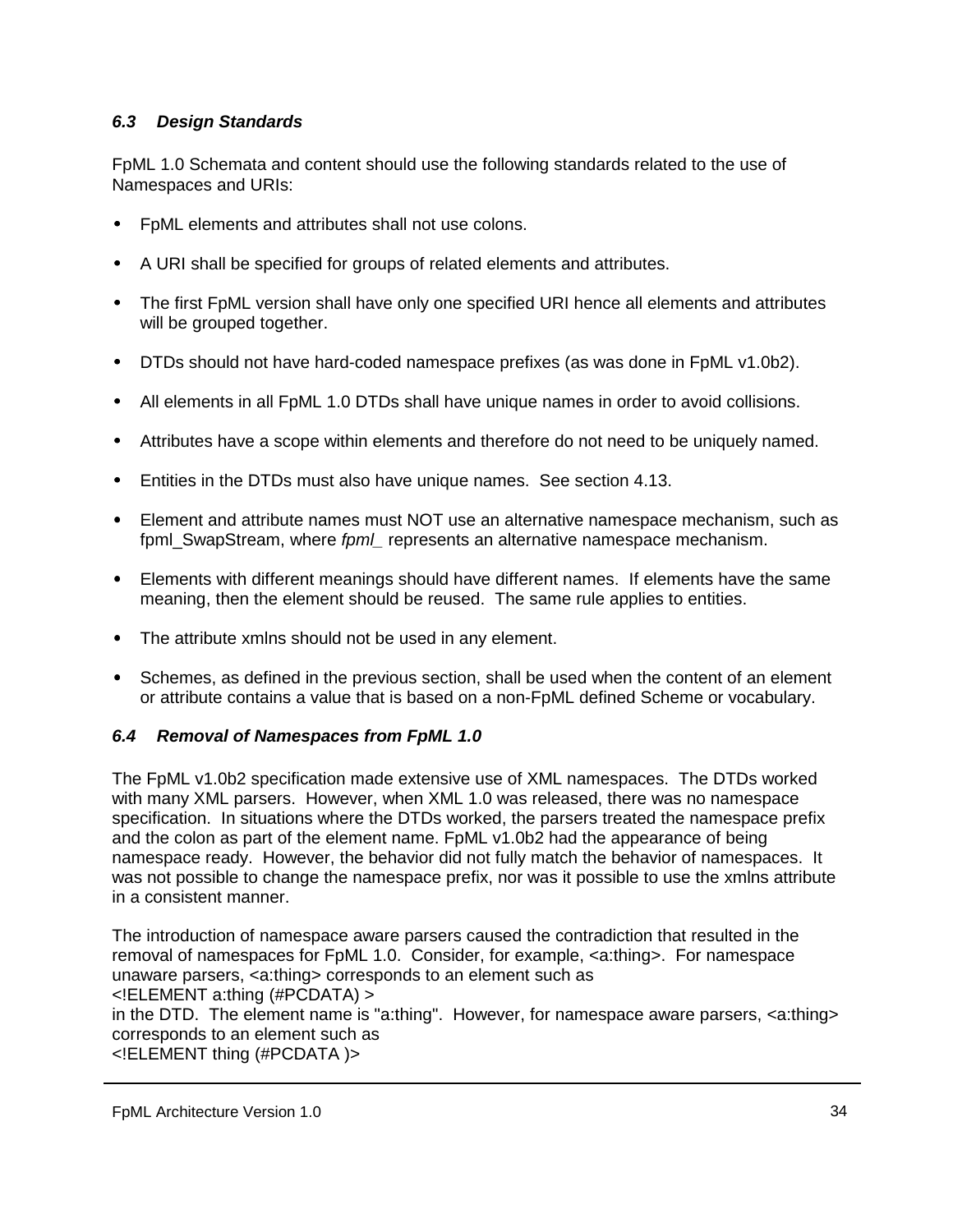<span id="page-34-0"></span>where the element name is "thing". The same XML and DTD element definition cannot be used by both namespace aware, and namespace unaware parsers.

Although there are potentially several work-arounds to this contradiction, the cleanest solution was to remove namespaces from FpML 1.0. With the release of the XML Schema specification is if understood that most of these namespace contradictions will be removed.

### *6.5 Future Compatibility with Namespaces*

For the long term, it is important to associate a well-known URI with the DTD elements and attributes. This association is logical and can either be made as a comment in the DTD or in documentation.

#### *6.6 URI recommendations*

URIs are used in two situations:

- 1. For the content model and the sub-parts of the content model.
- 2. To reference vocabularies and Schemes. See section 5.3 for the three sub-cases of references to vocabularies and Schemes.

FpML 1.0 specifies the structure of the FpML controlled URIs as having six parts:

### **http://www.fpml.org/AAA/BBBB/CCCC-DDD-EEEE-EE-EE**

1. The protocol and server identifier. Following the convention, FpML 1.0 uses "http://www.fpml.org"

This ensures that the URI will not clash with URIs assigned by other registered entities. For external standards that do not have well known URIs FpML assigns an fpml.org URI.

- 2. A marker string, "AAA" in this example. This is "spec" for FpML issued specifications and "ext" for external vocabularies and Schemes that are assigned fpml.org URIs because they do not have externally defined URIs. Additional markers may be introduced in the future.
- 3. On optional year, "BBBB", to help manage documents. This mechanism is used quite widely in the W3C.
- 4. A string, "CCCC", indicating the name of the particular document. The field consists of lower case letter, and numbers. Minus signs ('-') can also be used, except for the initial or final character.
- 5. The version, "DDD", indicates the version of the document. The field contains European digits. Minus signs ('-') can also be used, except for the initial or final character, to separate the major and minor version parts. No part of the version number should contain more that 3 digits.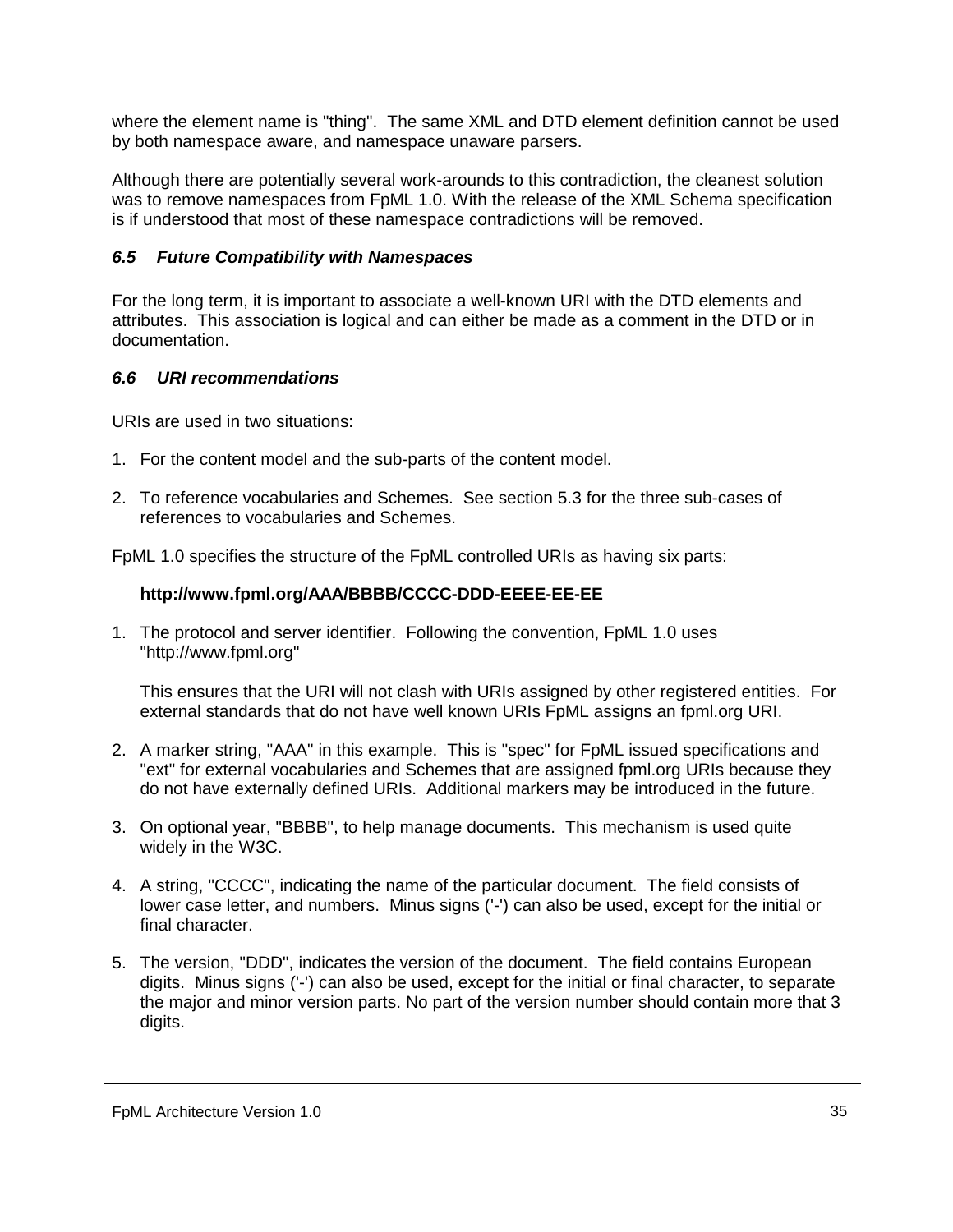<span id="page-35-0"></span>6. An optional date, EEEE-EE-EE. That is year-month number-day number. To be consistent with W3C practices, a date is required for re-issues, and optional for new specifications. Note that re-issues are situations where the version is not changed. A URI without a date, refers to the latest re-issue. In general, you should use the form of the URI without a date when referring to a document. For example, URIs embedded in FpML-compliant documents should not include the re-issue date. The form with a date exists to allow release notes and revision histories to refer to specific re-issues.

Note that URIs do not necessarily resolve to physical resources. However, FpML should provide files that correspond to the www.fpml.org/spec URIs.

#### *6.7 URI Examples*

As examples:

- http://www.fpml.org/spec/fpml-arch-1-0 represents the FpML 1.0 architectural standard.
- http://www.fpml.org/spec/2000/fpml-arch-1-0-2000-04-20 represents a specific re-issue of the standard.
- http://www.fpml.org/ext/iso4217 is the FpML assigned URI for the external coding Scheme defined by the ISO 4217 specification.
- http://www.fpml.org/spec/2000/business-day-convention-1-0 is the URI for an FpML defined coding Scheme.
- http://www.fpml.org/spec/fpml-dtd-1-0 represents the latest release of the FpML 1.0 DTD.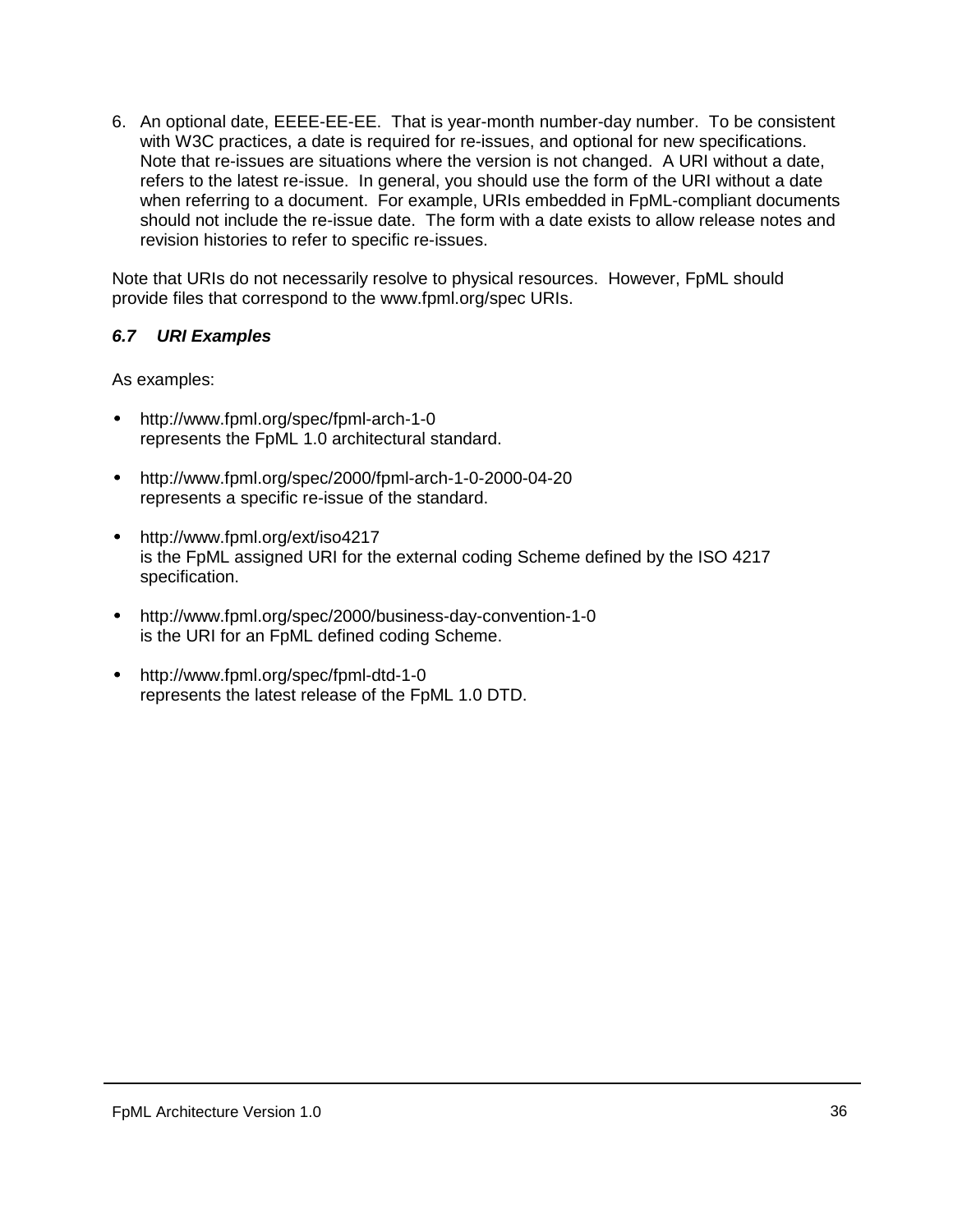# <span id="page-36-0"></span>**7 Versioning**

FpML is a living standard, that will evolve due to a long list of reasons, including:

- support for financial products.
- new roles for using the FpML standard.
- advances in XML, in particular Schemas.

Version identification is part of the overall strategy for evolving FpML and potentially supporting interoperability between versions.

Future additions to the FpML architecture will address the standards related to evolving FpML and interoperability between versions. This section defines the FpML standard for identification of the version of FpML used by an FpML message.

This versioning recommendation is intended to be applicable to the current DTD based FpML, and for Schema based versions of FpML in the future.

### *7.1 Version Identification*

An FpML document must explicitly indicate which version of the FpML standard it adheres to. The DOCTYPE statement in an FpML document must reference the DTD (external subset) using the following XML Public Identifier.

```
<!DOCTYPE FpML PUBLIC "-//FpML//DTD Financial product Markup Language
1-0//EN" "fpml-1-0.dtd"><sup>1</sup>
```
This public identifier contains the FpML version. The above DOCTYPE includes an optional second literal that identifies a physical file location for the DTD. Normally XML processing tools map Public Identifiers to actual DTDs (files or otherwise) using an Oasis<sup>2</sup> catalogue (http://www.oasis-open.org/html/a401.htm). See Appendix A for a description of the catalog file format.

In addition to the DOCTYPE statement, the FpML element should also have a version attribute of the form:

```
<FpML version="1-0">3
```
l <sup>1</sup>The format of the version string "1-0" was chosen to be suitable for both Public Identifiers and URLs. <sup>2</sup>Formerly SGML Open

```
3
<!ATTLIST FpML version (1-0) #REQUIRED >
```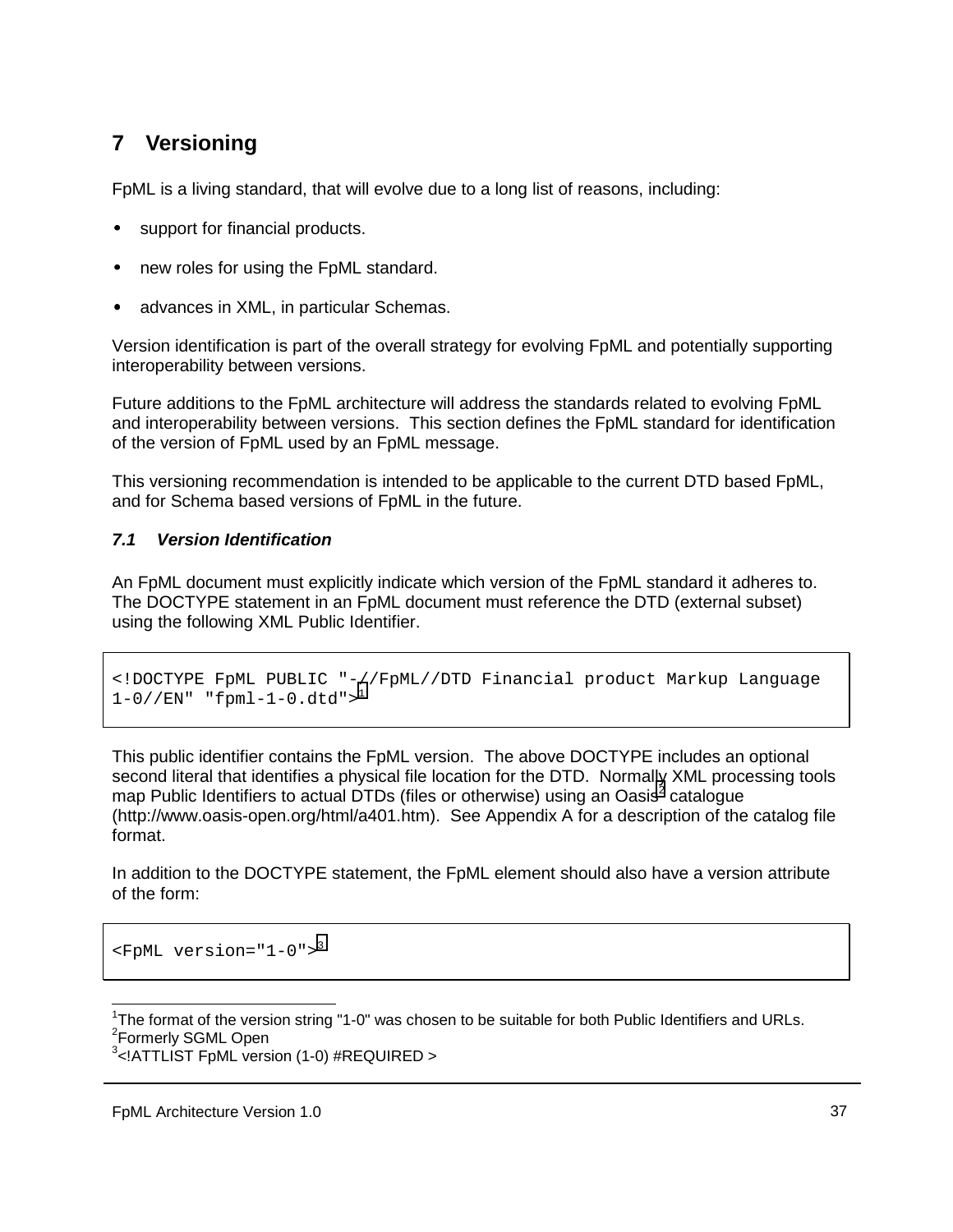### <span id="page-37-0"></span>*7.2 Public Identifier Format*

The XML standard only loosely defines the standards for public identifiers. That is:

- a public identifier may consist of the following characters: space | carriage\_return | newline | [a-zA-Z0-9] | [-'()+,./:=?;!\*#@\$\_%]<sup>4</sup>
- when matching public identifiers, leading and trailing 'white space'<sup>5</sup> is stripped and any remaining sequences of 'white spaces' are collapsed into a single space character.

The format of the public identifier recommended for the FpML DTD is based on the SGML standard (ISO/IEC 8879-1986). The two main parts are the Owner Identifier (in this case '- //FpML//') and the remainder of the Public Identifier ('DTD Financial product Markup Language 1-0//EN').

The idea is that the FpML organization owns all public identifiers that begin with "-//FpML//". This is actually an *unregistered owner identifier*. In contrast, if the FpML organization registered the FpML owner identifier with the registration authority, FpML could use the *registered owner identifier* form ("+//FpML//'').

The first part of the remainder of the public identifier ('DTD') is meant to be the type of the external entity. In this case, the DTD external subset. The last part of the public identifier ('//EN') is the *native language* of the entity, expressed as an ISO 2 letter language code. In this case, English.

The portion of the identifier between the 'DTD' and the '//EN' is free form and is specified by FpML 1.0.

#### *7.3 Public Identifiers and Catalogues*

Public Identifiers provide an abstract way of referencing external entities including DTDs and DTD components. When using shrink-wrapped software products, such as XML editors or XML transformation engines, public identifiers are mapped to physical file locations using a catalog file. The catalog file can typically be specified via environment variable, configuration file, or command line argument.

This catalog file is a local configuration resource that is updated to include the DTDs that a software system is expected to support. A single catalog file can cater for all components and versions of such DTDs assuming these have distinct Public Identifiers.

#### *7.4 Mapping Public Identifiers in Software*

Many popular XML parsers already implement Oasis Catalog functionality. If not, these parsers provide mechanisms for intercepting entity references, so that these references can be mapped to locally cached copies of external entities such as DTDs and DTD components.

 $\overline{a}$ 

<sup>&</sup>lt;sup>4</sup>TABs are not allowed in public identifiers.

<sup>&</sup>lt;sup>5</sup>'white space' consists of 'space', 'carriage return' and 'newline' in the case of public identifiers.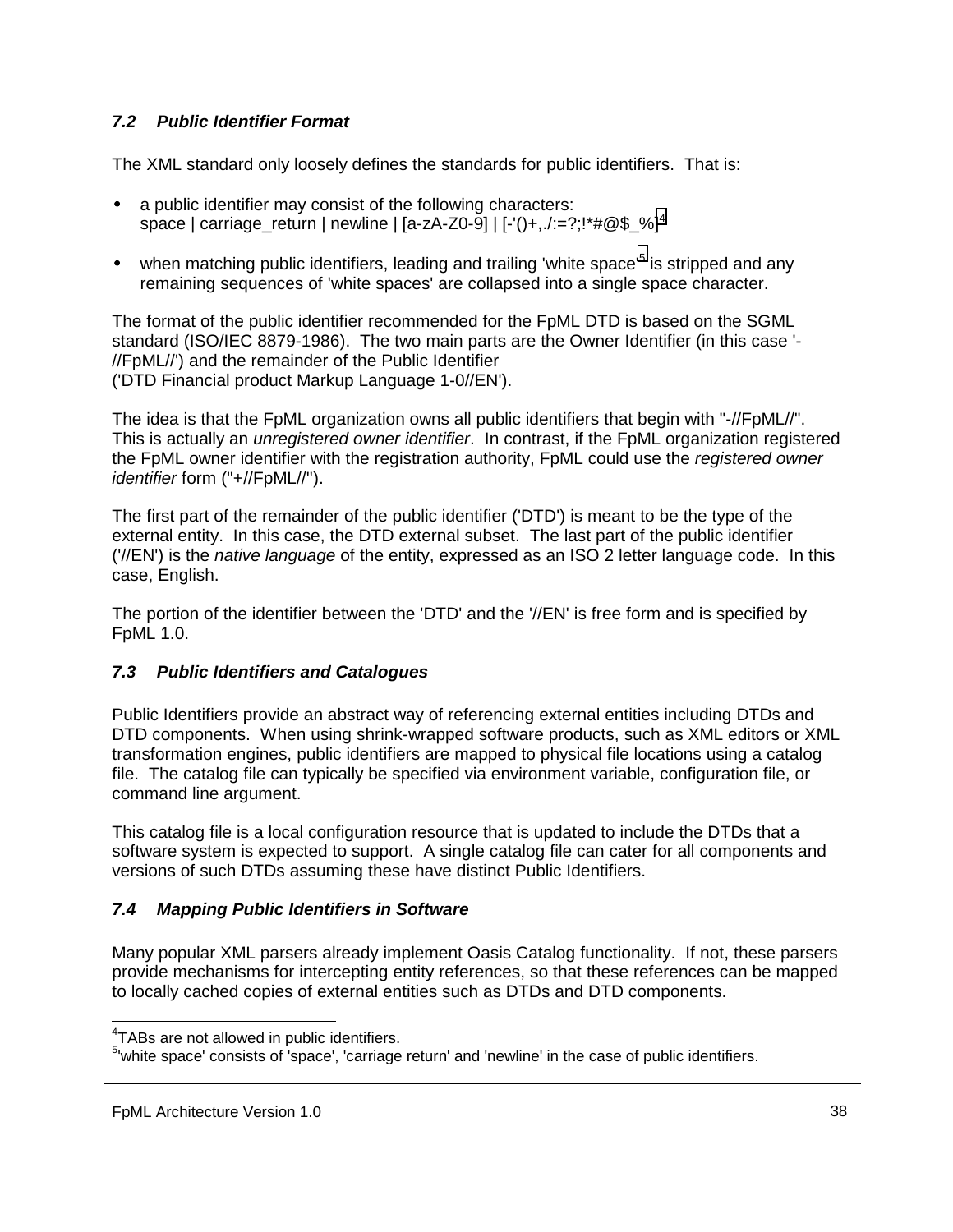<span id="page-38-0"></span>Different XML parsers provided subtly different mechanisms for doing this. Appendix C provides some sample Java code that works with the Apache Xerces DOM parser.

### *7.5 Modular DTD Structure*

The following standards apply to the FpML 1.0 DTD:

- The FpML DTD should be broken down into a small number of modular component DTDs.
- The FpML DTD should directly include all the other DTDs. Unlike component element sets, the FpML DTD is the only FpML DTD that should be directly referenced by an XML document.
- The division into modules may be influenced by versioning considerations. Each DTD has its own version number. In any one release of FpML, the main DTD must change. Some of the component DTDs may also change, and therefore their version numbers. Where a component DTD does not change, its version number may be left unchanged.
- Separate DTD components should be identified using an XML Public Identifier $^6$  that contains the version of the component that it identifies. The FpML DTD should reference the DTD components using these Public Identifiers.
- Only the top level FpML element has an associated version number. Sub-components do not have a version attribute.

## *7.6 DTD Versioning*

The overall FpML standard follows a single release cycle specified by a single version string. Individual parts of the FpML DTD cannot change between releases of FpML as a whole.

The granularity of FpML versioning is based on the modularity of the FpML DTD. Every release of the FpML standard will involve assigning a new version to the FpML DTD and any DTD components that have changed.

This requires that FpML documents use a new DOCTYPE Public Identifier to reference the FpML DTD and that the FpML DTD use new DTD component Public Identifiers to reference changed DTD components.<sup>7</sup>

Logically the whole FpML DTD, and thus the whole FpML document that references it, has a single FpML version even if some DTD components may not have changed from an earlier version.

 $\overline{\phantom{a}}$  ${}^{6}$ These Public Indentifiers should be variants of the one used to identify the FpML DTD itself. <sup>7</sup>As an example, assume that Forward Rate Agreements are in a separate DTD, that is included into the top most FpML DTD. The Forward Rate Agreement DTD could not move from version 1.3 to 1.4, without also incrementing the version of the top most FpML DTD. In contrast, the top most FpML DTD can move from version 1.3 to 1.4 without incrementing the DTD associated with Forward Rate Agreements.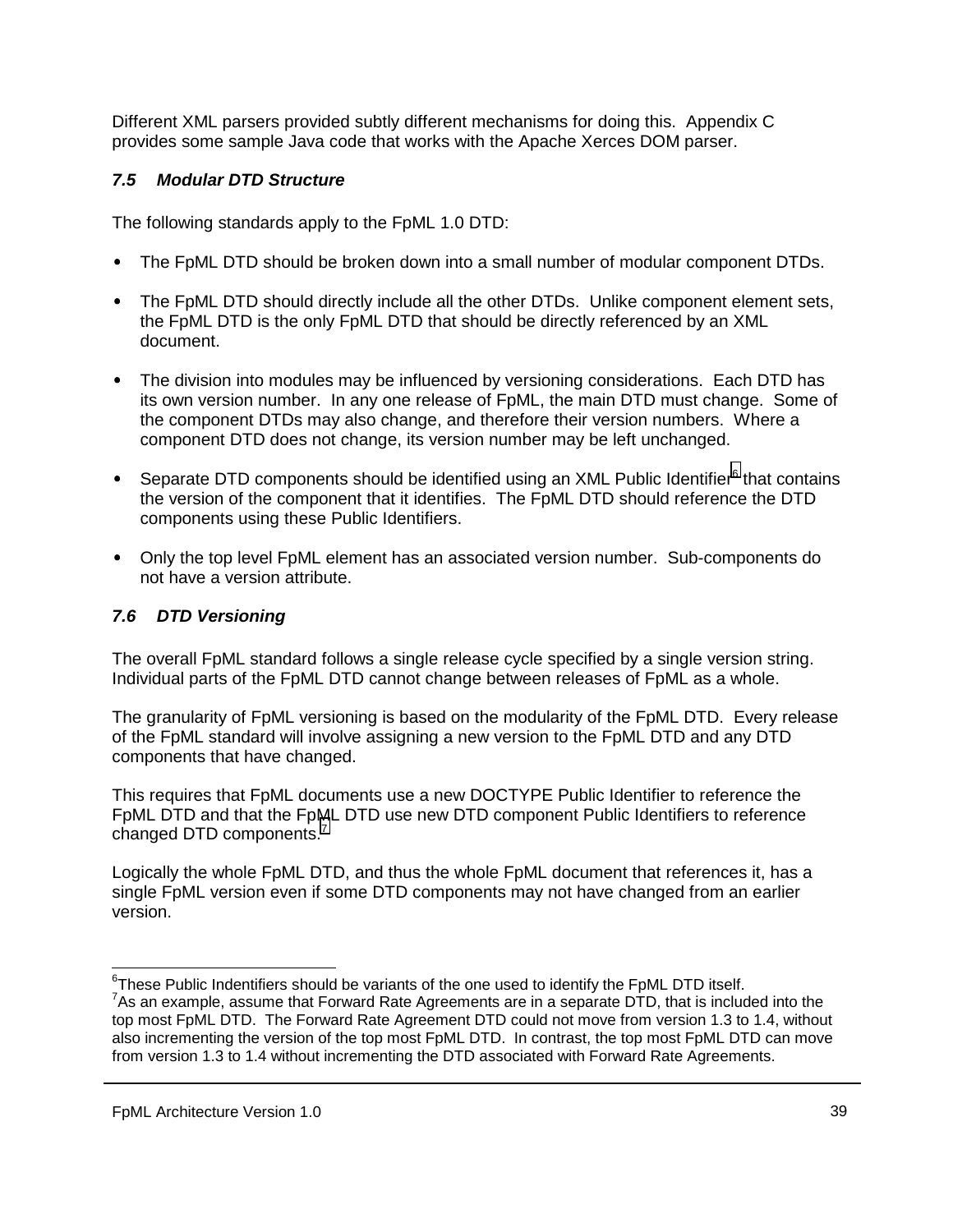### <span id="page-39-0"></span>*7.7 Future XML Schema Versioning*

In the future, when FpML moves to using XML Schema<sup>8</sup> the modular structuring of the DTD will be reflected in the XML Schema. Even if XML Public Identifiers cannot be used to reference XML Schema, or Schema components, the equivalent versioning Scheme can be applied to their Universal Resource Identifiers.

#### *7.8 Versioning of External Entities*

External standards have their own versioning methodology. For example, FpML uses the ISO currency codes. In this standard, currency codes may be added and removed from day to day<sup>9</sup>, without any change in version number. FpML does not lock the standard. In turn, new ISO currency codes can be used without requiring a new release of FpML.

The References section of this document addresses external standards in greater detail, and defines the standards for identification of standards through the use of Schemes.

#### *7.9 Upwards Compatibility*

FpML 1.0 does not fully specify the standards regarding the evolution of FpML. Such standards will be released in the future. However, the remaining information in this section provides a foundation for such standards.

Where possible, every attempt should be made to keep changes to the FpML DTD, or Schema, as upwardly compatible as possible. In general, the loosening of restriction, or the adding of new optional elements is upwardly compatible.

For example, adding a completely new financial product in the form of a new element that is added to an *exclusive or* choice of elements in its parent's element model is upwardly compatible.

<!ENTITY % Product "(swap | fra | newProduct)" >

Making an optional element required, or completely changing the nature of an element or removing it altogether would not be upwardly compatible.

#### *7.10 Major and Minor Versions*

A reader of XML that is designed to interpret an FpML document of one major version number is not in general able to correctly interpret FpML of any other major version number. A transformation or redesigned reader would be required.

 $\overline{a}$ 

 ${}^{8}$ The adoption of XML Schema will also require a new version of FpML (probably a major version).

<sup>&</sup>lt;sup>9</sup>Occasionally, a three-letter code is reused for a different currency (albeit after a long period of non use).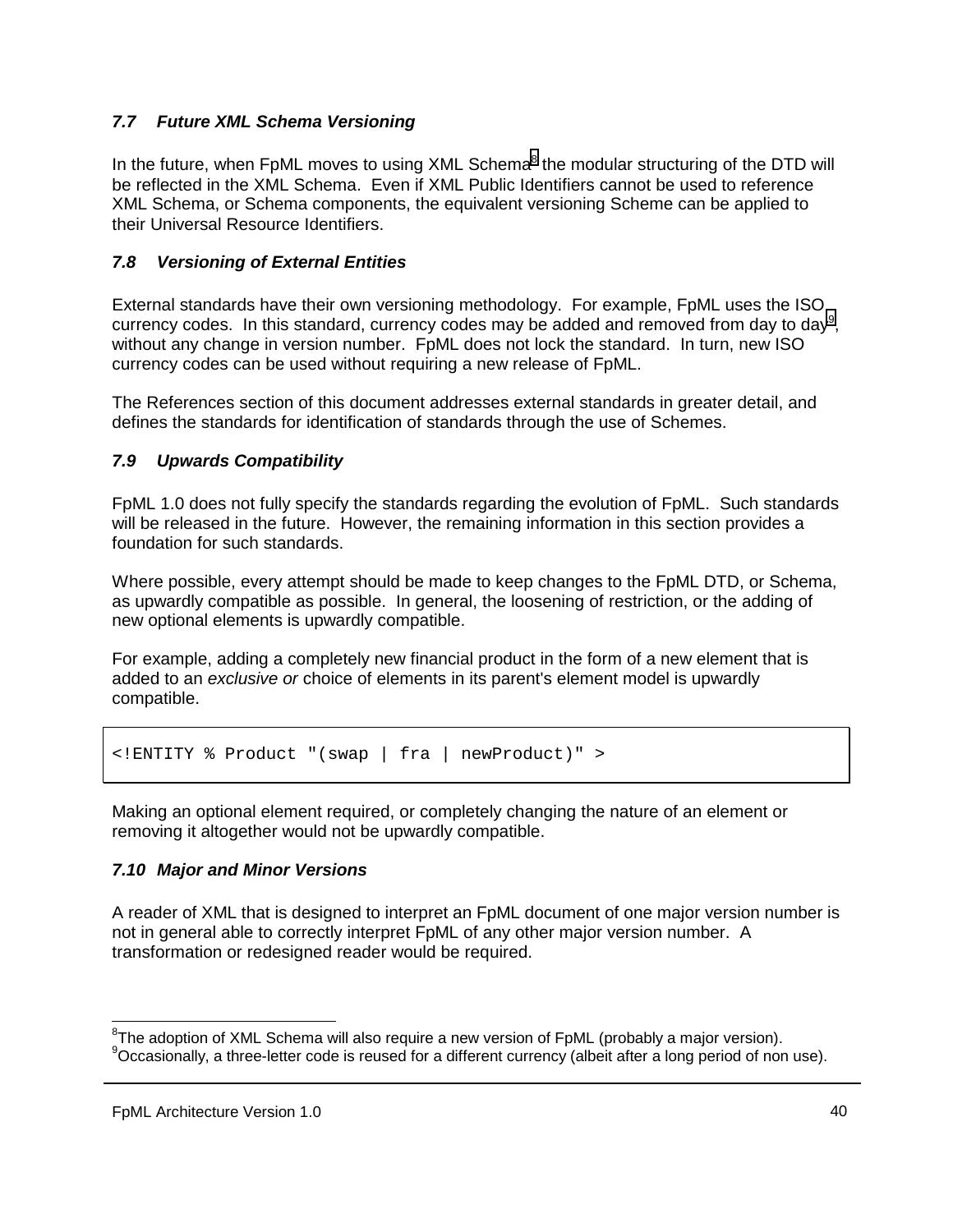<span id="page-40-0"></span>Minor version numbers, possibly using multiple levels, should be used where it is appropriate to relax this requirement. As an illustration (not a recommendation), a version 2-5 reader might, with no extra code, accept versions 2-0 through 2-4.

Users of FpML should be aware that the numbers of levels of versioning might change from version to version, so the version after "2-1" may be "2-2-0".

In practice, we expect version numbers to have only a major version and a single level of minor version, for example 1-0 or 2-35. If FpML is versioned by a more complex Scheme than this, the standard should include a description of the rationale for each of the minor levels.

#### *7.11 Interoperability Between Versions*

A forthcoming Recommendation from the Architecture Working Group will address issues concerning:

- Transformation between different versions.
- Rules restricting changes between versions, including difference between major and minor.
- Extensibility within versions.
- Release documentation, describing changes from previous versions.

These outstanding issues do not prevent a first version of FpML from being delivered, but must be considered before a second version is delivered.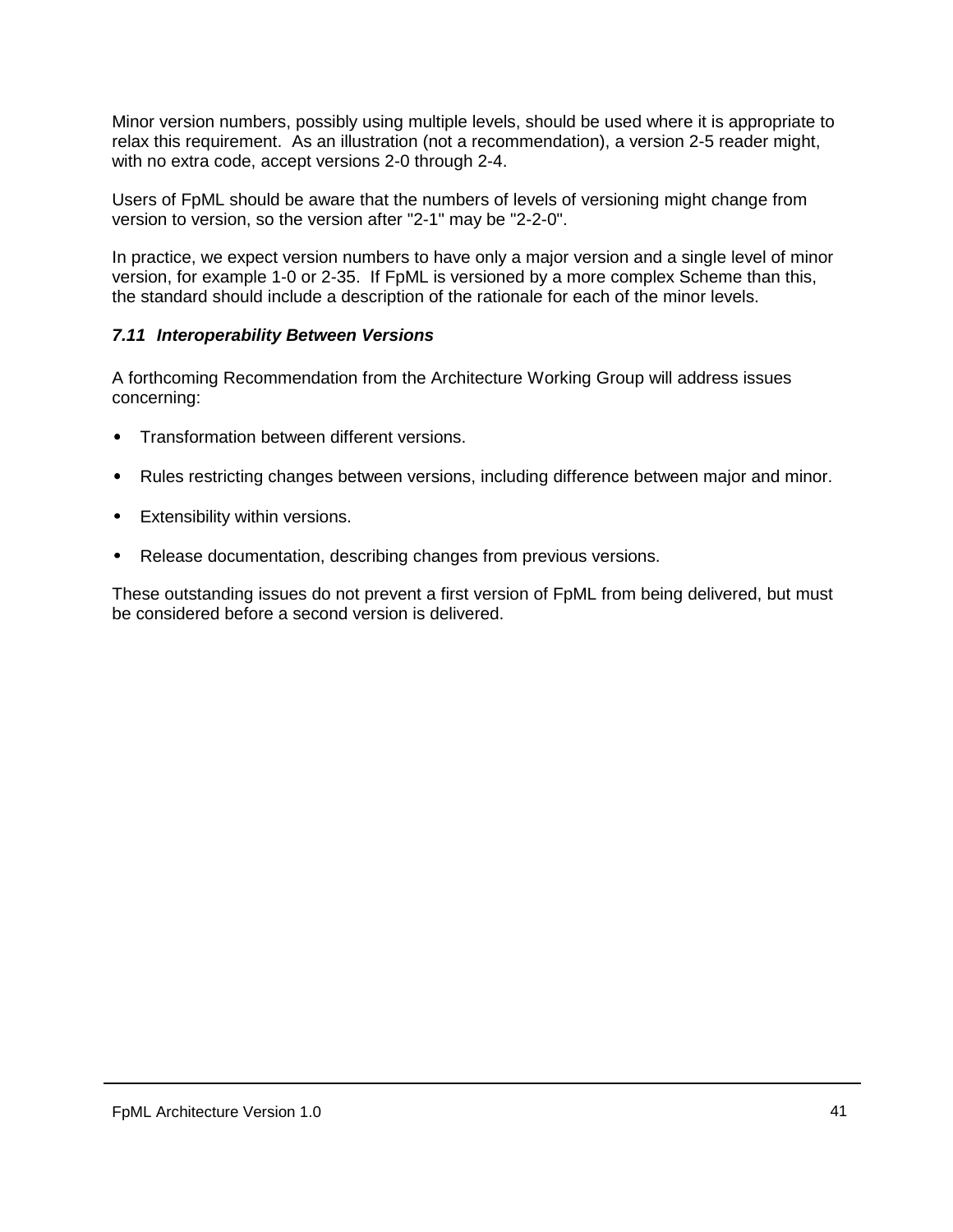# <span id="page-41-0"></span>**Appendices**

#### *Appendix A: Oasis Catalog File Format*

(© James Clark; this is available at: http://www.jclark.com/sp/catalog.htm)

The entity manager<sup>10</sup> generates a system identifier for every external entity using catalog entry files in the format defined by SGML Open Technical Resolution TR9401:1997. The entity manager will give an error if it is unable to generate a system identifier for an external entity. Normally if the external identifier for an entity includes a system identifier then the entity manager will use that as the effective system identifier for the entity; this behaviour can be changed using OVERRIDE or SYSTEM entries in a catalog entry file.

A catalog entry file contains a sequence of entries in one of the following forms:

#### PUBLIC pubid sysid

This specifies that sysid should be used as the effective system identifier if the public identifier is pubid. Sysid is a system identifier as defined in ISO 8879 and pubid is a public identifier as defined in ISO 8879.

#### ENTITY name sysid

This specifies that sysid should be used as the effective system identifier if the entity is a general entity whose name is name.

#### ENTITY %name sysid

This specifies that sysid should be used as the effective system identifier if the entity is a parameter entity whose name is name. Note that there is no space between the % and the name.

#### DOCTYPE name sysid

This specifies that sysid should be used as the effective system identifier if the entity is an entity declared in a document type declaration whose document type name is name.

#### LINKTYPE name sysid

This specifies that sysid should be used as the effective system identifier if the entity is an entity declared in a link type declaration whose link type name is name.

#### NOTATION name sysid

l

 $10$ An entity manager is a notional component of an XML or SGML parser that is responsible for mapping an entity external identifier (public or system) to a physical file or datastream. The code in Appendix C would be considered an entity manager.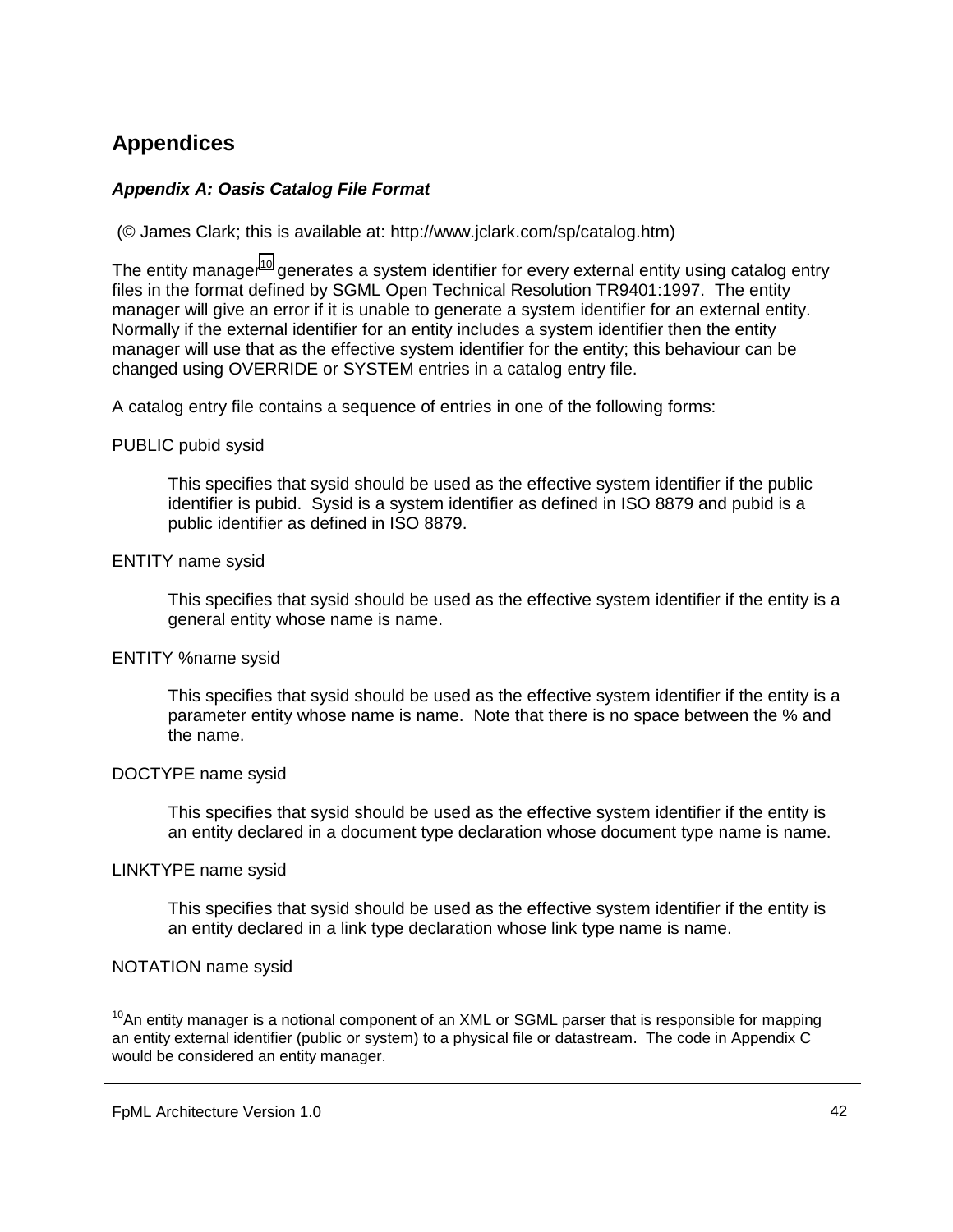This specifies that sysid should be used as the effective system identifier for a notation whose name is name. This is relevant only with the -n option.

#### OVERRIDE bool

bool may be YES or NO. This sets the overriding mode for entries up to the next occurrence of OVERRIDE or the end of the catalog entry file. At the beginning of a catalog entry file the overriding mode will be NO. A PUBLIC, ENTITY, DOCTYPE, LINKTYPE or NOTATION entry with an overriding mode of YES will be used whether or not the external identifier has an explicit system identifier; those with an overriding mode of NO will be ignored if external identifier has an explicit system identifier.

#### SYSTEM sysid1 sysid2

This specifies that sysid2 should be used as the effective system identifier if the system identifier specified in the external identifier was sysid1. sysid2 should always be quoted to ensure that it is not misinterpreted when parsed by a system that does not support this extension.

#### SGMLDECL sysid

This specifies that if the document does not contain an SGML declaration, the SGML declaration in sysid should be implied.

#### DOCUMENT sysid

This specifies that the document entity is sysid. This entry is used only with the -C option.

#### CATALOG sysid

This specifies that sysid is the system identifier of an additional catalog entry file to be read after this one. Multiple CATALOG entries are allowed and will be read in order.

#### BASE sysid

This specifies that relative storage object identifiers in system identifiers in the catalog entry file following this entry should be resolved using first storage object identifier in sysid as the base, instead of the storage object identifiers of the storage objects comprising the catalog entry file. Note that the sysid must exist.

#### DELEGATE pubid-prefix sysid

This specifies that entities with a public identifier that has pubid-prefix as a prefix should be resolved using a catalog whose system identifier is sysid. For more details, see A Proposal for Delegating SGML Open Catalogs.

The delimiters can be omitted from the sysid provided it does not contain any white space. Comments are allowed between parameters delimited by -- as in SGML.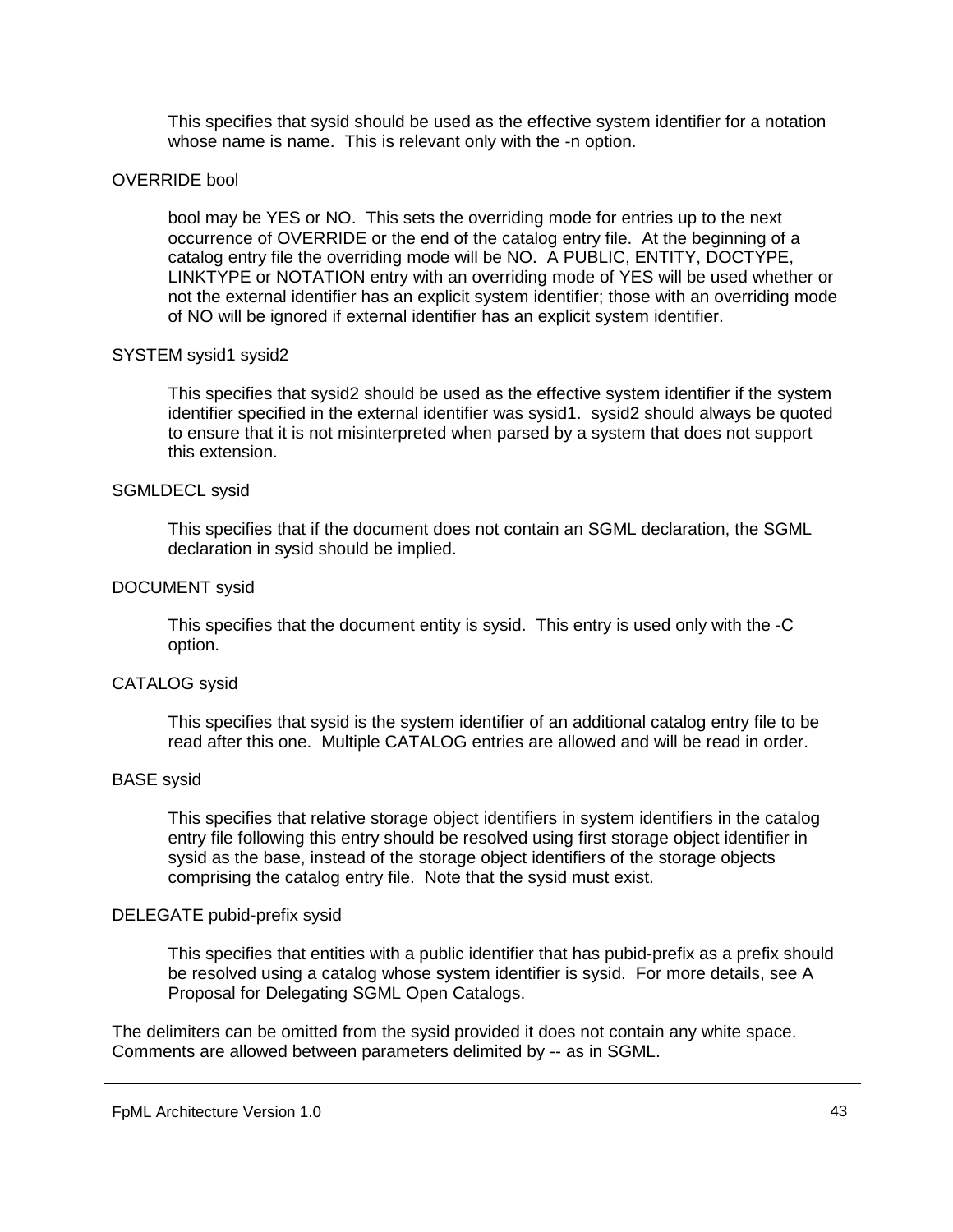The entity manager will look for catalog entry files as follows:

- 1. a file called catalog in the same directory as the document entity, unless the environment variable SP\_USE\_DOCUMENT\_CATALOG has the value NO or 0;
- 2. any catalog entry files specified using the -c option;
- 3. a list of files specified by the environment variable SGML\_CATALOG\_FILES; the list is separated by colons under Unix and by semi-colons under MS-DOS and Windows; if this environment variable is not set, then a system dependent list of catalog entry files will be used.

In fact catalog entry files are not restricted to being files: the name of a catalog entry file is interpreted as a system identifier.

A match in one catalog entry file will take precedence over any match in a later catalog entry file. A more specific matching entry in one catalog entry file will take priority over a less specific matching entry in the same catalog entry file. For this purpose, the order of specificity is (most specific first):

SYSTEM entries;

PUBLIC entries;

DELEGATE entries ordered by the length of the prefix, longest first;

ENTITY, DOCTYPE, LINKTYPE and NOTATION entries.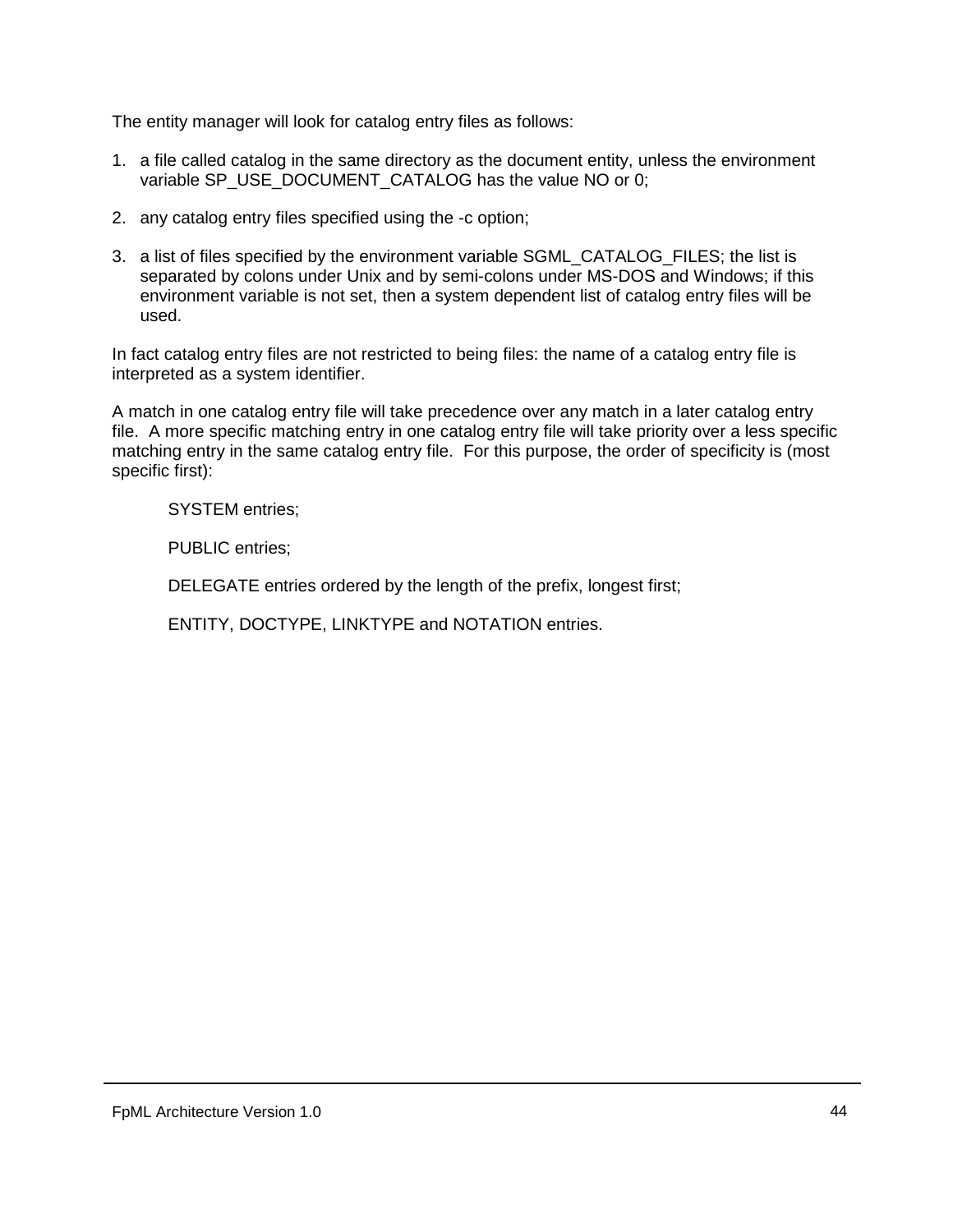#### <span id="page-44-0"></span>*Appendix B: Hypothetical Oasis Catalog for FpML*

PUBLIC "-//FpML//DTD Financial product Markup Language 1-0//EN" "fpml-1-0.dtd" PUBLIC "-//FpML//DTD FpML Common Elements 1-0//EN" "D:/fpml/dtd\_v1\_0/common.dtd" PUBLIC "-//FpML//DTD FpML Swap Products 1-0//EN" "D:/fpml/dtd\_v1\_0/swaps.dtd" PUBLIC "-//FpML//DTD FpML Barrier Products 1-0//EN" "D:/fpml/dtd\_v1\_0/barriers.dtd" PUBLIC "-//FpML//DTD FpML Exotic Products 1-0//EN" "D:/fpml/dtd\_v1\_0/exotics.dtd" PUBLIC "ISO 8879-1986//ENTITIES Added Latin 1//EN" "D:/entities/iso-lat1.gml"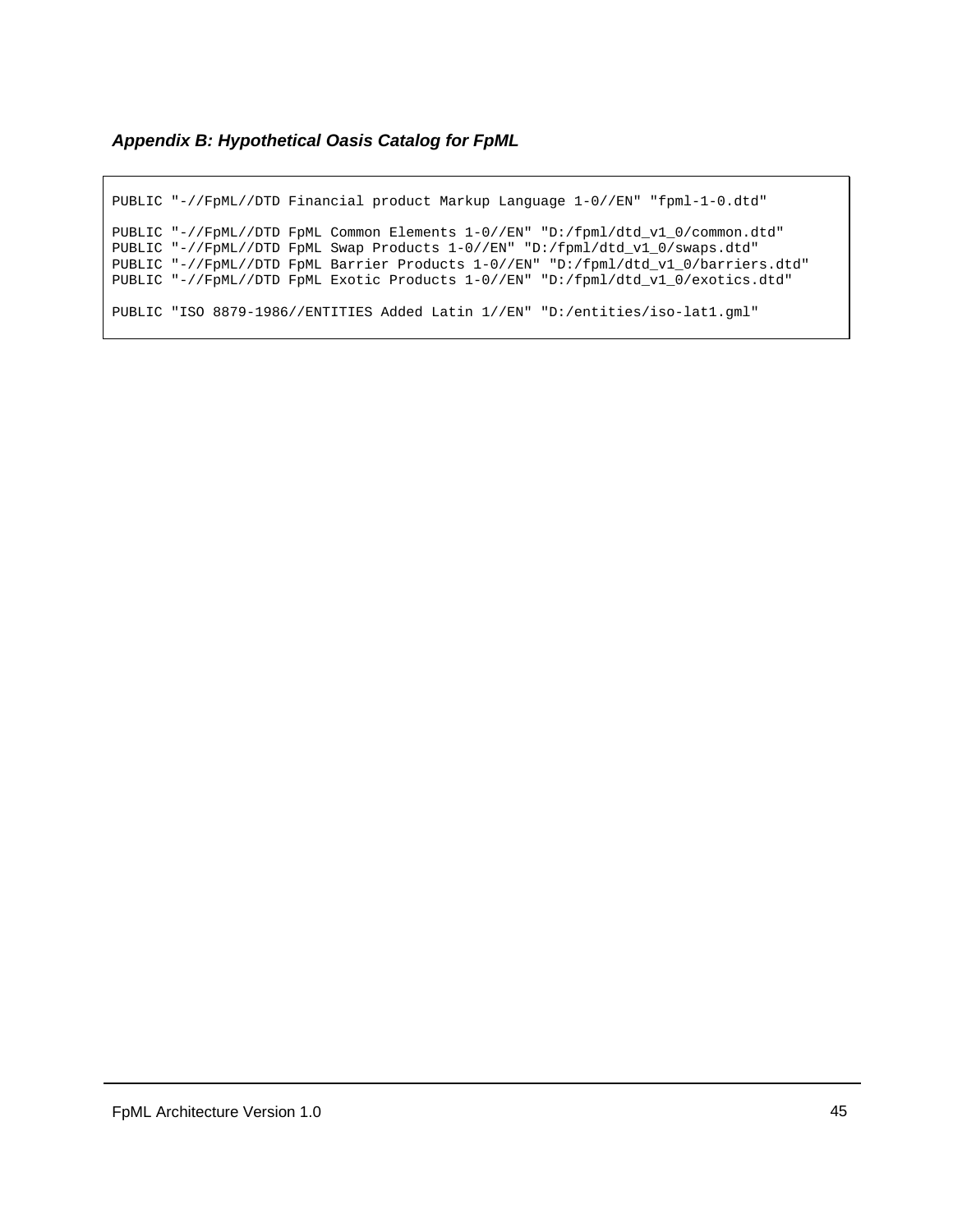#### <span id="page-45-0"></span>*Appendix C: Sample Apache Xerces Code*

Parser.java (partial):

```
// create a DOM parser that will be used to parse the FpML document.
//
org.apache.xerces.parsers.DOMParser parser =
   new org.apache.xerces.parsers.DOMParser();
// associate an entity resolver that will redirect DTD references to
// the correct DTD files (see Catalog.java)
//
parser.setEntityResolver(new Catalog());
// use the DOM parser to parse the FpML document
//
parser.parse(argv[0]);
// get a pointer to the FpML document, then the root element
// and then get the version string
//
org.w3c.dom.Document doc = parser.getDocument();
org.w3c.dom.Element root = doc.getDocumentElement();
String version = root.getAttribute("version");
```
Catalog.java (exception handling omitted):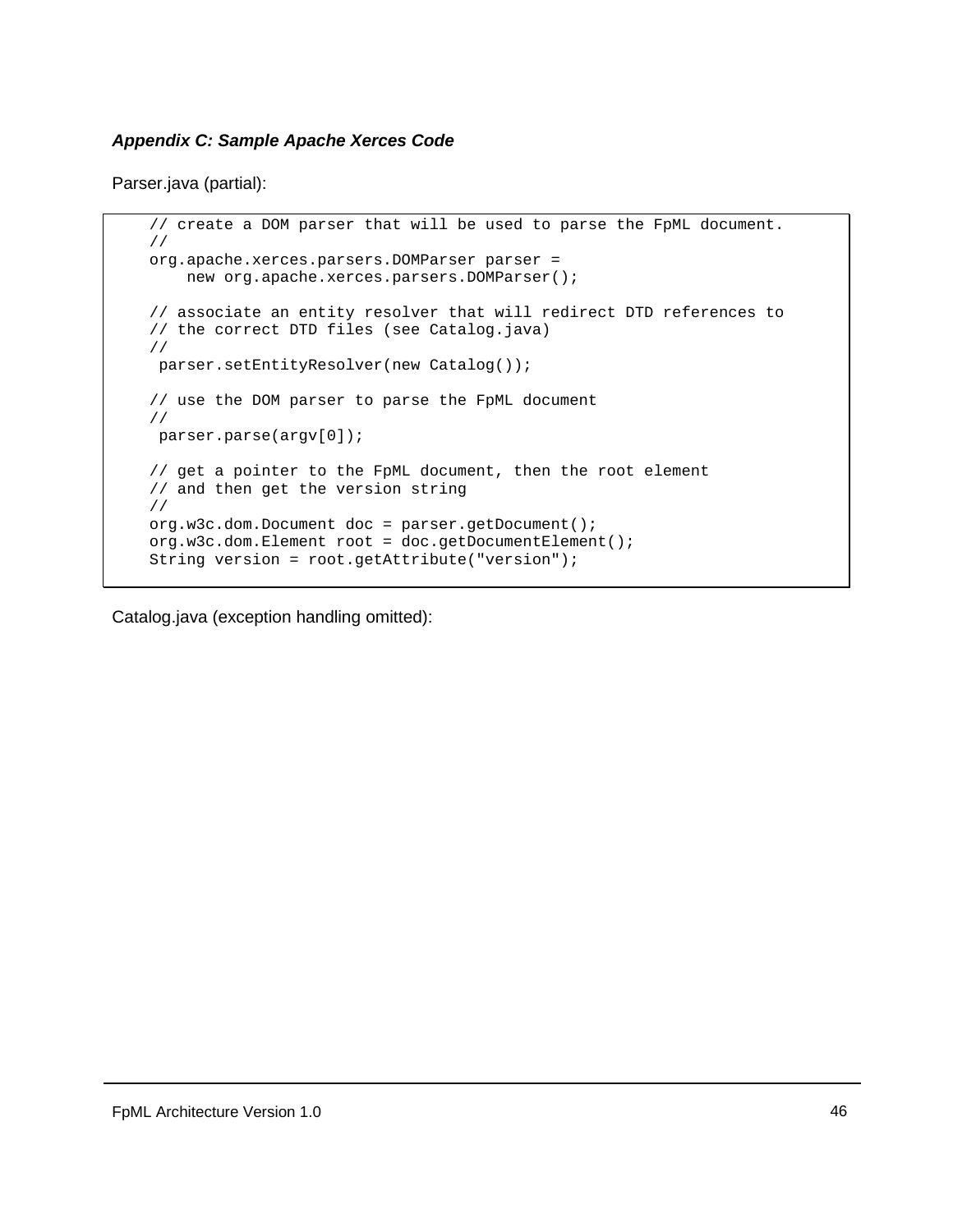```
import org.xml.sax.EntityResolver;
import org.xml.sax.InputSource;
import java.io.*;
import java.util.*;
public class Catalog implements EntityResolver
{
    // use the Java default constructor
    // resolveEntity is called every time an external entity is encountered,
    // directly or indirectly, in an XML document. This includes the reference
    // to a DTD in the DOCTYPE statement and parameter entity references to
    // components parts of the DTD in the DOCTYPE external subset.
   //
    // This simple demonstration redirects only the recommended FpML public
    // identifier to a local file where a copy of the DTD resides. This
    // corresponds with the first line of the Catalog file in Appendix B.
   //
    // A proper implementation should cater for all the Public Identifiers used
    // in the FpML standard. The best way to do this would read the mappings from
    // a Catalog file such as the one in Appendix B.
    //
   public InputSource resolveEntity (String publicId, String systemId)
    {
        if (publicId.equals("-//FpML//DTD Financial product Markup Language 1-0//EN"))
        {
            // we are providing Xerces with an open file from which to read the DTD
            //
            return new InputSource(new FileReader("D:/fpml/dtd_v1_0/fpml.dtd"));
        }
        else
        {
            // returning null indicates that Xerces should attempt to resolve
            // the entity using its own devices
            //
            return null;
        }
    }
}
```